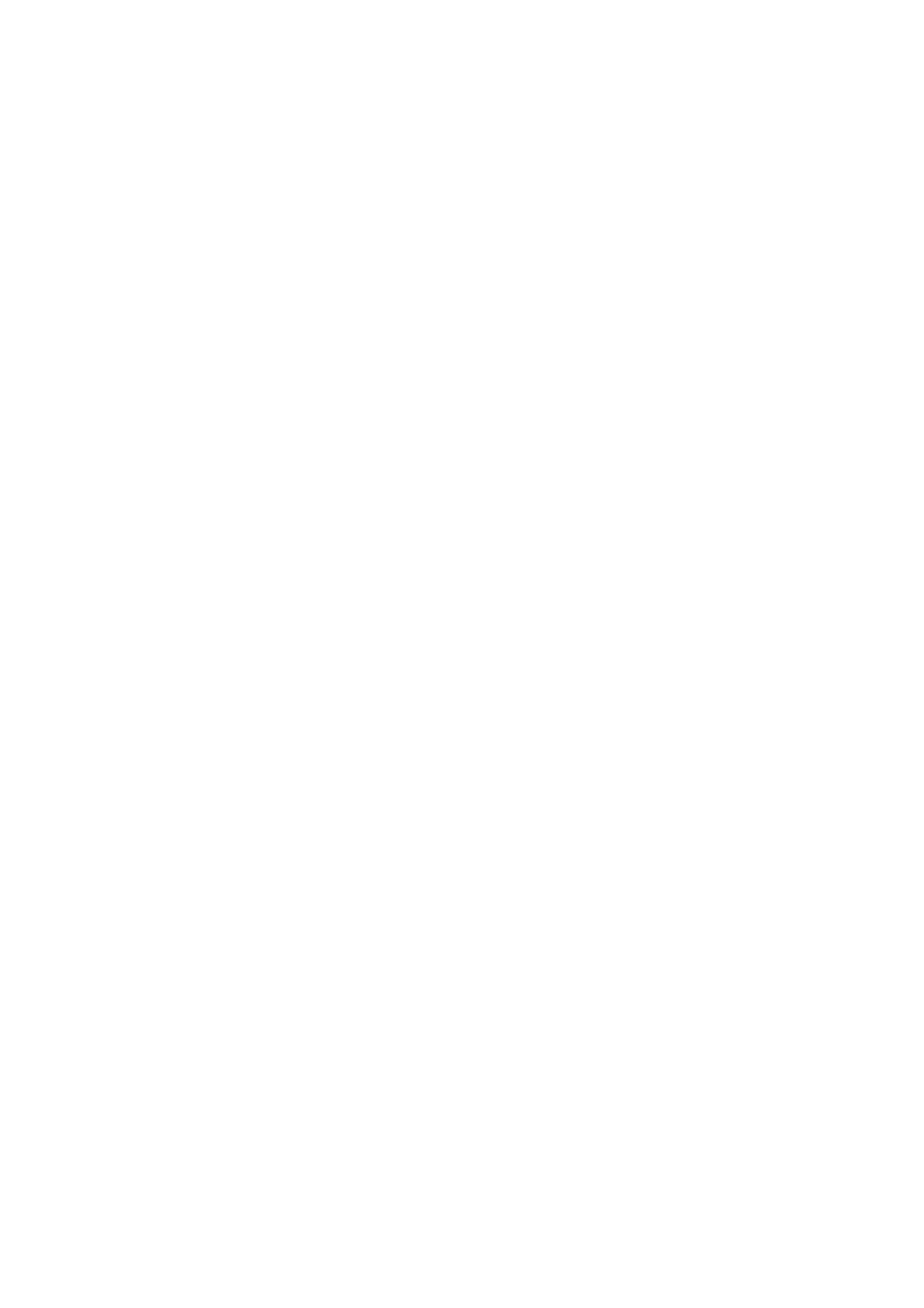# Red Hat Integration 2021.Q4 Developing and Managing Integrations Using Camel K

A developer's guide to Camel K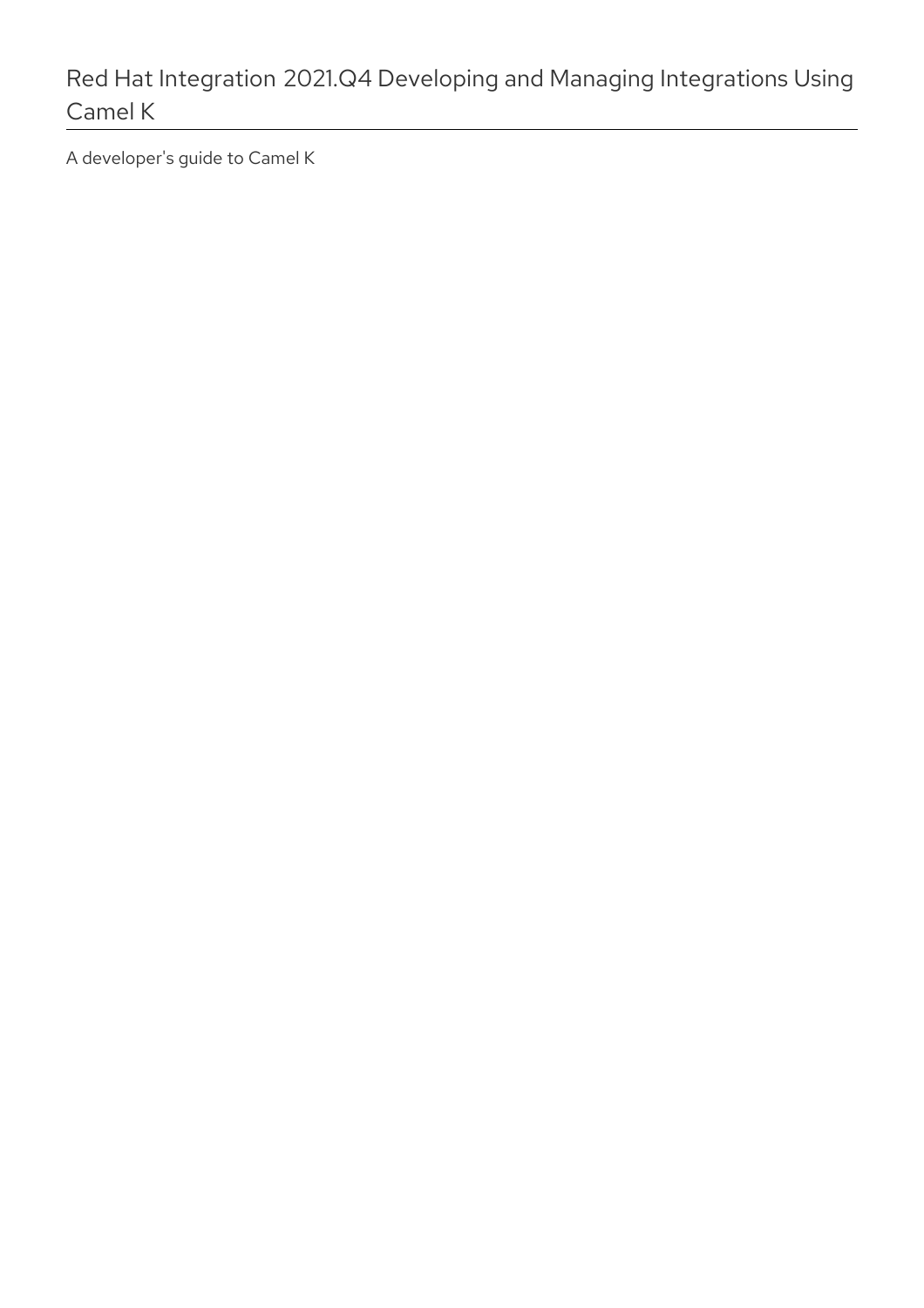# Legal Notice

Copyright © 2022 Red Hat, Inc.

The text of and illustrations in this document are licensed by Red Hat under a Creative Commons Attribution–Share Alike 3.0 Unported license ("CC-BY-SA"). An explanation of CC-BY-SA is available at

http://creativecommons.org/licenses/by-sa/3.0/

. In accordance with CC-BY-SA, if you distribute this document or an adaptation of it, you must provide the URL for the original version.

Red Hat, as the licensor of this document, waives the right to enforce, and agrees not to assert, Section 4d of CC-BY-SA to the fullest extent permitted by applicable law.

Red Hat, Red Hat Enterprise Linux, the Shadowman logo, the Red Hat logo, JBoss, OpenShift, Fedora, the Infinity logo, and RHCE are trademarks of Red Hat, Inc., registered in the United States and other countries.

Linux ® is the registered trademark of Linus Torvalds in the United States and other countries.

Java ® is a registered trademark of Oracle and/or its affiliates.

XFS ® is a trademark of Silicon Graphics International Corp. or its subsidiaries in the United States and/or other countries.

MySQL<sup>®</sup> is a registered trademark of MySQL AB in the United States, the European Union and other countries.

Node.js ® is an official trademark of Joyent. Red Hat is not formally related to or endorsed by the official Joyent Node.js open source or commercial project.

The OpenStack ® Word Mark and OpenStack logo are either registered trademarks/service marks or trademarks/service marks of the OpenStack Foundation, in the United States and other countries and are used with the OpenStack Foundation's permission. We are not affiliated with, endorsed or sponsored by the OpenStack Foundation, or the OpenStack community.

All other trademarks are the property of their respective owners.

### Abstract

The essentials of developing, configuring, and managing Camel K applications.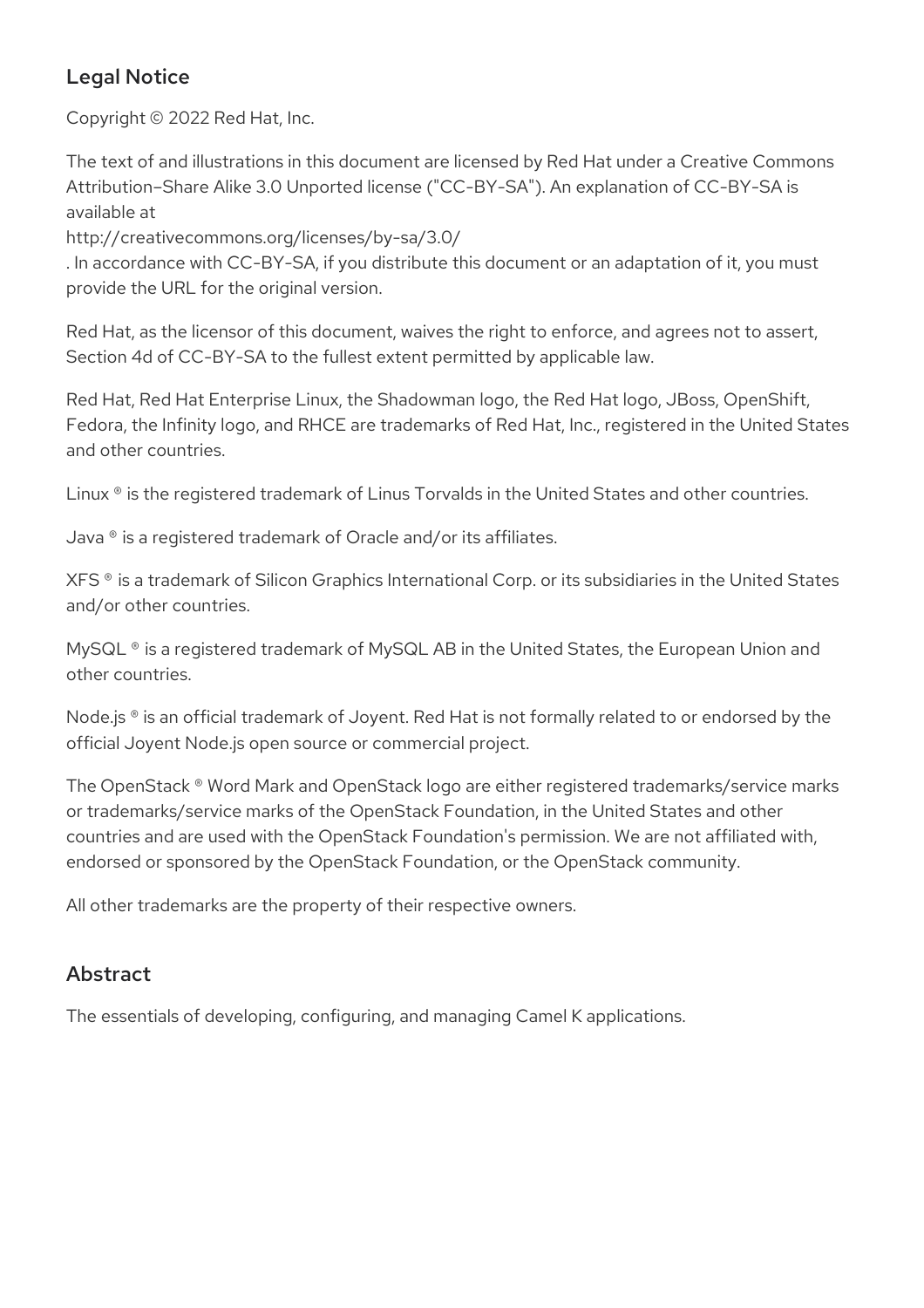# Table of Contents

| MAKING OPEN SOURCE MORE INCLUSIVE                                                                                                                                                                                              |                   |
|--------------------------------------------------------------------------------------------------------------------------------------------------------------------------------------------------------------------------------|-------------------|
|                                                                                                                                                                                                                                |                   |
|                                                                                                                                                                                                                                |                   |
| 1.1. MANAGING CAMEL K INTEGRATIONS                                                                                                                                                                                             |                   |
| 1.2. MANAGING CAMEL K INTEGRATION LOGGING LEVELS                                                                                                                                                                               |                   |
| 1.3. SCALING CAMEL K INTEGRATIONS                                                                                                                                                                                              |                   |
|                                                                                                                                                                                                                                |                   |
| 2.1. ENABLING USER WORKLOAD MONITORING IN OPENSHIFT                                                                                                                                                                            |                   |
| 2.2. CONFIGURING CAMEL K INTEGRATION METRICS                                                                                                                                                                                   |                   |
| 2.3. ADDING CUSTOM CAMEL K INTEGRATION METRICS                                                                                                                                                                                 | $12 \overline{ }$ |
|                                                                                                                                                                                                                                |                   |
|                                                                                                                                                                                                                                |                   |
| 3.1. CAMEL K OPERATOR METRICS                                                                                                                                                                                                  | 16                |
| 3.2. ENABLING CAMEL K OPERATOR MONITORING                                                                                                                                                                                      |                   |
| 3.3. CAMEL K OPERATOR ALERTS                                                                                                                                                                                                   |                   |
| CHAPTER 4. CONFIGURING CAMEL K INTEGRATIONS (and continuum continuum candidate and continuum candidate and continuum candidate and continuum candidate and continuum candidate and continuum candidate and continuum candidate |                   |
| 4.1. SPECIFYING BUILD-TIME CONFIGURATION PROPERTIES                                                                                                                                                                            | 22                |
| 4.2. SPECIFYING RUNTIME CONFIGURATION OPTIONS                                                                                                                                                                                  | 23                |
| 4.2.1. Providing runtime properties                                                                                                                                                                                            | 24                |
| 4.2.1.1. Providing runtime properties at the command line                                                                                                                                                                      | 24                |
| 4.2.1.2. Providing runtime properties in a property file                                                                                                                                                                       | 25                |
| 4.2.2. Providing configuration values                                                                                                                                                                                          | 26                |
| 4.2.2.1. Specifying a text file                                                                                                                                                                                                | 27                |
| 4.2.2.2. Specifying a ConfigMap                                                                                                                                                                                                | 27                |
| 4.2.2.3. Specifying a Secret                                                                                                                                                                                                   | 28                |
| 4.2.2.4. Referencing properties that are contained in ConfigMaps or Secrets                                                                                                                                                    | 29                |
| 4.2.2.5. Filtering configuration values obtained from a ConfigMap or Secret                                                                                                                                                    | 30                |
| 4.2.3. Providing resources to a running integration                                                                                                                                                                            | 31                |
| 4.2.3.1. Specifying a text or binary file as a resource                                                                                                                                                                        | 31                |
|                                                                                                                                                                                                                                | つつ                |
| 4.2.3.2. Specifying a ConfigMap as a resource                                                                                                                                                                                  |                   |
| 4.2.3.3. Specifying a Secret as a resource                                                                                                                                                                                     | 33<br>34          |
| 4.2.3.4. Specifying a destination path for a resource                                                                                                                                                                          |                   |
| 4.2.3.5. Filtering ConfigMap or Secret data                                                                                                                                                                                    | 34                |
| 4.3. CONFIGURING CAMEL INTEGRATION COMPONENTS                                                                                                                                                                                  | 36                |
| 4.4. CONFIGURING CAMEL K INTEGRATION DEPENDENCIES                                                                                                                                                                              | 36                |
|                                                                                                                                                                                                                                | 38                |
| 5.1. SETTING UP KAFKA                                                                                                                                                                                                          | 38                |
| 5.1.1. Setting up Kafka by using AMQ streams                                                                                                                                                                                   | 38                |
| 5.1.1.1. Preparing your OpenShift cluster for AMQ Streams                                                                                                                                                                      | 38                |
| 5.1.1.2. Setting up a Kafka topic with AMQ Streams                                                                                                                                                                             | 39                |
| 5.1.2. Setting up Kafka by using OpenShift streams                                                                                                                                                                             | 40                |
| 5.1.2.1. Preparing your OpenShift cluster for OpenShift Streams                                                                                                                                                                | 40                |
| 5.1.2.2. Setting up a Kafka topic with RHOAS                                                                                                                                                                                   | $\Delta$ 1        |
| 5.1.2.3. Obtaining Kafka credentials                                                                                                                                                                                           | 42                |
| 5.1.2.4. Creating a secret by using the SASL/Plain authentication method                                                                                                                                                       | 43                |
| 5.1.2.5. Creating a secret by using the SASL/OAUTHBearer authentication method                                                                                                                                                 | 44                |
| 5.2. RUNNING A KAFKA INTEGRATION                                                                                                                                                                                               | 45                |
|                                                                                                                                                                                                                                |                   |
|                                                                                                                                                                                                                                | -47               |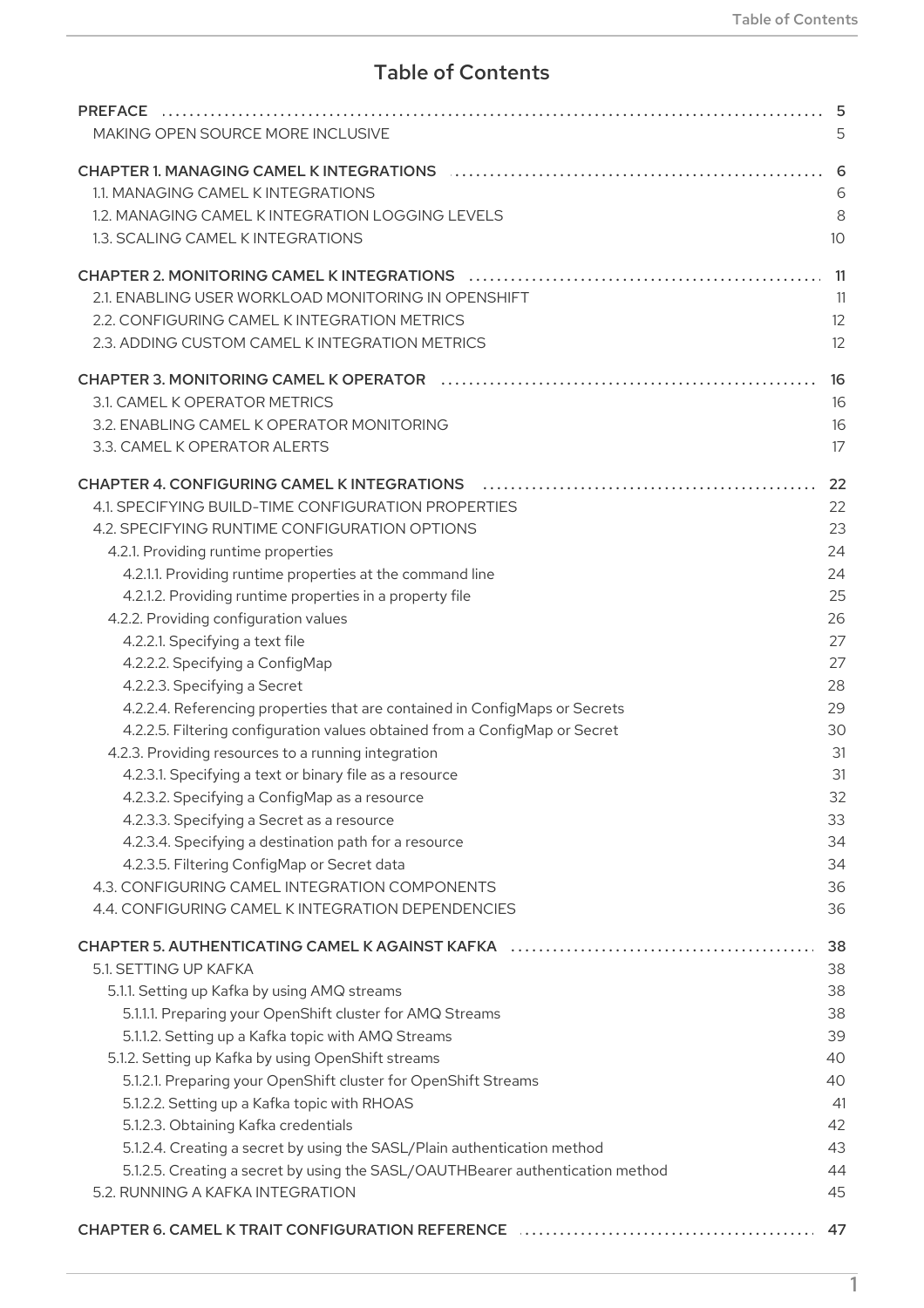| Camel K feature traits                                            | 47 |
|-------------------------------------------------------------------|----|
| Camel K core platform traits                                      | 47 |
| 6.1. CAMEL K TRAIT AND PROFILE CONFIGURATION                      | 48 |
| 6.2. CAMEL K FEATURE TRAITS                                       | 49 |
| 6.2.1. Knative Trait                                              | 49 |
| 6.2.1.1. Configuration                                            | 49 |
| 6.2.2. Knative Service Trait                                      | 50 |
| 6.2.2.1. Configuration                                            | 50 |
| 6.2.3. Prometheus Trait                                           | 51 |
| 6.2.3.1. Configuration                                            | 52 |
| 6.2.4. Pdb Trait                                                  | 52 |
| 6.2.4.1. Configuration                                            | 52 |
| 6.2.5. Pull Secret Trait                                          | 53 |
| 6.2.5.1. Configuration                                            | 53 |
| 6.2.6. Route Trait                                                | 54 |
| 6.2.6.1. Configuration                                            | 54 |
| 6.2.6.2. Examples                                                 | 56 |
| 6.2.6.2.1. Generate a self-signed certificate and create a secret | 56 |
| 6.2.6.2.2. Making an HTTP request to the route                    | 56 |
| 6.2.7. Service Trait                                              | 58 |
| 6.2.7.1. Configuration                                            | 58 |
| 6.3. CAMEL K PLATFORM TRAITS                                      | 58 |
| 6.3.1. Builder Trait                                              | 58 |
| 6.3.1.1. Configuration                                            | 58 |
| 6.3.2. Container Trait                                            | 59 |
| 6.3.2.1. Configuration                                            | 59 |
| 6.3.3. Camel Trait                                                | 61 |
| 6.3.3.1. Configuration                                            | 61 |
| 6.3.4. Dependencies Trait                                         | 61 |
| 6.3.4.1. Configuration                                            | 62 |
| 6.3.5. Deployer Trait                                             | 62 |
| 6.3.5.1. Configuration                                            | 62 |
| 6.3.6. Deployment Trait                                           | 63 |
| 6.3.6.1. Configuration                                            | 63 |
| 6.3.7. Environment Trait                                          | 63 |
| 6.3.7.1. Configuration                                            | 64 |
| 6.3.8. Error Handler Trait                                        | 64 |
| 6.3.8.1. Configuration                                            | 64 |
| 6.3.9. Jvm Trait                                                  | 64 |
| 6.3.9.1. Configuration                                            | 65 |
| 6.3.9.2. Examples                                                 | 65 |
| 6.3.10. Kamelets Trait                                            | 65 |
| 6.3.10.1. Configuration                                           | 66 |
| 6.3.11. Openapi Trait                                             | 66 |
| 6.3.11.1. Configuration                                           | 66 |
| 6.3.12. Owner Trait                                               | 67 |
| 6.3.12.1. Configuration                                           | 67 |
| 6.3.13. Platform Trait                                            | 67 |
| 6.3.13.1. Configuration                                           | 68 |
| 6.3.14. Quarkus Trait                                             | 68 |
| 6.3.14.1. Configuration                                           | 69 |
| 6.3.14.2. Supported Camel Components                              | 69 |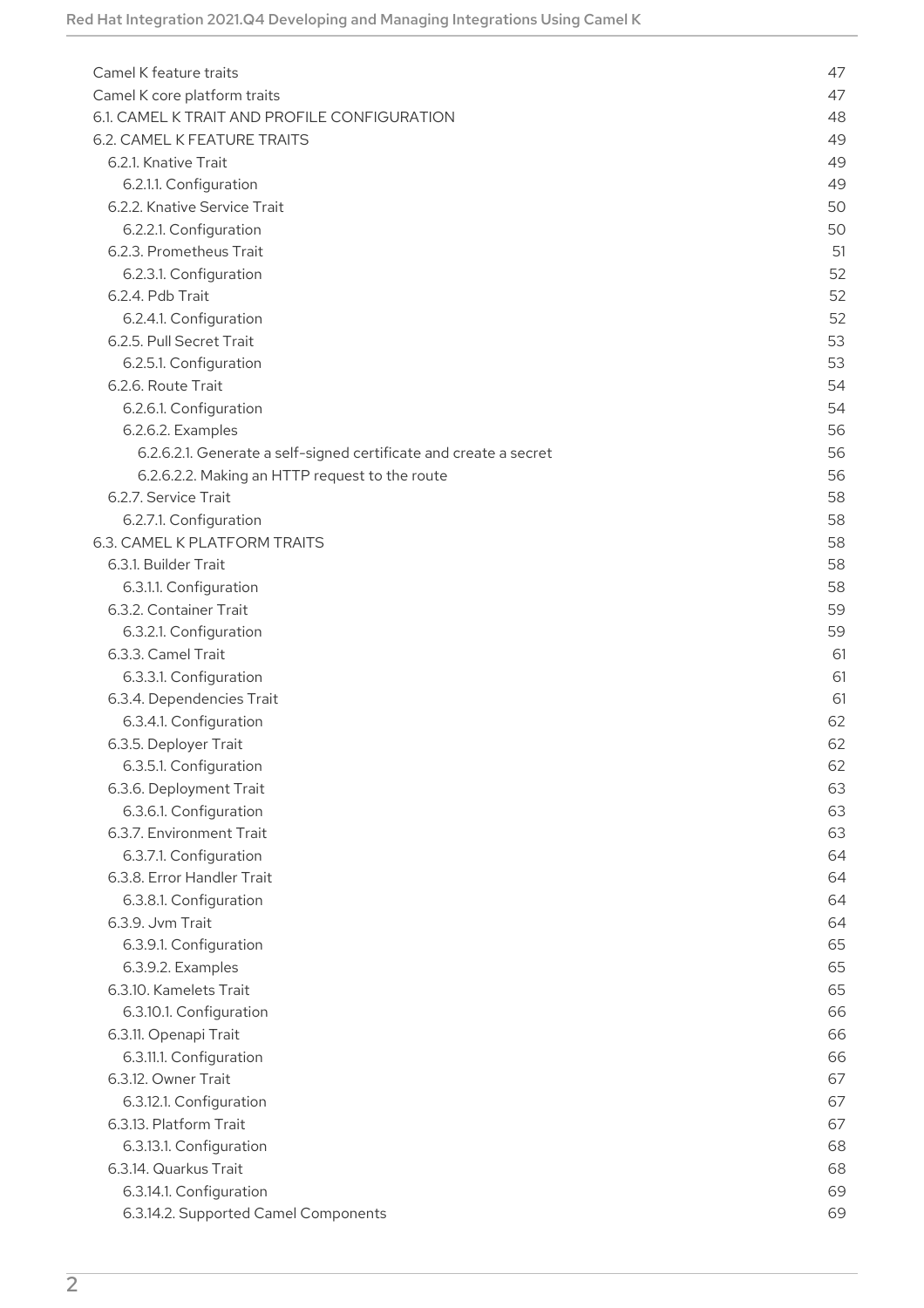|                             | - 70- |
|-----------------------------|-------|
| 71 CAMEL K COMMAND LINE     | 70.   |
| 7.1.1. Supported commands   | 70.   |
| 72 CAMEL K MODELINE OPTIONS | 72    |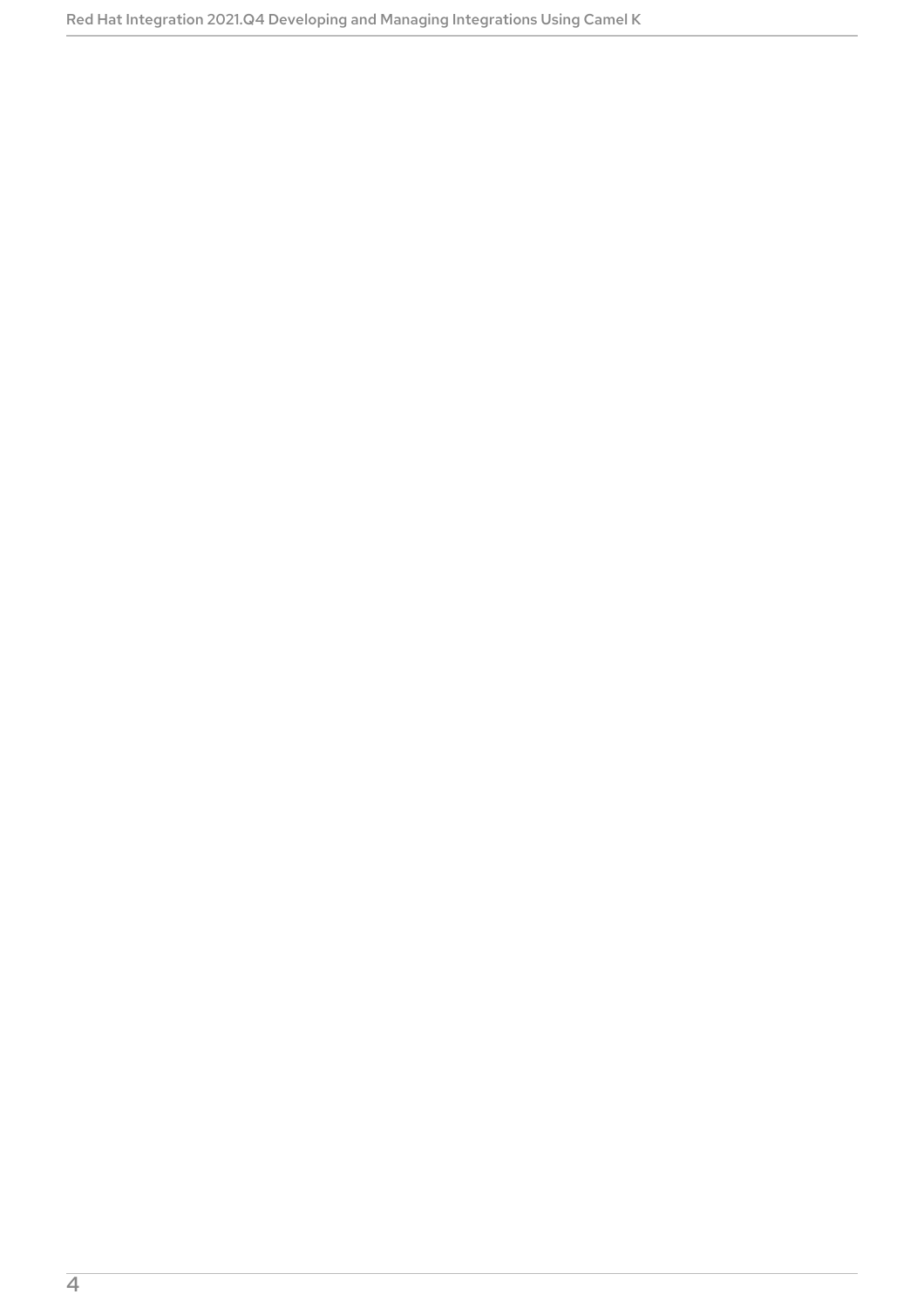# PREFACE

### <span id="page-8-1"></span><span id="page-8-0"></span>MAKING OPEN SOURCE MORE INCLUSIVE

Red Hat is committed to replacing problematic language in our code, documentation, and web properties. We are beginning with these four terms: master, slave, blacklist, and whitelist. Because of the enormity of this endeavor, these changes will be implemented gradually over several upcoming releases. For more details, see our CTO Chris Wright's [message](https://www.redhat.com/en/blog/making-open-source-more-inclusive-eradicating-problematic-language) .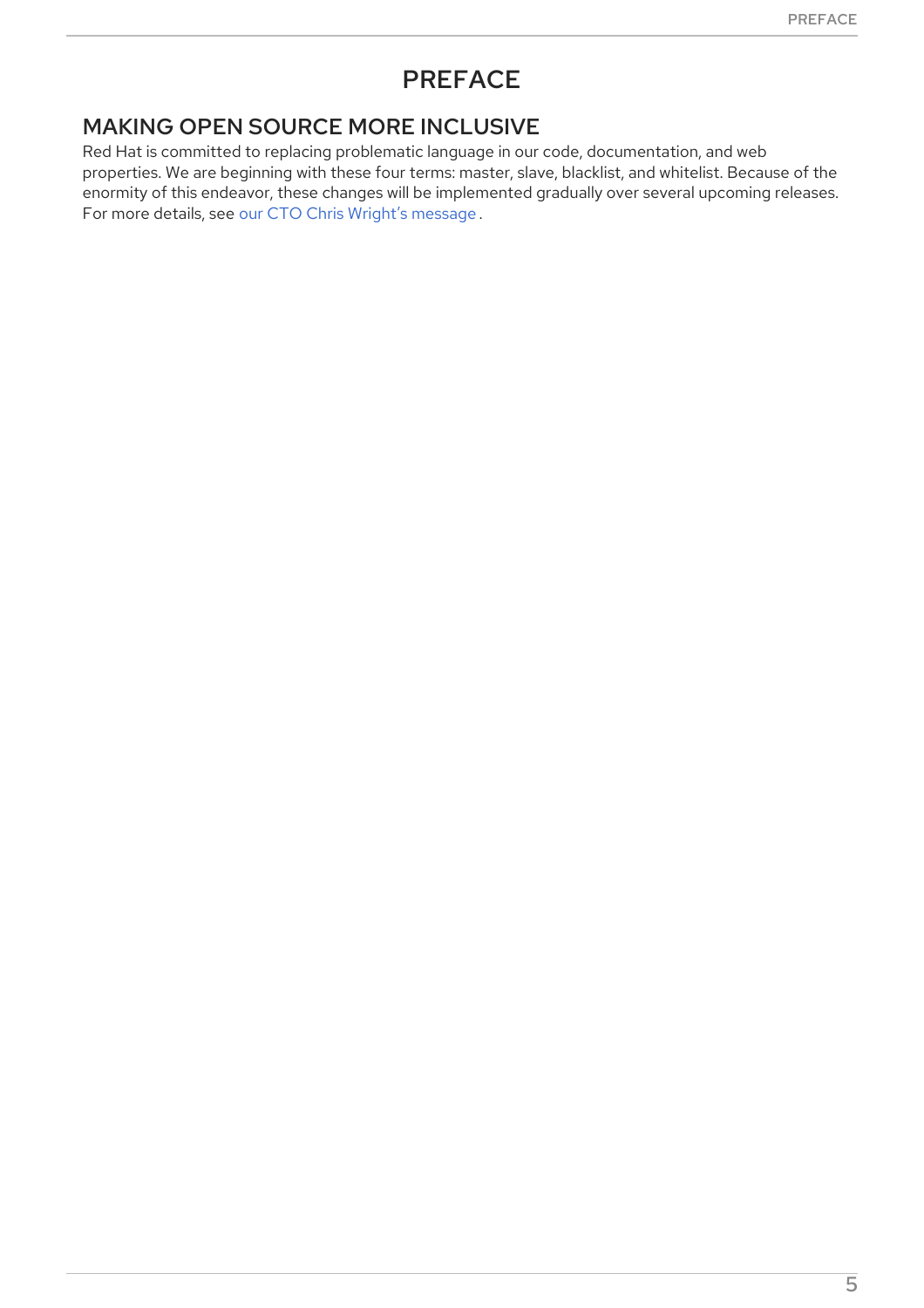# CHAPTER 1. MANAGING CAMEL K INTEGRATIONS

<span id="page-9-0"></span>You can manage Red Hat Integration - Camel K integrations using the Camel K command line or using development tools. This chapter explains how to manage Camel K integrations on the command line and provides links to additional resources that explain how to use the VS Code development tools.

- **•** Section 1.1, "Managing Camel K [integrations"](#page-10-0)
- **•** Section 1.2, "Managing Camel K [integration](#page-12-0) logging levels"
- **•** Section 1.3, "Scaling Camel K [integrations"](#page-13-0)

# <span id="page-9-1"></span>1.1. MANAGING CAMEL K INTEGRATIONS

Camel K provides different options for managing Camel K integrations on your OpenShift cluster on the command line. This section shows simple examples of using the following commands:

- **kamel get**
- **kamel describe**
- **kamel log**
- **kamel delete**

### **Prerequisites**

- **Setting up your Camel K [development](https://access.redhat.com/documentation/en-us/red_hat_integration/2021.Q4/html-single/getting_started_with_camel_k#setting-up-environment) environment**
- You must already have a Camel integration written in Java or YAML DSL

#### Procedure

1. Ensure that the Camel K Operator is running on your OpenShift cluster, for example:

oc get pod

NAME READY STATUS RESTARTS AGE camel-k-operator-86b8d94b4-pk7d6 1/1 Running 0 6m28s

2. Enter the **kamel run** command to run your integration in the cloud on OpenShift. For example:

kamel run hello.camelk.yaml

integration "hello" created

3. Enter the **kamel get** command to check the status of the integration:

kamel get

NAME PHASE KIT hello Building Kit kit-bqatqib5t4kse5vukt40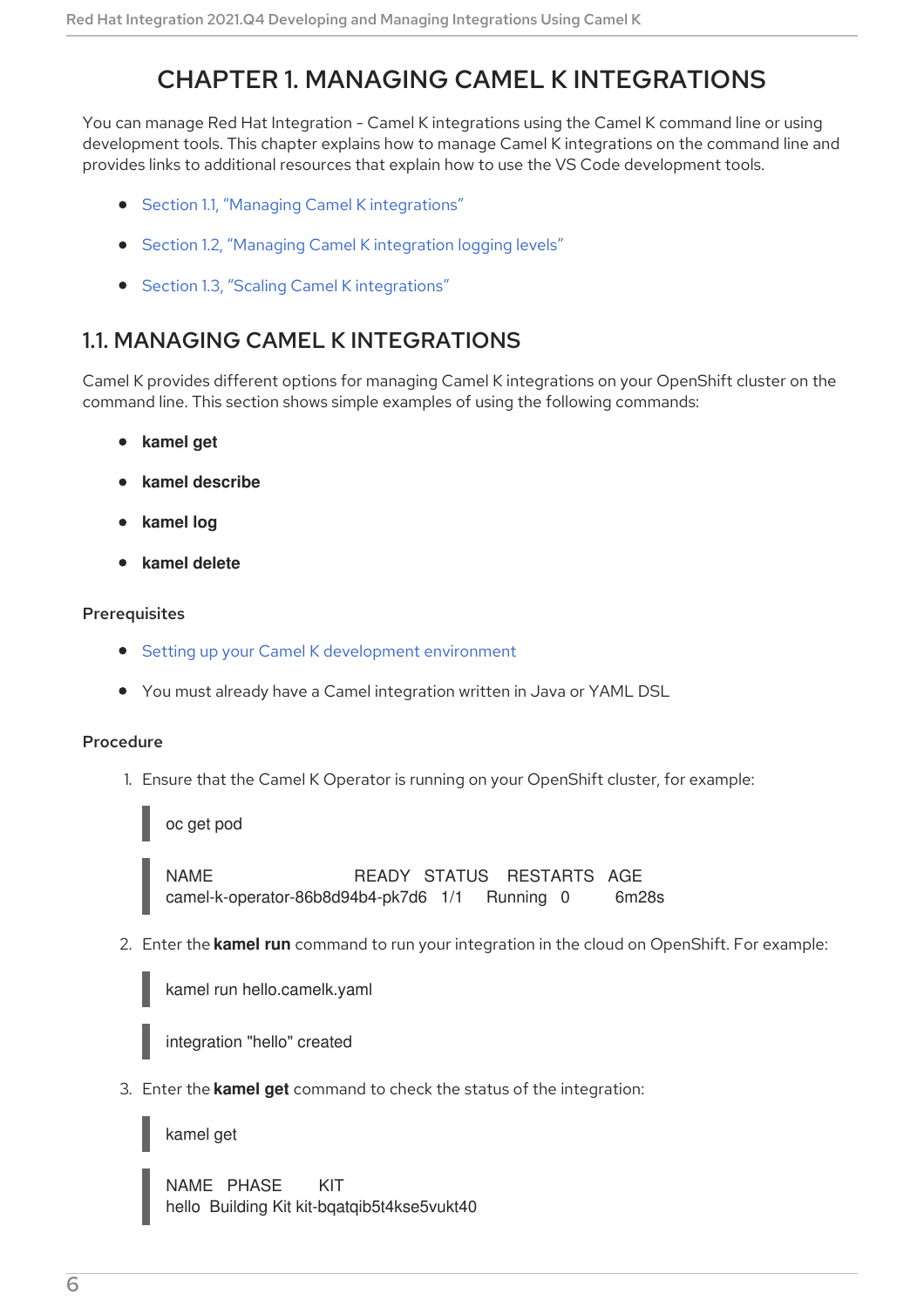<span id="page-10-0"></span>4. Enter the **kamel describe** command to print detailed information about the integration:

kamel describe integration hello

Name: hello Namespace: myproject Creation Timestamp: Fri, 13 Aug 2021 16:23:21 +0200 Phase: Building Kit Runtime Version: 1.7.1.fuse-800025-redhat-00001 Kit: myproject/kit-c4ci6mbe9hl5ph5c9sjg Image: Version: 1.6.0 Dependencies: camel:core camel:log camel:timer mvn:org.apache.camel.k:camel-k-runtime mvn:org.apache.camel.quarkus:camel-quarkus-yaml-dsl Sources: Name Language Compression Ref Ref Key camel-k-embedded-flow.yaml yaml false Conditions: Type Status Reason Message IntegrationPlatformAvailable True IntegrationPlatformAvailable myproject/camel-k IntegrationKitAvailable True IntegrationKitAvailable kit-c4ci6mbe9hl5ph5c9sjg CronJobAvailable False CronJobNotAvailableReason different controller strategy used (deployment) DeploymentAvailable True DeploymentAvailable deployment name is hello KnativeServiceAvailable False KnativeServiceNotAvailable different controller strategy used (deployment) Ready **True ReplicaSetReady** 

5. Enter the **kamel log** command to print the log to **stdout**:

kamel log hello

... [1] 2021-08-13 14:37:15,860 INFO [info] (Camel (camel-1) thread #0 - timer://yaml) Exchange[ExchangePattern: InOnly, BodyType: String, Body: Hello Camel K from yaml] ...

- 6. Press **Ctrl-C** to terminate logging in the terminal.
- 7. Enter the **kamel delete** to delete the integration deployed on OpenShift:

kamel delete hello

Integration hello deleted

#### Additional resources

For more details on logging, see Managing Camel K [integration](https://access.redhat.com/documentation/en-us/red_hat_integration/2021.Q4/html-single/developing_and_managing_integrations_using_camel_k#configuring-camel-k-properties-logging) logging levels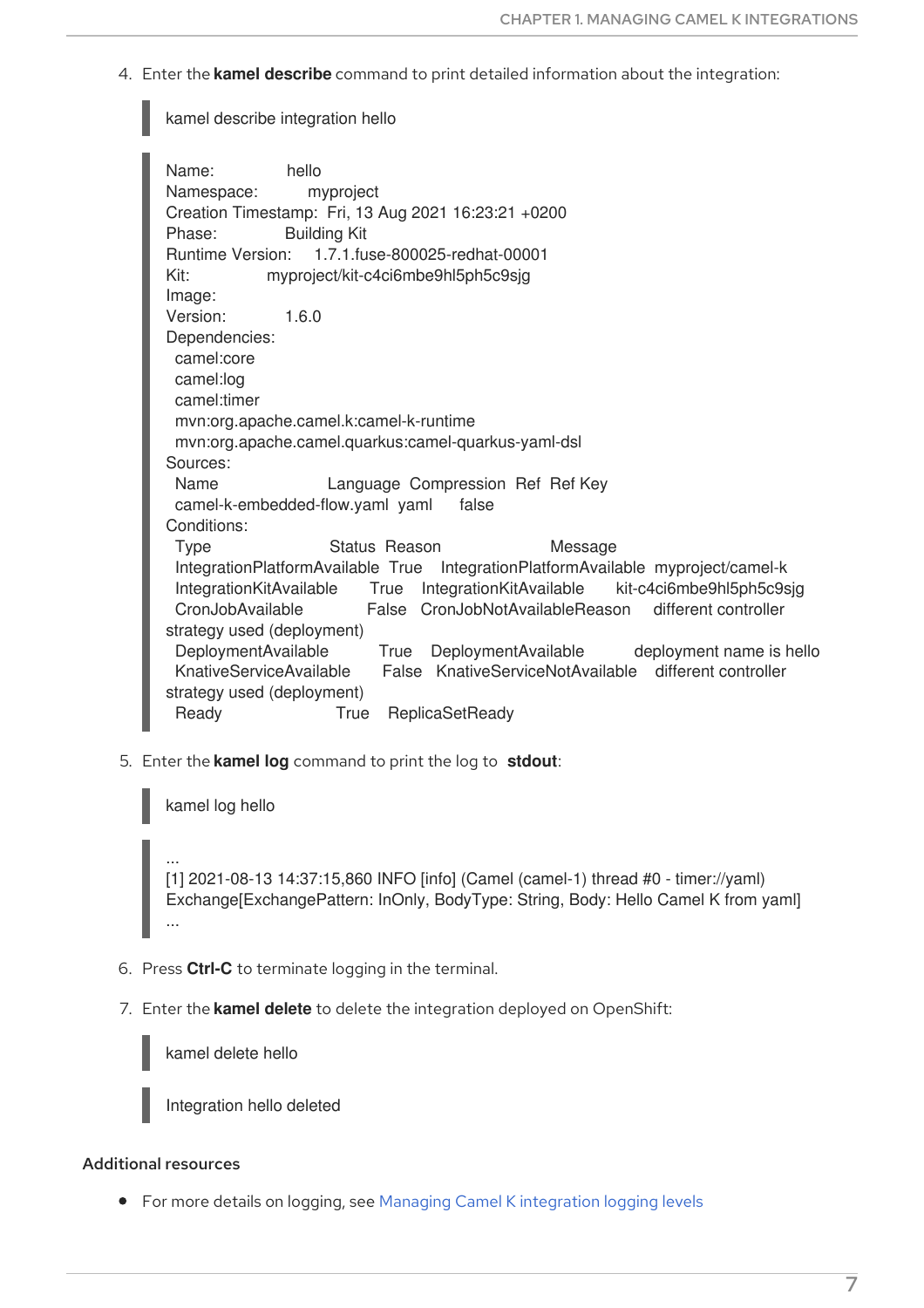- For faster deployment turnaround times, see Running Camel K integrations in [development](https://access.redhat.com/documentation/en-us/red_hat_integration/2021.Q4/html-single/developing_and_managing_integrations_using_camel_k#running-camel-k-integrations-dev-mode) mode
- For details of [development](https://marketplace.visualstudio.com/items?itemName=redhat.vscode-camelk) tools to manage integrations, see VS Code Tooling for Apache Camel K by Red Hat

### <span id="page-11-0"></span>1.2. MANAGING CAMEL K INTEGRATION LOGGING LEVELS

Camel K uses Quarkus Logging mechanism as the logging framework for integrations. You can configure the logging levels of various loggers on the command line at runtime by specifying the **quarkus.log.category** prefix as an integration property. For example:

### Example

--property 'quarkus.log.category."org".level'=DEBUG



### **NOTE**

It is important to escape the property with single quotes.

#### **Prerequisites**

**•** Setting up your Camel K [development](https://access.redhat.com/documentation/en-us/red_hat_integration/2021.Q4/html-single/getting_started_with_camel_k#setting-up-environment) environment

#### Procedure

1. Enter the **kamel run** command and specify the logging level using the **--property** option. For example:

kamel run --dev --property 'quarkus.log.category."org.apache.camel.support".level'=DEBUG Basic.java

```
...
integration "basic" created
  Progress: integration "basic" in phase Initialization
  Progress: integration "basic" in phase Building Kit
  Progress: integration "basic" in phase Deploying
  Condition "IntegrationPlatformAvailable" is "True" for Integration basic: myproject/camel-k
  Integration basic in phase "Initialization"
  Integration basic in phase "Building Kit"
  Integration basic in phase "Deploying"
  Condition "IntegrationKitAvailable" is "True" for Integration basic: kit-
c4dn5l62v9g3aopkocag
  Condition "DeploymentAvailable" is "True" for Integration basic: deployment name is basic
  Condition "CronJobAvailable" is "False" for Integration basic: different controller strategy
used (deployment)
  Progress: integration "basic" in phase Running
  Condition "KnativeServiceAvailable" is "False" for Integration basic: different controller
strategy used (deployment)
  Integration basic in phase "Running"
  Condition "Ready" is "False" for Integration basic
  Condition "Ready" is "True" for Integration basic
  [1] Monitoring pod basic-575b97f64b-7l5rl
  [1] 2021-08-17 08:35:22,906 DEBUG [org.apa.cam.sup.LRUCacheFactory] (main)
```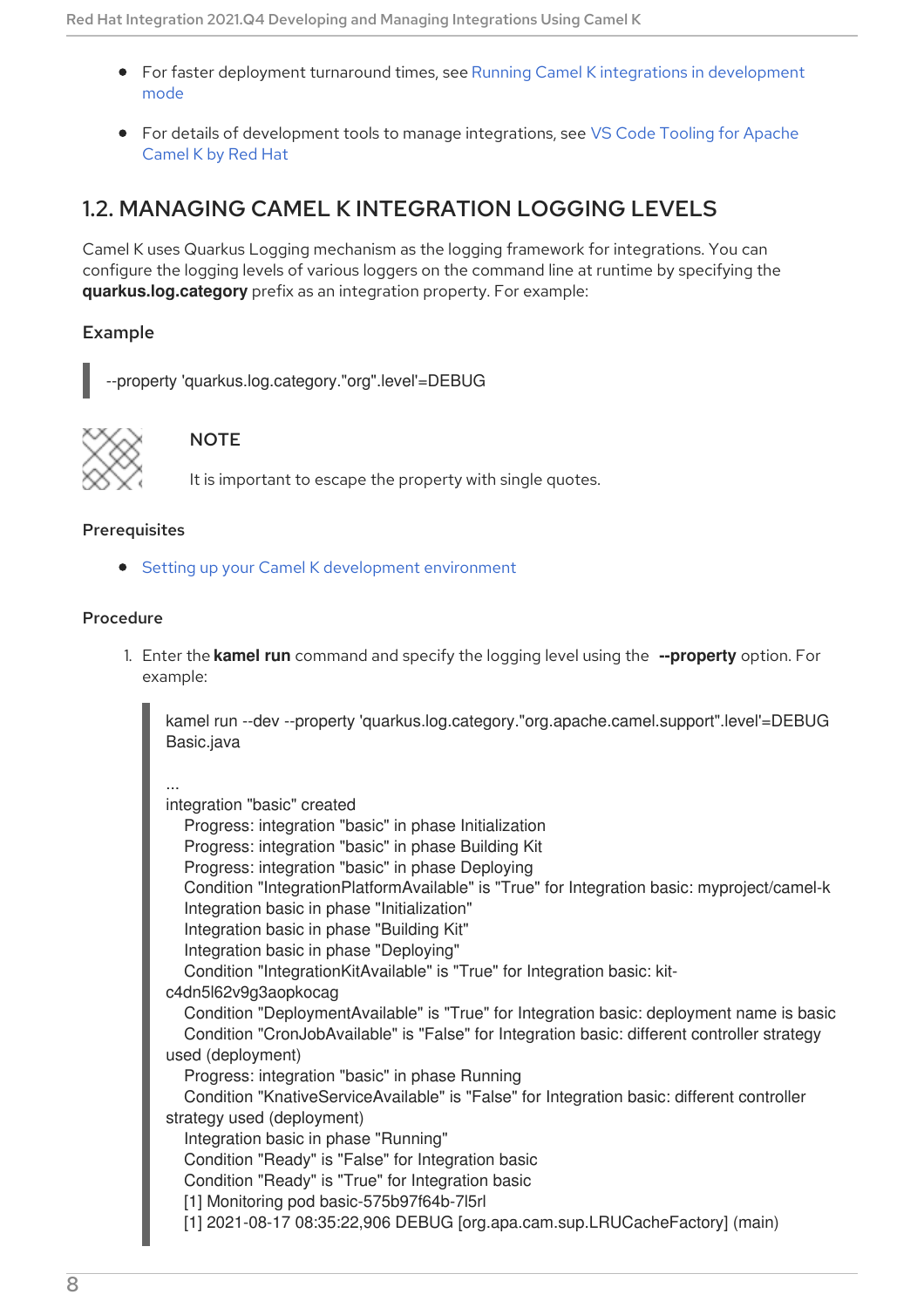<span id="page-12-0"></span>Creating DefaultLRUCacheFactory

[1] 2021-08-17 08:35:23,132 INFO [org.apa.cam.k.Runtime] (main) Apache Camel K Runtime 1.7.1.fuse-800025-redhat-00001

[1] 2021-08-17 08:35:23,134 INFO [org.apa.cam.qua.cor.CamelBootstrapRecorder] (main) bootstrap runtime: org.apache.camel.quarkus.main.CamelMainRuntime

[1] 2021-08-17 08:35:23,224 INFO [org.apa.cam.k.lis.SourcesConfigurer] (main) Loading routes from: SourceDefinition{name='Basic', language='java',

location='file:/etc/camel/sources/Basic.java', }

[1] 2021-08-17 08:35:23,232 DEBUG [org.apa.cam.sup.ResolverHelper] (main) Found RoutesBuilderLoader: org.apache.camel.dsl.java.joor.JavaRoutesBuilderLoader via: META-INF/services/org/apache/camel/java

[1] 2021-08-17 08:35:23,232 DEBUG [org.apa.cam.sup.ResolverHelper] (main) Detected and using RoutesBuilderLoader:

org.apache.camel.dsl.java.joor.JavaRoutesBuilderLoader@68dc098b

[1] 2021-08-17 08:35:23,236 DEBUG [org.apa.cam.sup.ResolverHelper] (main) Found ResourceResolver: org.apache.camel.impl.engine.DefaultResourceResolvers\$FileResolver via: META-INF/services/org/apache/camel/file

[1] 2021-08-17 08:35:23,237 DEBUG [org.apa.cam.sup.ResolverHelper] (main) Detected and using ResourceResolver:

org.apache.camel.impl.engine.DefaultResourceResolvers\$FileResolver@5b67bb7e

[1] 2021-08-17 08:35:24,320 DEBUG [org.apa.cam.sup.ResolverHelper] (main) Lookup Language with name simple in registry. Found:

org.apache.camel.language.simple.SimpleLanguage@74d7184a

[1] 2021-08-17 08:35:24,328 DEBUG [org.apa.cam.sup.EventHelper] (main) Ignoring notifying event Initializing CamelContext: camel-1. The EventNotifier has not been started yet: org.apache.camel.quarkus.core.CamelManagementEventBridge@3301500b

[1] 2021-08-17 08:35:24,336 DEBUG [org.apa.cam.sup.ResolverHelper] (main) Lookup Component with name timer in registry. Found:

org.apache.camel.component.timer.TimerComponent@3ef41c66

[1] 2021-08-17 08:35:24,342 DEBUG [org.apa.cam.sup.DefaultComponent] (main) Creating endpoint uri=[timer://java?period=1000], path=[java]

[1] 2021-08-17 08:35:24,350 DEBUG [org.apa.cam.sup.ResolverHelper] (main) Found ProcessorFactory: org.apache.camel.processor.DefaultProcessorFactory via: META-INF/services/org/apache/camel/processor-factory

[1] 2021-08-17 08:35:24,351 DEBUG [org.apa.cam.sup.ResolverHelper] (main) Detected and using ProcessorFactory:

org.apache.camel.processor.DefaultProcessorFactory@704b2127

[1] 2021-08-17 08:35:24,369 DEBUG [org.apa.cam.sup.ResolverHelper] (main) Found InternalProcessorFactory: org.apache.camel.processor.DefaultInternalProcessorFactory via: META-INF/services/org/apache/camel/internal-processor-factory

[1] 2021-08-17 08:35:24,369 DEBUG [org.apa.cam.sup.ResolverHelper] (main) Detected and using InternalProcessorFactory:

org.apache.camel.processor.DefaultInternalProcessorFactory@4f8caaf3

[1] 2021-08-17 08:35:24,442 DEBUG [org.apa.cam.sup.ResolverHelper] (main) Lookup Component with name log in registry. Found:

org.apache.camel.component.log.LogComponent@46b695ec

[1] 2021-08-17 08:35:24,444 DEBUG [org.apa.cam.sup.DefaultComponent] (main) Creating endpoint uri=[log://info], path=[info]

[1] 2021-08-17 08:35:24,461 DEBUG [org.apa.cam.sup.EventHelper] (main) Ignoring notifying event Initialized CamelContext: camel-1. The EventNotifier has not been started yet: org.apache.camel.quarkus.core.CamelManagementEventBridge@3301500b

[1] 2021-08-17 08:35:24,467 DEBUG [org.apa.cam.sup.DefaultProducer] (main) Starting producer: Producer[log://info]

[1] 2021-08-17 08:35:24,469 DEBUG [org.apa.cam.sup.DefaultConsumer] (main) Build consumer: Consumer[timer://java?period=1000]

[1] 2021-08-17 08:35:24,475 DEBUG [org.apa.cam.sup.DefaultConsumer] (main) Starting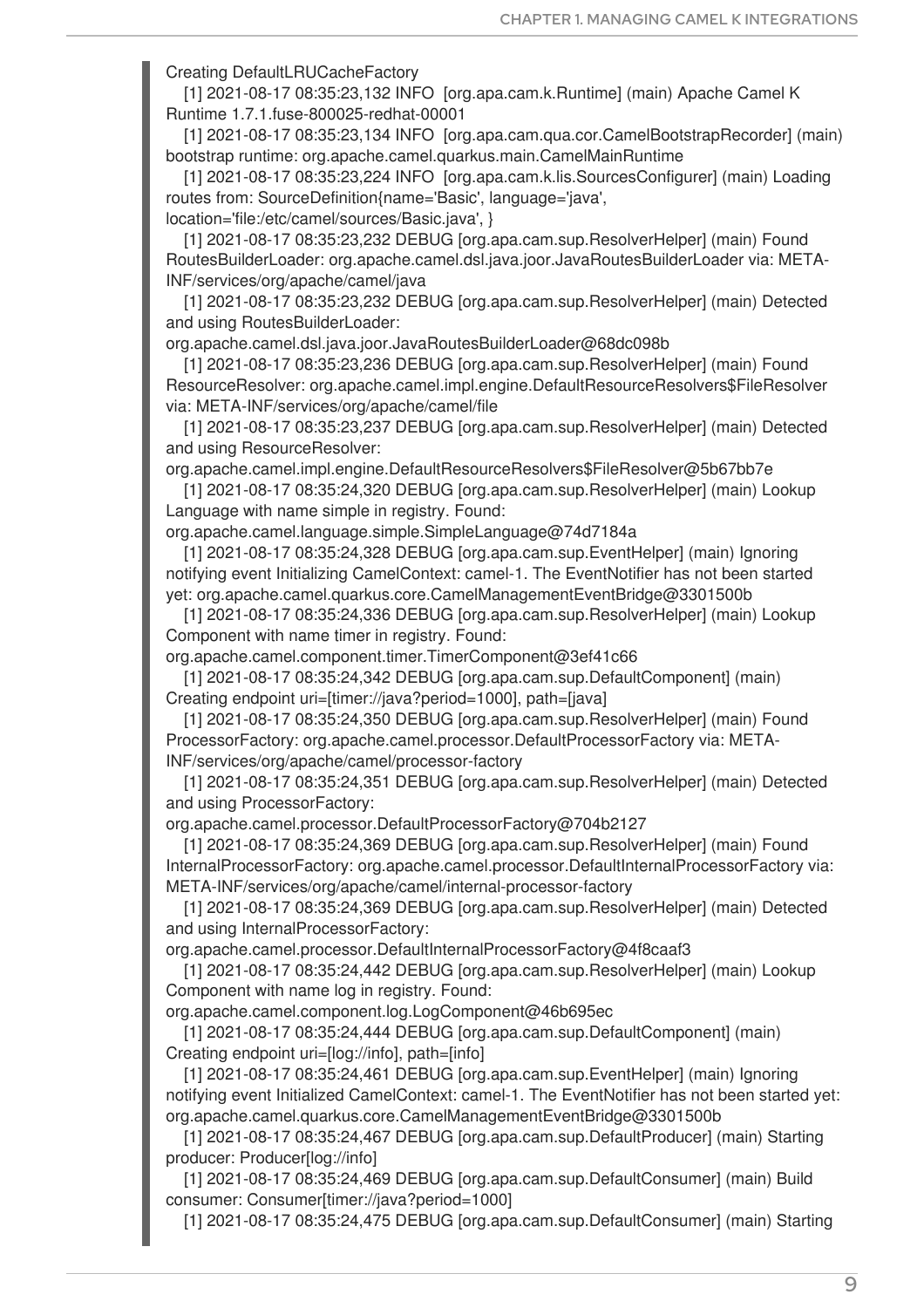consumer: Consumer[timer://java?period=1000]

[1] 2021-08-17 08:35:24,481 INFO [org.apa.cam.imp.eng.AbstractCamelContext] (main) Routes startup summary (total:1 started:1)

[1] 2021-08-17 08:35:24,481 INFO [org.apa.cam.imp.eng.AbstractCamelContext] (main) Started java (timer://java)

[1] 2021-08-17 08:35:24,482 INFO [org.apa.cam.imp.eng.AbstractCamelContext] (main) Apache Camel 3.10.0.fuse-800010-redhat-00001 (camel-1) started in 170ms (build:0ms init:150ms start:20ms)

[1] 2021-08-17 08:35:24,487 INFO [io.quarkus] (main) camel-k-integration 1.6.0 on JVM (powered by Quarkus 1.11.7.Final-redhat-00009) started in 2.192s.

[1] 2021-08-17 08:35:24,488 INFO [io.quarkus] (main) Profile prod activated.

[1] 2021-08-17 08:35:24,488 INFO [io.quarkus] (main) Installed features: [camel-bean, camel-core, camel-java-joor-dsl, camel-k-core, camel-k-runtime, camel-log, camel-supportcommon, camel-timer, cdi]

[1] 2021-08-17 08:35:25,493 INFO [info] (Camel (camel-1) thread #0 - timer://java) Exchange[ExchangePattern: InOnly, BodyType: String, Body: Hello Camel K from java]

[1] 2021-08-17 08:35:26,479 INFO [info] (Camel (camel-1) thread #0 - timer://java)

Exchange[ExchangePattern: InOnly, BodyType: String, Body: Hello Camel K from java] ...

2. Press **Ctrl-C** to terminate logging in the terminal.

### Additional resources

- For more details on the logging framework, see the [Configuring](https://access.redhat.com/documentation/en-us/red_hat_build_of_quarkus/1.11/html-single/configuring_logging_with_quarkus/index#proc-setting-runtime-configuration_quarkus-configuring-logging) logging format
- For details of [development](https://marketplace.visualstudio.com/items?itemName=redhat.vscode-camelk) tools to view logging, see VS Code Tooling for Apache Camel K by Red Hat

# <span id="page-13-0"></span>1.3. SCALING CAMEL K INTEGRATIONS

You can scale your integrations using the **oc scale** command.

### Procedure

To scale the Camel K integrations, run the following command.

oc scale it <integration\_name> --replicas <number\_of\_replicas>

You can also edit the Integration resource directly to scale the integration.

oc patch it <integration\_name> --type merge -p '{"spec":{"replicas":<number\_of\_replicas>}}'

To view the number of replicas for the integration use following command.

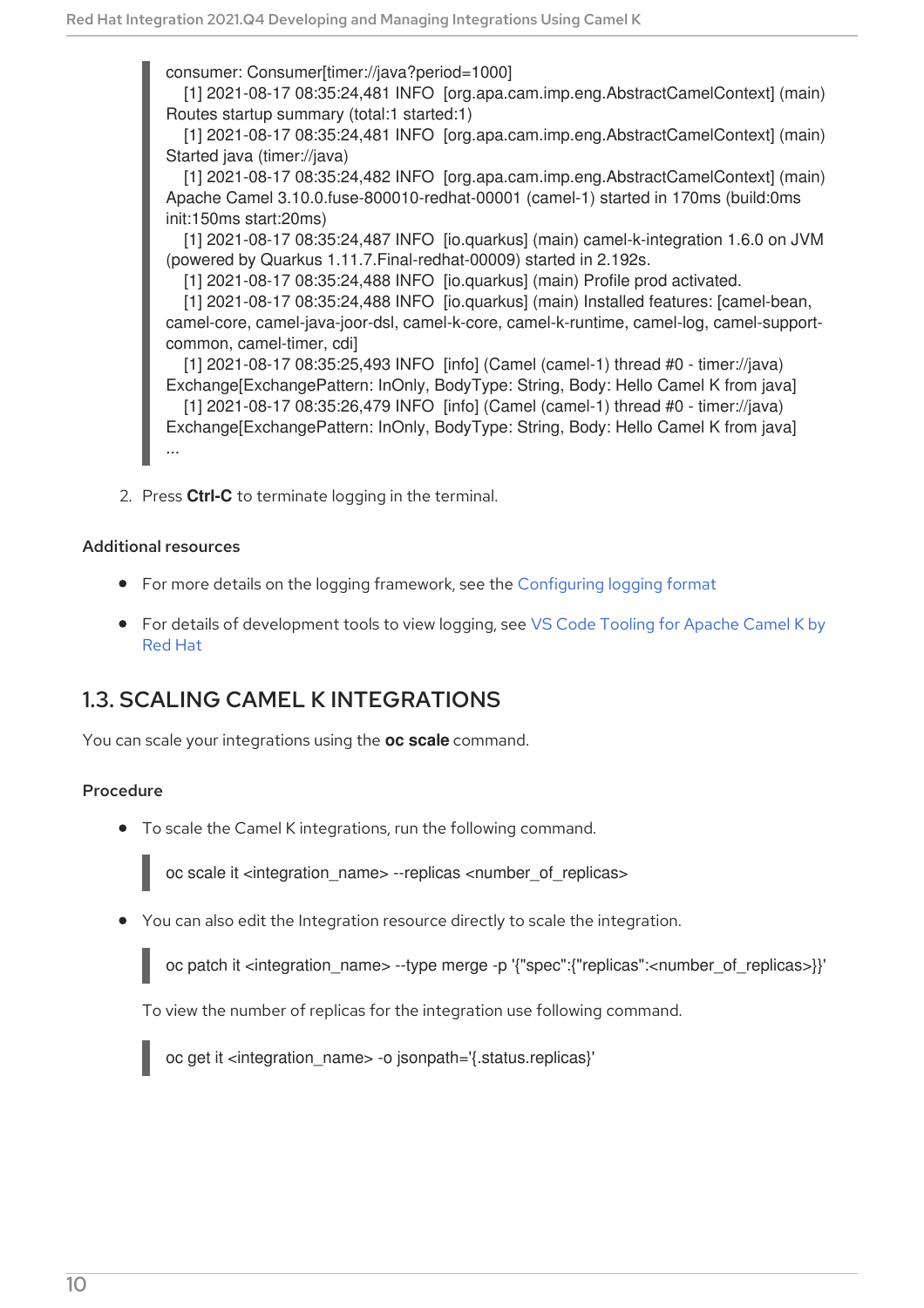# CHAPTER 2. MONITORING CAMEL K INTEGRATIONS

<span id="page-14-0"></span>Red Hat Integration - Camel K monitoring is based on the OpenShift [monitoring](https://access.redhat.com/documentation/en-us/openshift_container_platform/4.7/html-single/monitoring/index#understanding-the-monitoring-stack) system. This chapter explains how to use the available options for monitoring Red Hat Integration - Camel K integrations at runtime. You can use the Prometheus Operator that is already deployed as part of OpenShift Monitoring to monitor your own applications.

- **•** Section 2.1, "Enabling user workload monitoring in [OpenShift"](#page-14-1)
- Section 2.2, ["Configuring](#page-15-0) Camel K integration metrics"
- **•** Section 2.3, "Adding custom Camel K [integration](#page-17-0) metrics"

# <span id="page-14-1"></span>2.1. ENABLING USER WORKLOAD MONITORING IN OPENSHIFT

OpenShift 4.3 or higher includes an embedded Prometheus Operator already deployed as part of OpenShift Monitoring. This section explains how to enable monitoring of your own application services in OpenShift Monitoring. This option avoids the additional overhead of installing and managing a separate Prometheus instance.

### **Prerequisites**

You must have cluster administrator access to an OpenShift cluster on which the Camel K Operator is installed. See [Installing](https://access.redhat.com/documentation/en-us/red_hat_integration/2021.Q4/html-single/getting_started_with_camel_k#installing-camel-k) Camel K .

### Procedure

1. Enter the following command to check if the **cluster-monitoring-config** ConfigMap object exists in the **openshift-monitoring project**:

\$ oc -n openshift-monitoring get configmap cluster-monitoring-config

2. Create the **cluster-monitoring-config** ConfigMap if this does not already exist:

\$ oc -n openshift-monitoring create configmap cluster-monitoring-config

3. Edit the **cluster-monitoring-config** ConfigMap:

\$ oc -n openshift-monitoring edit configmap cluster-monitoring-config

4. Under **data:config.yaml:**, set **enableUserWorkload** to **true**:

apiVersion: v1 kind: ConfigMap metadata: name: cluster-monitoring-config namespace: openshift-monitoring data: config.yaml: | enableUserWorkload: true

#### Additional resources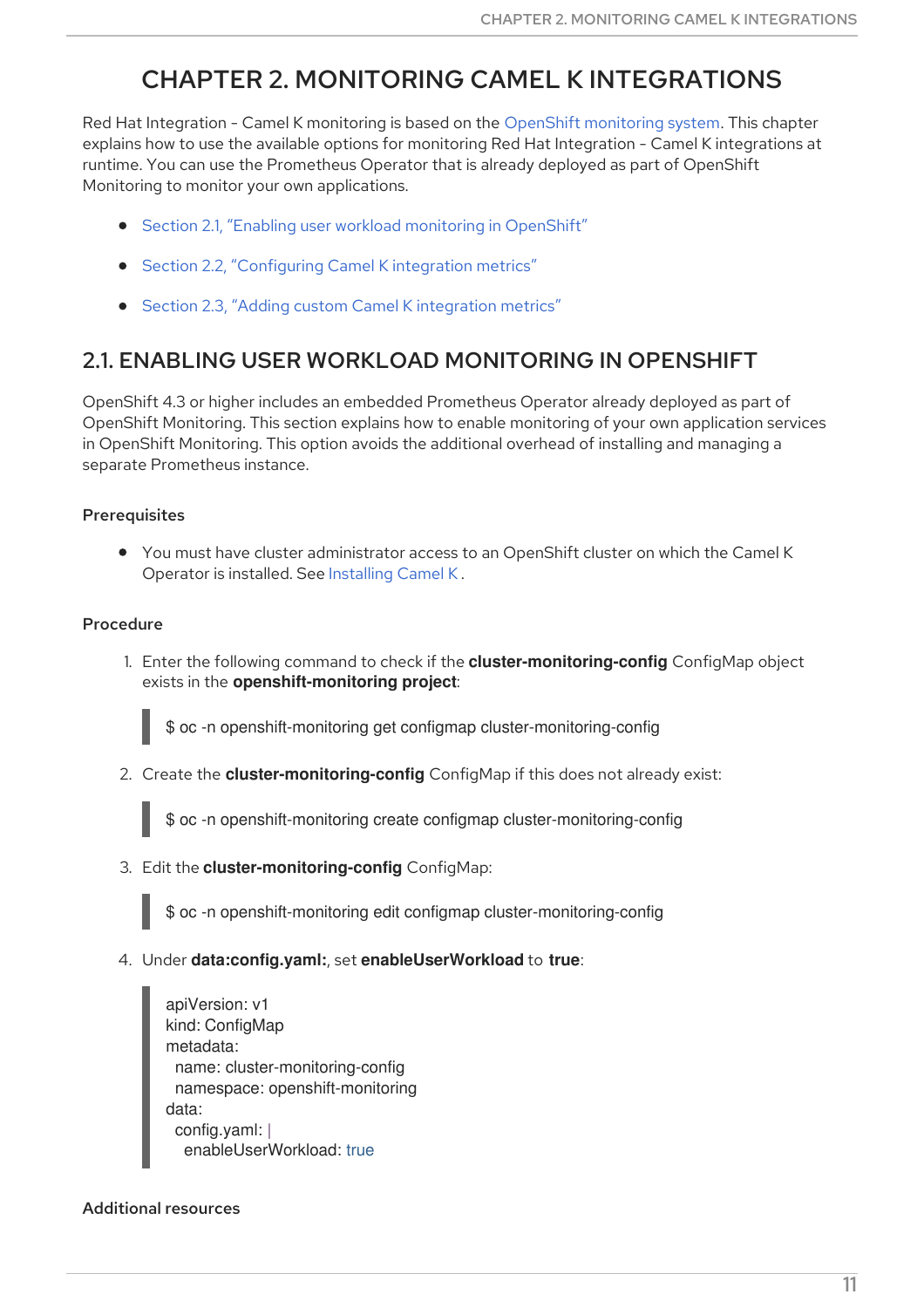Enabling monitoring for [user-defined](https://access.redhat.com/documentation/en-us/openshift_container_platform/4.10/html-single/monitoring/index#enabling-monitoring-for-user-defined-projects) projects

# <span id="page-15-0"></span>2.2. CONFIGURING CAMEL K INTEGRATION METRICS

You can configure monitoring of Camel K integrations automatically using the Camel K Prometheus trait at runtime. This automates the configuration of dependencies and integration Pods to expose a metrics endpoint, which is then discovered and displayed by Prometheus. The Camel Quarkus MicroProfile Metrics extension [automatically](https://camel.apache.org/camel-quarkus/latest/reference/extensions/microprofile-metrics.html) collects and exposes the default Camel K metrics in the [OpenMetrics](https://github.com/OpenObservability/OpenMetrics) format.

#### Prerequisites

You must have already enabled monitoring of your own services in [OpenShift.](https://access.redhat.com/documentation/en-us/red_hat_integration/2021.Q4/html-single/developing_and_managing_integrations_using_camel_k#enabling-ocp-prometheus-operator) See Enabling user workload monitoring in OpenShift.

#### Procedure

1. Enter the following command to run your Camel K integration with the Prometheus trait enabled:



kamel run myIntegration.java -t prometheus.enabled=true

Alternatively, you can enable the Prometheus trait globally once, by updating the integration platform as follows:

\$ oc patch ip camel-k --type=merge -p '{"spec":{"traits":{"prometheus":{"configuration": {"enabled":true}}}}}'

- 2. View monitoring of Camel K integration metrics in Prometheus. For example, for embedded Prometheus, select Monitoring > Metrics in the OpenShift administrator or developer web console.
- 3. Enter the Camel K metric that you want to view. For example, in the Administrator console, under Insert Metric at Cursor, enter application camel context uptime seconds, and click Run Queries.
- 4. Click Add Query to view additional metrics.

#### Additional resources

- **•** [Prometheus](#page-55-3) Trait
- Camel Quarkus [MicroProfile](https://camel.apache.org/camel-quarkus/latest/reference/extensions/microprofile-metrics.html#_usage) Metrics

# <span id="page-15-1"></span>2.3. ADDING CUSTOM CAMEL K INTEGRATION METRICS

You can add custom metrics to your Camel K integrations by using Camel MicroProfile Metrics component and annotations in your Java code. These custom metrics will then be automatically discovered and displayed by Prometheus.

This section shows examples of adding Camel MicroProfile Metrics annotations to Camel K integration and service implementation code.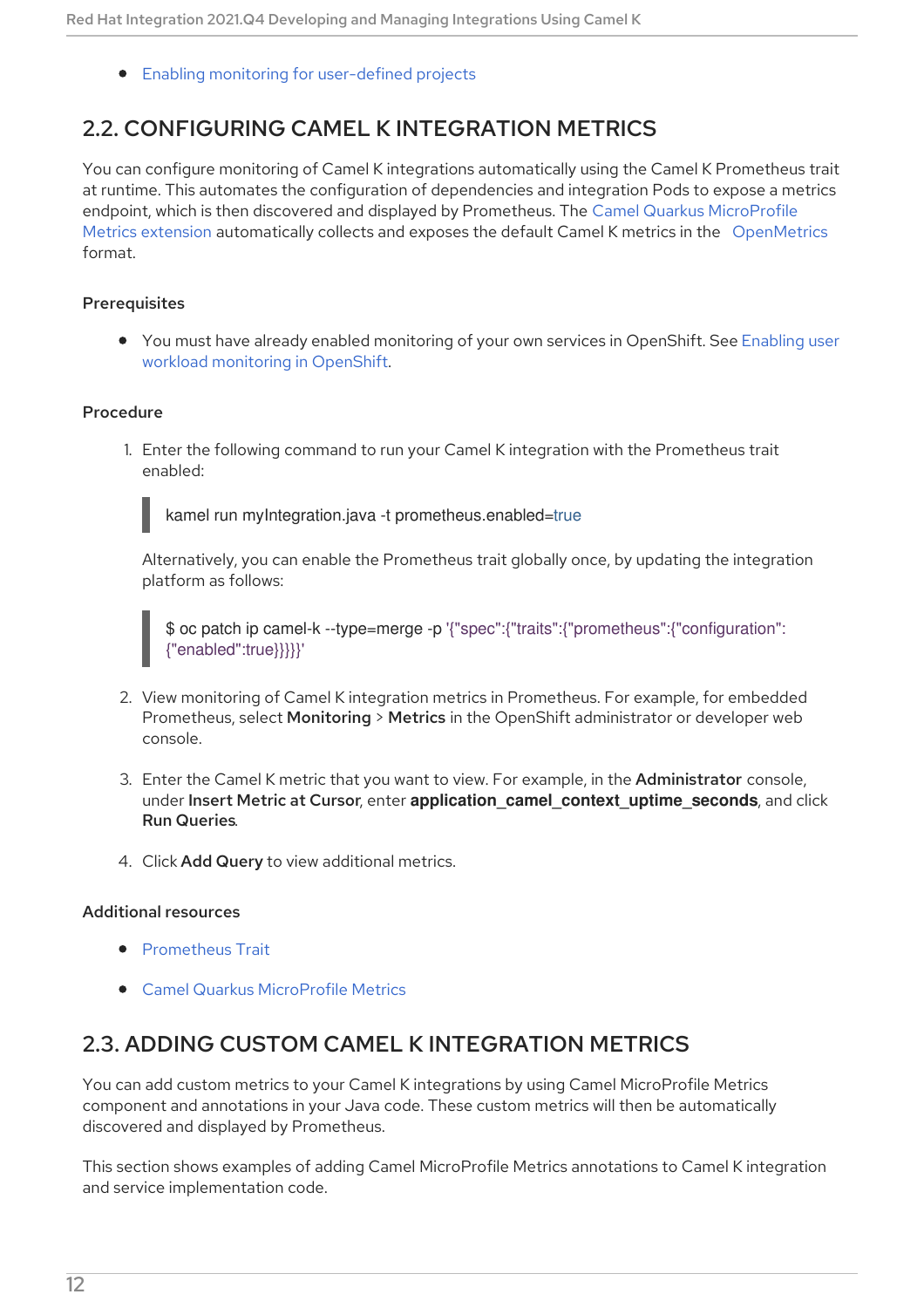#### **Prerequisites**

You must have already enabled monitoring of your own services in [OpenShift.](https://access.redhat.com/documentation/en-us/red_hat_integration/2021.Q4/html-single/developing_and_managing_integrations_using_camel_k#enabling-ocp-prometheus-operator) See Enabling user workload monitoring in OpenShift.

#### Procedure

1. Register the custom metrics in your Camel integration code using Camel MicroProfile Metrics component annotations. The following example shows a **Metrics.java** integration:

*// camel-k: language=java trait=prometheus.enabled=true dependency=mvn:org.my/app:1.0*

```
1
import org.apache.camel.Exchange;
import org.apache.camel.LoggingLevel;
import org.apache.camel.builder.RouteBuilder;
import org.apache.camel.component.microprofile.metrics.MicroProfileMetricsConstants;
import javax.enterprise.context.ApplicationScoped;
@ApplicationScoped
public class Metrics extends RouteBuilder {
 @Override
 public void configure() {
    onException()
       .handled(true)
       .maximumRedeliveries(2)
       .logStackTrace(false)
       .logExhausted(false)
       .log(LoggingLevel.ERROR, "Failed processing ${body}")
       // Register the 'redelivery' meter
       .to("microprofile-metrics:meter:redelivery?mark=2")
       // Register the 'error' meter
       .to("microprofile-metrics:meter:error"); 2
    from("timer:stream?period=1000")
       .routeId("unreliable-service")
       .setBody(header(Exchange.TIMER_COUNTER).prepend("event #"))
       .log("Processing ${body}...")
       // Register the 'generated' meter
       .to("microprofile-metrics:meter:generated") 3
       // Register the 'attempt' meter via @Metered in Service.java
       .bean("service") 4
       .filter(header(Exchange.REDELIVERED))
          .log(LoggingLevel.WARN, "Processed ${body} after
${header.CamelRedeliveryCounter} retries")
          .setHeader(MicroProfileMetricsConstants.HEADER_METER_MARK,
header(Exchange.REDELIVERY_COUNTER))
         // Register the 'redelivery' meter
         .to("microprofile-metrics:meter:redelivery") 5
       .end()
       .log("Successfully processed ${body}")
       // Register the 'success' meter
```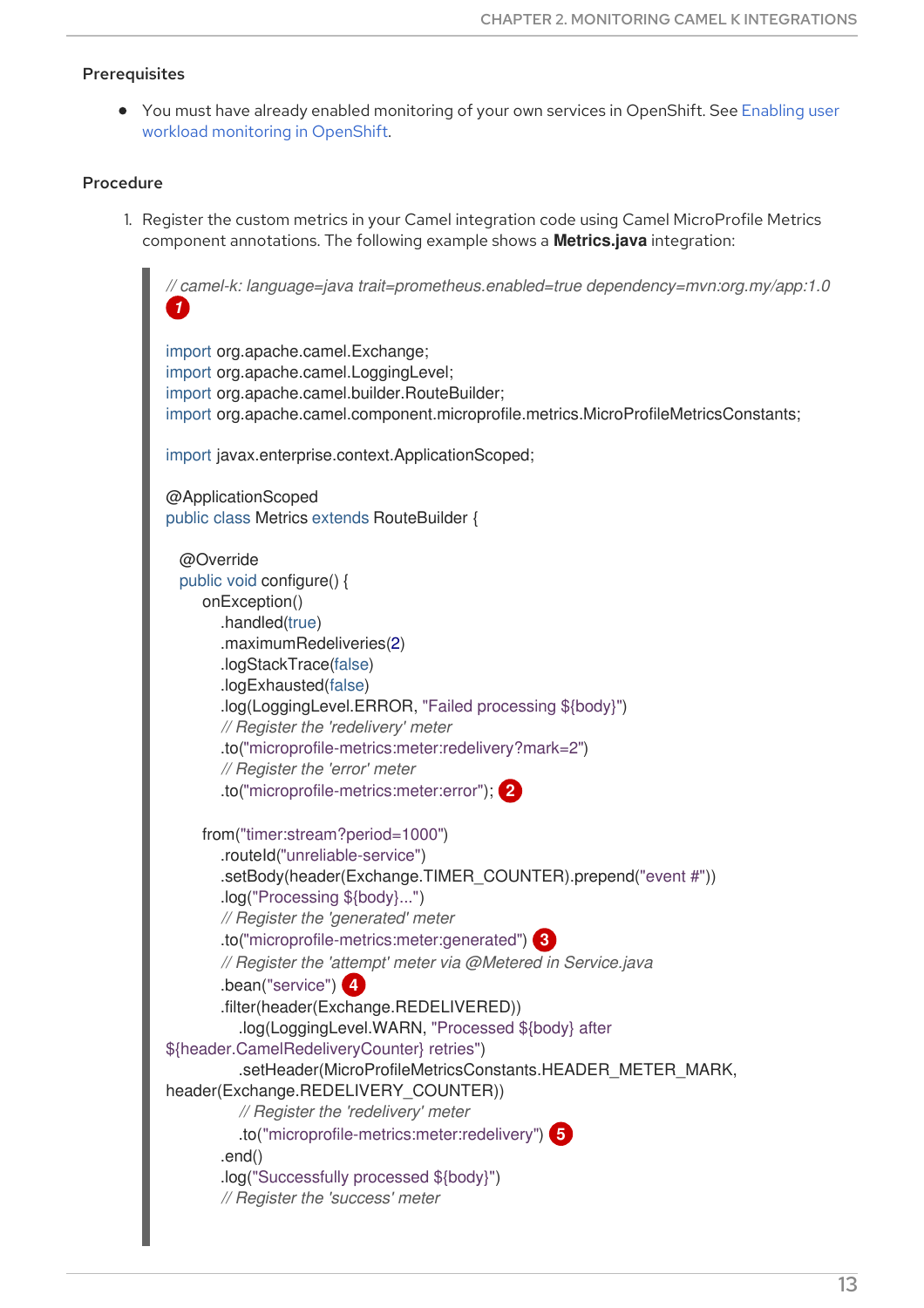[1](#page-16-0)

[2](#page-16-1)

[3](#page-16-2)

[4](#page-16-3)

[5](#page-16-4)

[6](#page-17-1)

<span id="page-17-1"></span><span id="page-17-0"></span>Uses the Camel K modeline to automatically configure the Prometheus trait and Maven dependencies **error**: Metric for the number of errors corresponding to the number of events that have not been processed **generated**: Metric for the number of events to be processed **attempt**: Metric for the number of calls made to the service bean to process incoming events **redelivery**: Metric for the number of retries made to process the event **success**: Metric for the number of events successfully processed 2. Add Camel MicroProfile Metrics annotations to any implementation files as needed. The following example shows the **service** bean called by the Camel K integration, which generates .to("microprofile-metrics:meter:success"); **6** } }

random failures: package com.redhat.integration; import java.util.Random; import org.apache.camel.Exchange; import org.apache.camel.RuntimeExchangeException; import org.eclipse.microprofile.metrics.Meter; import org.eclipse.microprofile.metrics.annotation.Metered; import org.eclipse.microprofile.metrics.annotation.Metric; import javax.inject.Named; import javax.enterprise.context.ApplicationScoped; @Named("service") @ApplicationScoped @io.quarkus.arc.Unremovable public class Service { *//Register the attempt meter*  $@$ Metered(absolute = true) public void attempt(Exchange exchange) { **1** Random rand = new Random(); if (rand.nextDouble()  $<$  0.5) { throw new RuntimeExchangeException("Random failure", exchange); **2** } } }

<span id="page-17-3"></span><span id="page-17-2"></span>The **@Metered** MicroProfile Metrics annotation declares the meter and the name is automatically generated based on the metrics method name, in this case, **attempt**.

[1](#page-17-2)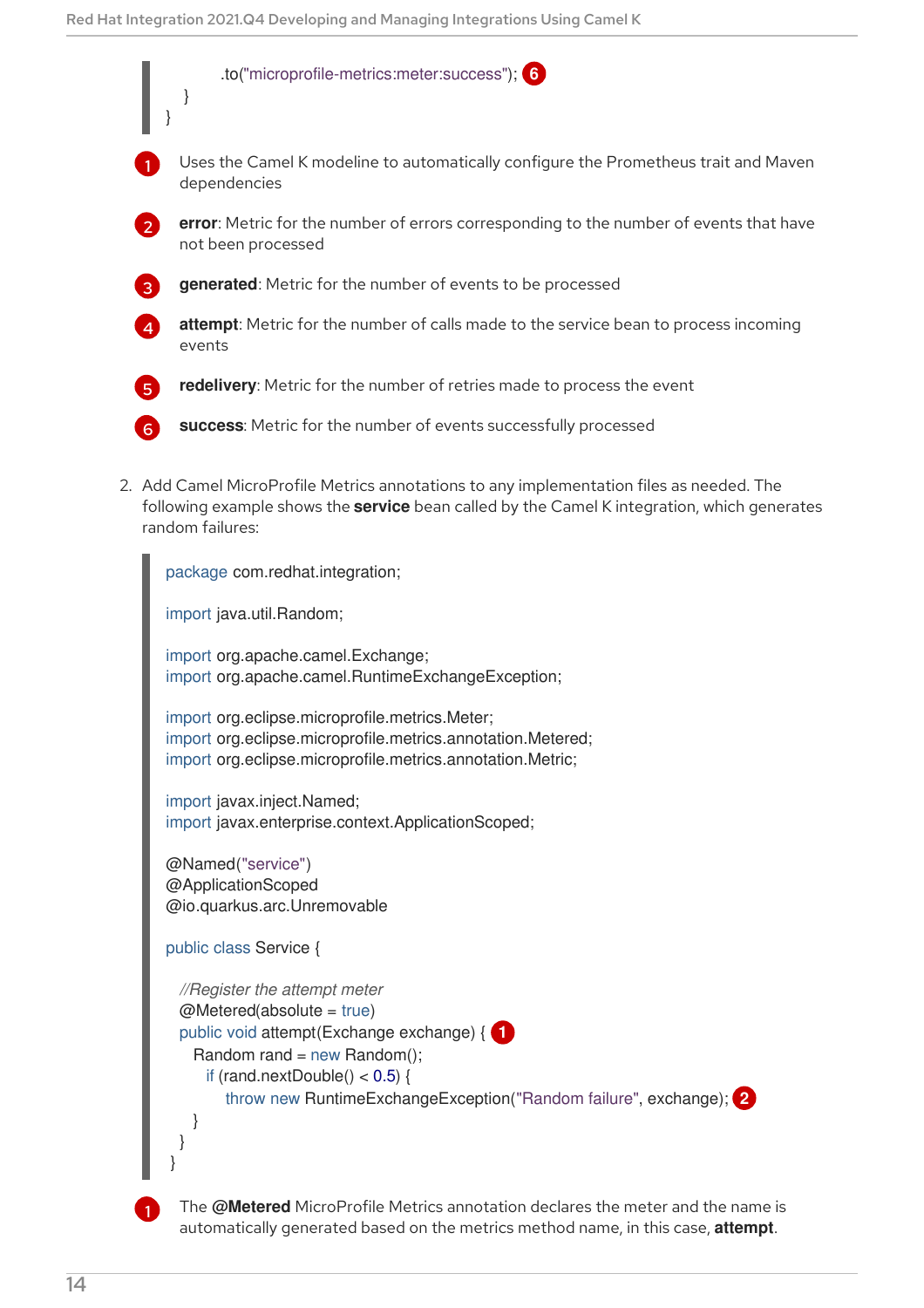

[2](#page-17-3) This example fails randomly to help generate errors for metrics.

3. Follow the steps in [Configuring](https://access.redhat.com/documentation/en-us/red_hat_integration/2021.Q4/html-single/developing_and_managing_integrations_using_camel_k#configuring-camel-k-metrics) Camel K integration metrics to run the integration and view the custom Camel K metrics in Prometheus. In this case, the example already uses the Camel K modeline in **Metrics.java** to automatically configure Prometheus and the required Maven dependencies for **Service.java**.

#### Additional resources

- Camel [MicroProfile](https://camel.apache.org/components/latest/microprofile-metrics-component.html) Metrics component
- Camel Quarkus [MicroProfile](https://camel.apache.org/camel-quarkus/latest/reference/extensions/microprofile-metrics.html) Metrics Extension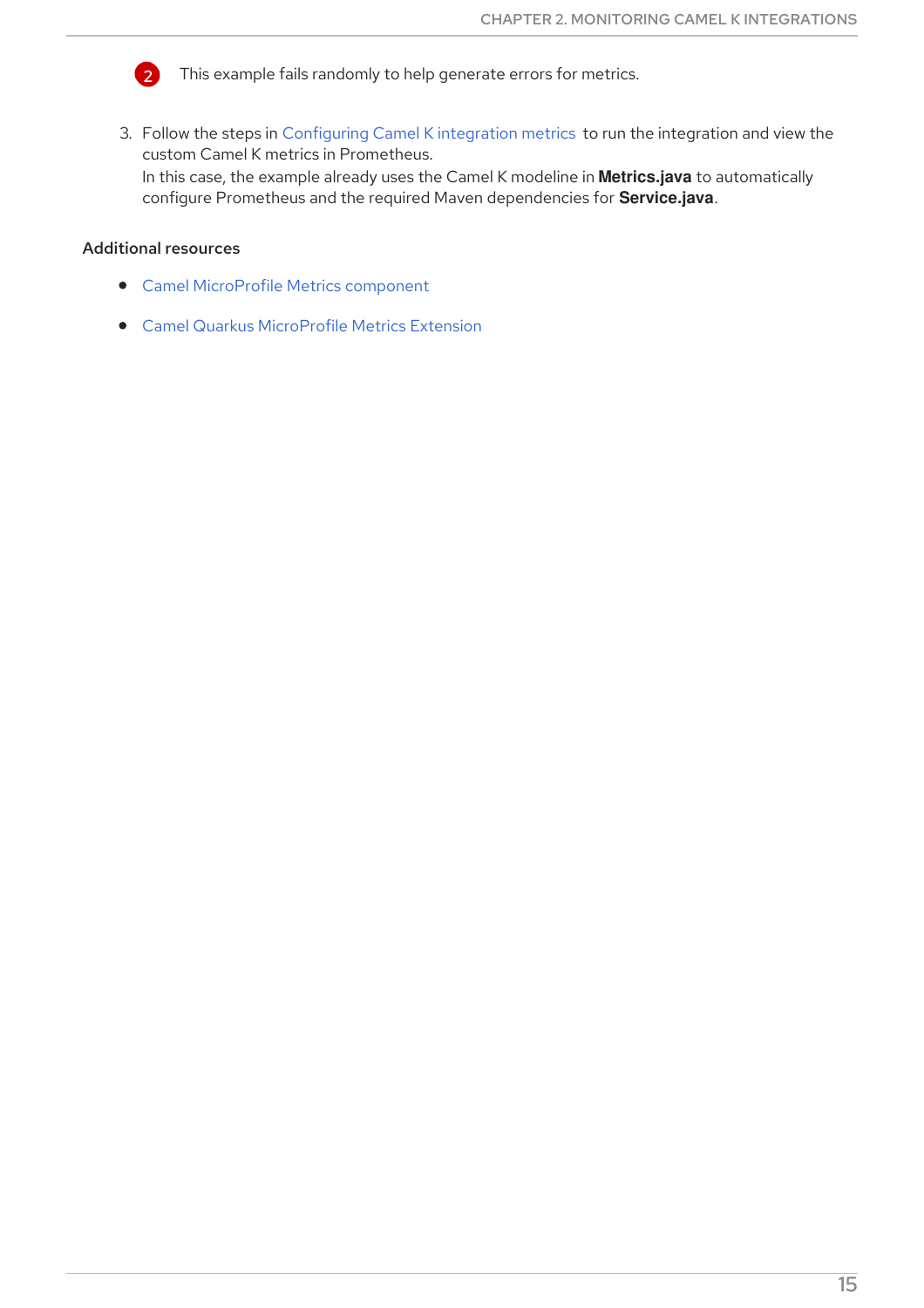# CHAPTER 3. MONITORING CAMEL K OPERATOR

<span id="page-19-0"></span>Red Hat Integration - Camel K monitoring is based on the OpenShift [monitoring](https://access.redhat.com/documentation/en-us/openshift_container_platform/4.7/html-single/monitoring/index#understanding-the-monitoring-stack) system. This chapter explains how to use the available options for monitoring Red Hat Integration - Camel K operator at runtime. You can use the Prometheus Operator that is already deployed as part of OpenShift Monitoring to monitor your own applications.

- Section 3.1, "Camel K [Operator](#page-19-1) metrics"
- Section 3.2, "Enabling Camel K Operator [monitoring"](#page-20-1)
- Section 3.3, "Camel K [operator](#page-22-0) alerts"

# <span id="page-19-1"></span>3.1. CAMEL K OPERATOR METRICS

The Camel K operator monitoring endpoint exposes the following metrics:

### Table 3.1. Camel K operator metrics

| <b>Name</b>                                         | <b>Type</b>         | <b>Description</b>                        | <b>Buckets</b>                | Labels                                                                                                                              |
|-----------------------------------------------------|---------------------|-------------------------------------------|-------------------------------|-------------------------------------------------------------------------------------------------------------------------------------|
| camel k reconc<br>iliation duration<br>_seconds     | HistogramVec        | Reconciliation<br>request duration        | 0.25s, 0.5s, 1s, 5s           | namespace,<br>group, version,<br>kind, result:<br>Reconciled Erro<br>red Requeued,<br>tag:<br>"" PlatformError<br><b>IUserError</b> |
| camel_k_build_<br>duration_secon<br>ds              | <b>HistogramVec</b> | <b>Build duration</b>                     | 30s, 1m, 1.5m, 2m,<br>5m, 10m | result:<br>Succeeded Erro<br>r                                                                                                      |
| camel_k_build_<br>recovery attem<br>pts             | Histogram           | Build recovery<br>attempts                | 0, 1, 2, 3, 4, 5              | result:<br>Succeeded Erro<br>r                                                                                                      |
| camel_k_build_<br>queue_duration<br>seconds         | Histogram           | Build queue<br>duration                   | 5s, 15s, 30s, 1m,<br>5m,      | N/A                                                                                                                                 |
| camel_k_integr<br>ation_first_readi<br>ness seconds | Histogram           | Time to first<br>integration<br>readiness | 5s, 10s, 30s, 1m, 2m          | N/A                                                                                                                                 |

# <span id="page-19-2"></span>3.2. ENABLING CAMEL K OPERATOR MONITORING

OpenShift 4.3 or higher includes an embedded Prometheus Operator already deployed as part of OpenShift Monitoring. This section explains how to enable monitoring of your own application services in OpenShift Monitoring.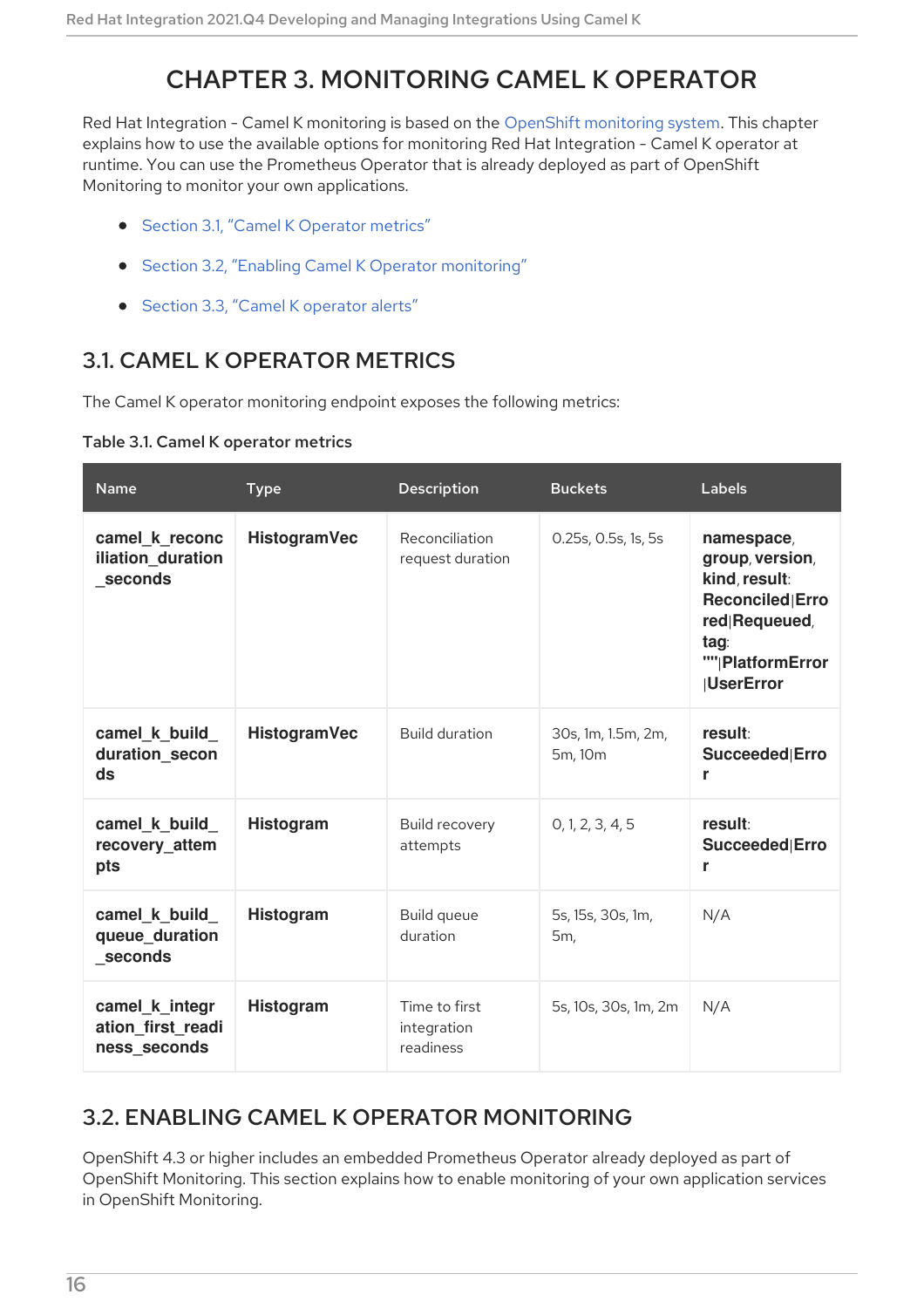### <span id="page-20-1"></span>**Prerequisites**

- You must have cluster administrator access to an OpenShift cluster on which the Camel K Operator is installed. See [Installing](https://access.redhat.com/documentation/en-us/red_hat_integration/2021.Q4/html-single/getting_started_with_camel_k#installing-camel-k) Camel K .
- You must have already enabled monitoring of your own services in [OpenShift.](https://access.redhat.com/documentation/en-us/red_hat_integration/2021.Q4/html-single/developing_and_managing_integrations_using_camel_k#enabling-ocp-prometheus-operator) See Enabling user workload monitoring in OpenShift.

#### Procedure

1. Create a **PodMonitor** resource targeting the operator metrics endpoint, so that the Prometheus server can scrape the metrics exposed by the operator.

#### operator-pod-monitor.yaml

```
apiVersion: monitoring.coreos.com/v1
kind: PodMonitor
metadata:
 name: camel-k-operator
 labels:
  app: "camel-k"
  camel.apache.org/component: operator
spec:
 selector:
  matchLabels:
   app: "camel-k"
   camel.apache.org/component: operator
 podMetricsEndpoints:
  - port: metrics
```
2. Create **PodMonitor** resource.



#### Additional Resources

- For more information about the discovery mechanism and the relationship between the operator resources see [Prometheus](https://github.com/prometheus-operator/prometheus-operator/blob/master/Documentation/user-guides/getting-started.md#related-resources) Operator getting started guide.
- In case your operator metrics are not discovered, you can find more information in [Troubleshooting](https://github.com/prometheus-operator/prometheus-operator/blob/master/Documentation/troubleshooting.md#troubleshooting-servicemonitor-changes) ServiceMonitor changes, which also applies to **PodMonitor** resources troubleshooting.

# <span id="page-20-0"></span>3.3. CAMEL K OPERATOR ALERTS

You can create a **PrometheusRule** resource so that the AlertManager instance from the OpenShift monitoring stack can trigger alerts, based on the metrics exposed by the Camel K operator.

#### Example

You can create a **PrometheusRule** resource with alerting rules based on the exposed metrics as shown below.

apiVersion: monitoring.coreos.com/v1 kind: PrometheusRule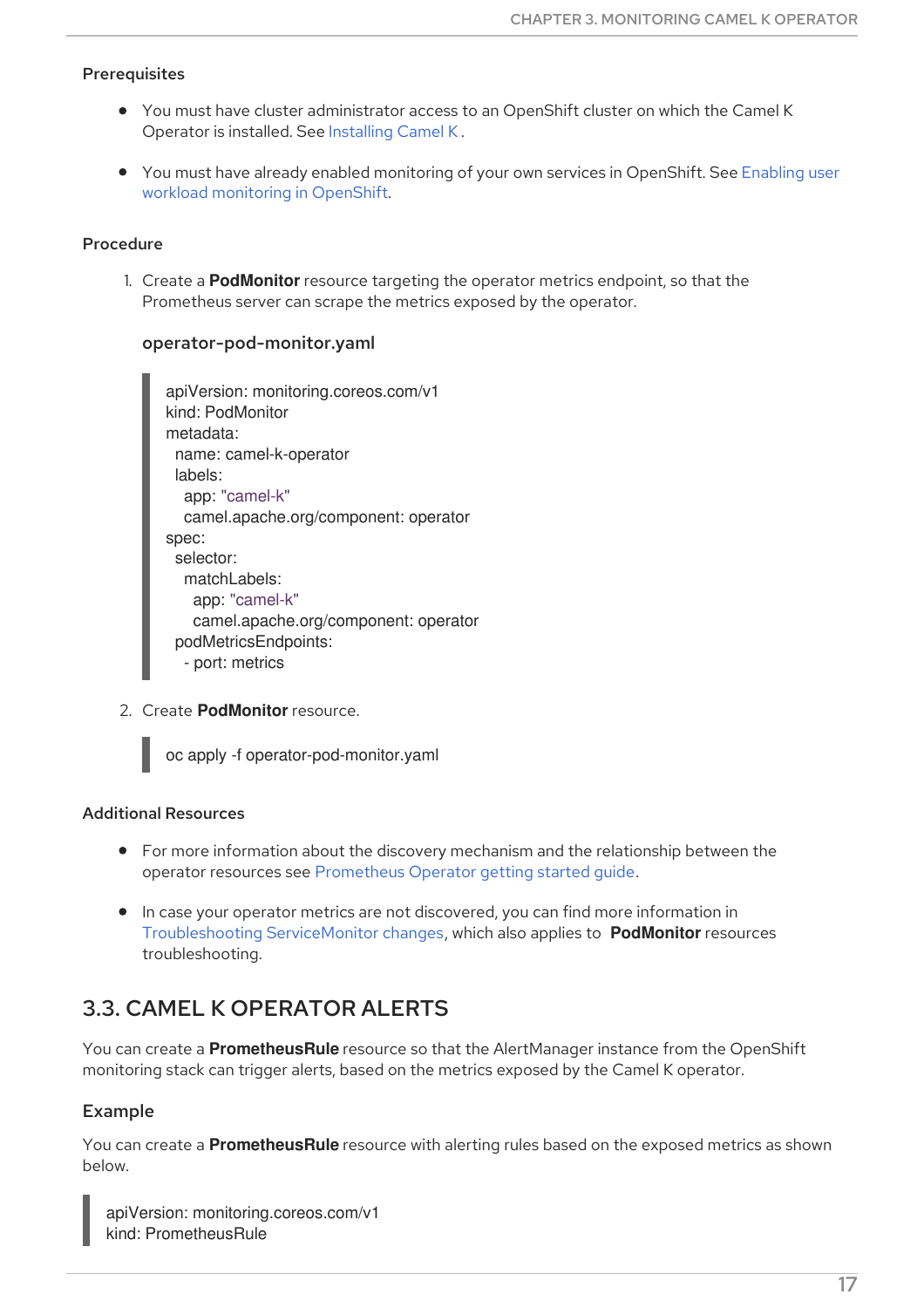```
metadata:
name: camel-k-operator
spec:
groups:
 - name: camel-k-operator
   rules:
    - alert: CamelKReconciliationDuration
     expr: |
       (
       1 - sum(rate(camel_k_reconciliation_duration_seconds_bucket{le="0.5"}[5m])) by (job)
      /
       sum(rate(camel_k_reconciliation_duration_seconds_count[5m])) by (job)
      )
       * 100
      > 10
     for: 1m
     labels:
       severity: warning
     annotations:
       message: |
        {{ printf "%0.0f" $value }}% of the reconciliation requests
        for {{ $labels.job }} have their duration above 0.5s.
    - alert: CamelKReconciliationFailure
     expr: |
       sum(rate(camel_k_reconciliation_duration_seconds_count{result="Errored"}[5m])) by (job)
      /
      sum(rate(camel_k_reconciliation_duration_seconds_count[5m])) by (job)
      * 100
      > 1for: 10m
     labels:
      severity: warning
     annotations:
       message: |
        {{ printf "%0.0f" $value }}% of the reconciliation requests
        for {{ $labels.job }} have failed.
    - alert: CamelKSuccessBuildDuration2m
     expr: |
       (
       1 - sum(rate(camel k build duration seconds bucket{le="120",result="Succeeded"}[5m])) by
(job)
       /
       sum(rate(camel_k_build_duration_seconds_count{result="Succeeded"}[5m])) by (job)
      \left( \right)* 100
      > 10
     for: 1m
     labels:
      severity: warning
     annotations:
       message: |
        {{ printf "%0.0f" $value }}% of the successful builds
        for {{ $labels.job }} have their duration above 2m.
    - alert: CamelKSuccessBuildDuration5m
     expr: |
      (
```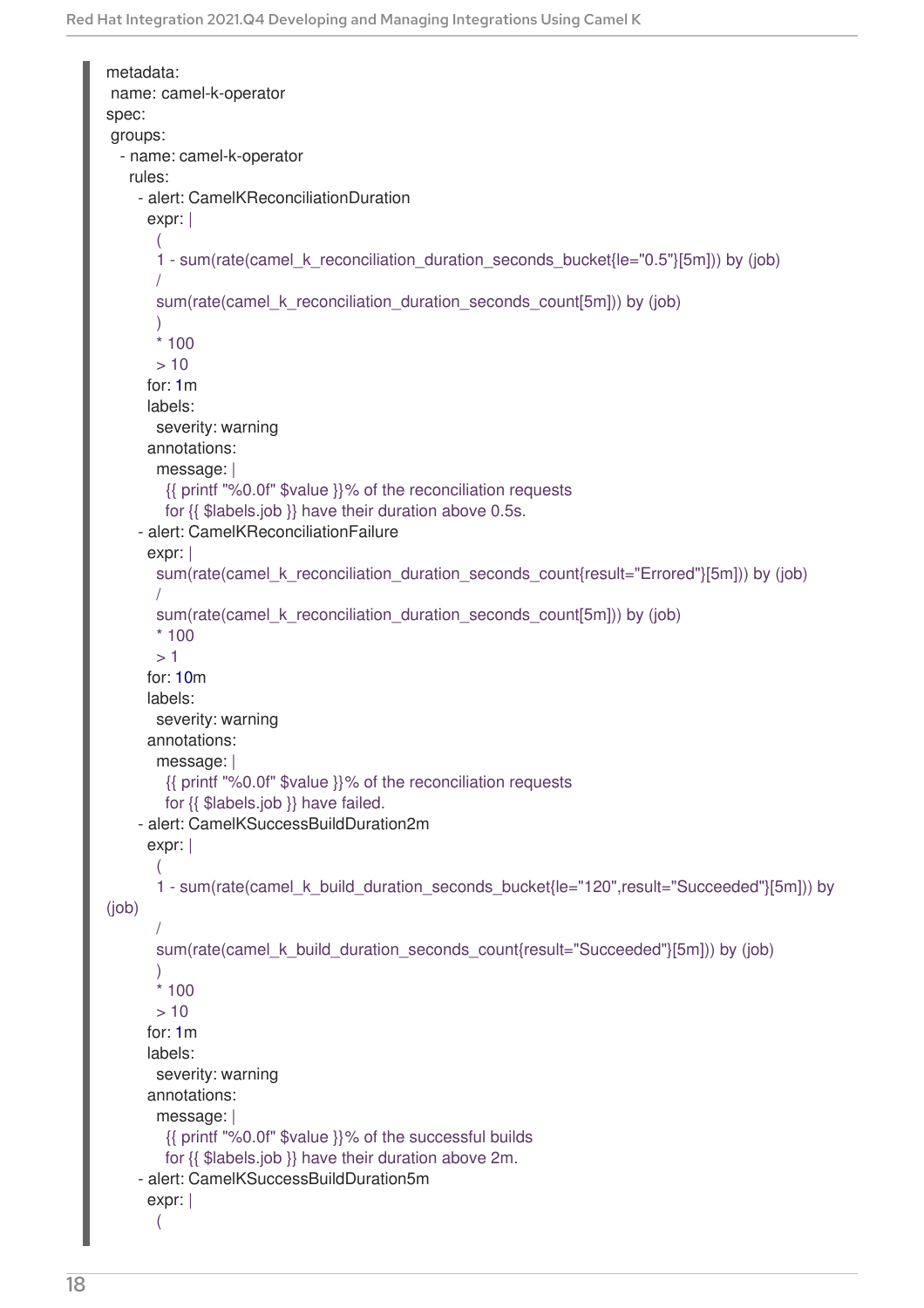```
1 - sum(rate(camel_k_build_duration_seconds_bucket{le="300",result="Succeeded"}[5m])) by
(job)
       /
      sum(rate(camel k build duration seconds count{result="Succeeded"}[5m])) by (job)
       )
      * 100
      > 1for: 1m
     labels:
      severity: critical
     annotations:
      message: |
        {{ printf "%0.0f" $value }}% of the successful builds
        for {{ $labels.job }} have their duration above 5m.
    - alert: CamelKBuildFailure
     expr: |
      sum(rate(camel k build duration seconds count{result="Failed"}[5m])) by (job)
      /
      sum(rate(camel_k_build_duration_seconds_count[5m])) by (job)
      * 100
      > 1for: 10m
     labels:
      severity: warning
     annotations:
      message: |
        {{ printf "%0.0f" $value }}% of the builds for {{ $labels.job }} have failed.
    - alert: CamelKBuildError
     expr: |
      sum(rate(camel_k_build_duration_seconds_count{result="Error"}[5m])) by (job)
      /
      sum(rate(camel_k_build_duration_seconds_count[5m])) by (job)
      * 100
      > 1for: 10m
     labels:
      severity: critical
     annotations:
      message: |
        {{ printf "%0.0f" $value }}% of the builds for {{ $labels.job }} have errored.
    - alert: CamelKBuildQueueDuration1m
     expr: |
       (
       1 - sum(rate(camel_k_build_queue_duration_seconds_bucket{le="60"}[5m])) by (job)
       /
      sum(rate(camel_k_build_queue_duration_seconds_count[5m])) by (job)
      )
      * 100
      > 1for: 1m
     labels:
      severity: warning
     annotations:
      message: |
        {{ printf "%0.0f" $value }}% of the builds for {{ $labels.job }}
        have been queued for more than 1m.
```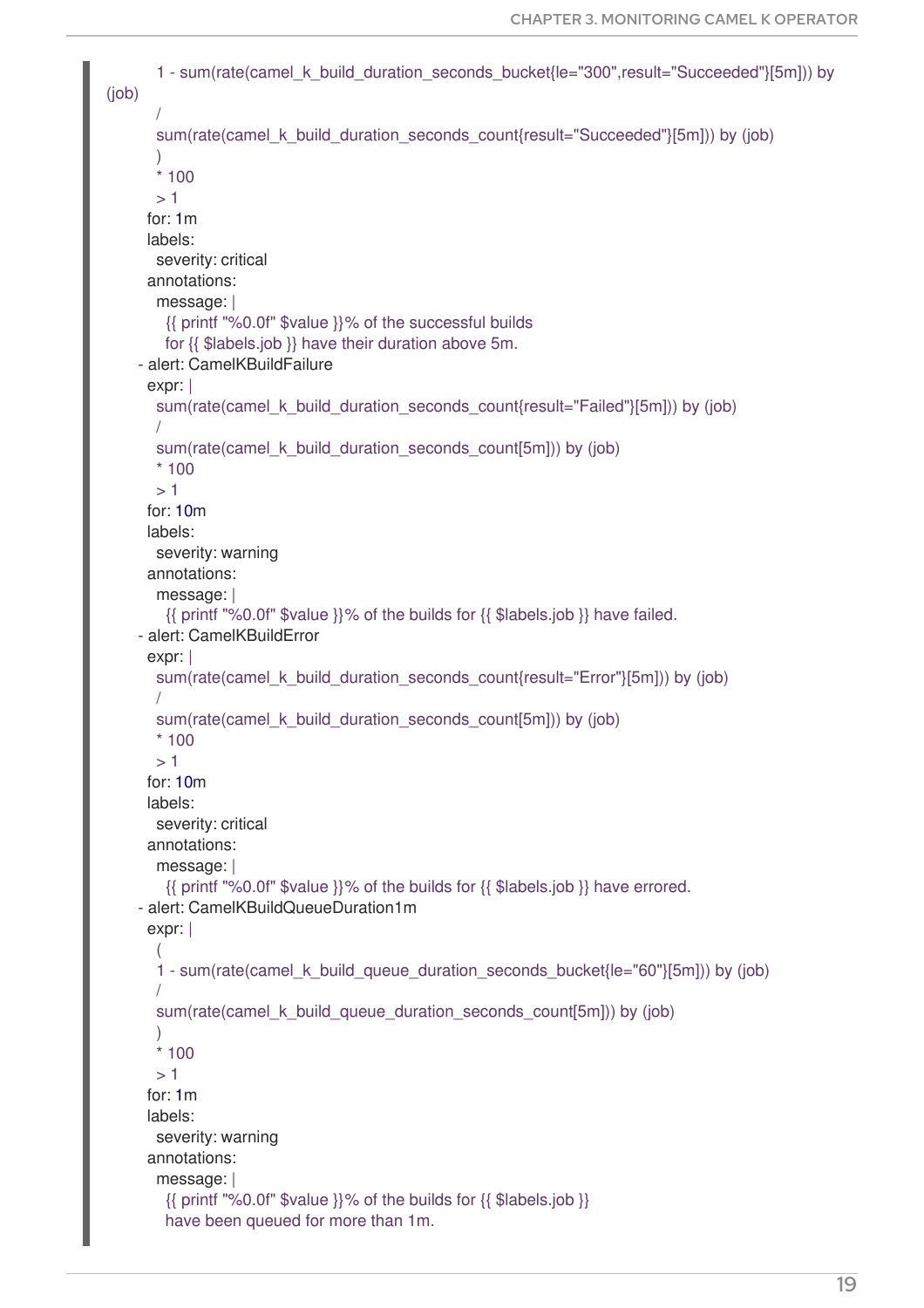```
- alert: CamelKBuildQueueDuration5m
 expr: |
  (
  1 - sum(rate(camel_k_build_queue_duration_seconds_bucket{le="300"}[5m])) by (job)
  /
  sum(rate(camel_k_build_queue_duration_seconds_count[5m])) by (job)
  )
  *100> 1for: 1m
labels:
  severity: critical
 annotations:
  message: |
   {{ printf "%0.0f" $value }}% of the builds for {{ $labels.job }}
   have been queued for more than 5m.
```
### Camel K operator alerts

Following table shows the alerting rules that are defined in the **PrometheusRule** resource.

| <b>Name</b>                                       | <b>Severity</b> | <b>Description</b>                                                                                        |
|---------------------------------------------------|-----------------|-----------------------------------------------------------------------------------------------------------|
| <b>CamelKReconciliationDurati</b><br><b>on</b>    | warning         | More than 10% of the<br>reconciliation requests have their<br>duration above 0.5s over at least 1<br>min. |
| <b>CamelKReconciliationFailure</b>                | warning         | More than 1% of the reconciliation<br>requests have failed over at least<br>10 min.                       |
| <b>CamelKSuccessBuildDuratio</b><br>n2m           | warning         | More than 10% of the successful<br>builds have their duration above 2<br>min over at least 1 min.         |
| <b>CamelKSuccessBuildDuratio</b><br>n5m           | critical        | More than 1% of the successful<br>builds have their duration above 5<br>min over at least 1 min.          |
| <b>CamelKBuildError</b>                           | critical        | More than 1% of the builds have<br>errored over at least 10 min.                                          |
| <b>CamelKBuildQueueDuration</b><br>1 <sub>m</sub> | warning         | More than 1% of the builds have<br>been queued for more than 1 min<br>over at least 1 min.                |
| <b>CamelKBuildQueueDuration</b><br>5 <sub>m</sub> | critical        | More than 1% of the builds have<br>been queued for more than 5 min<br>over at least 1 min.                |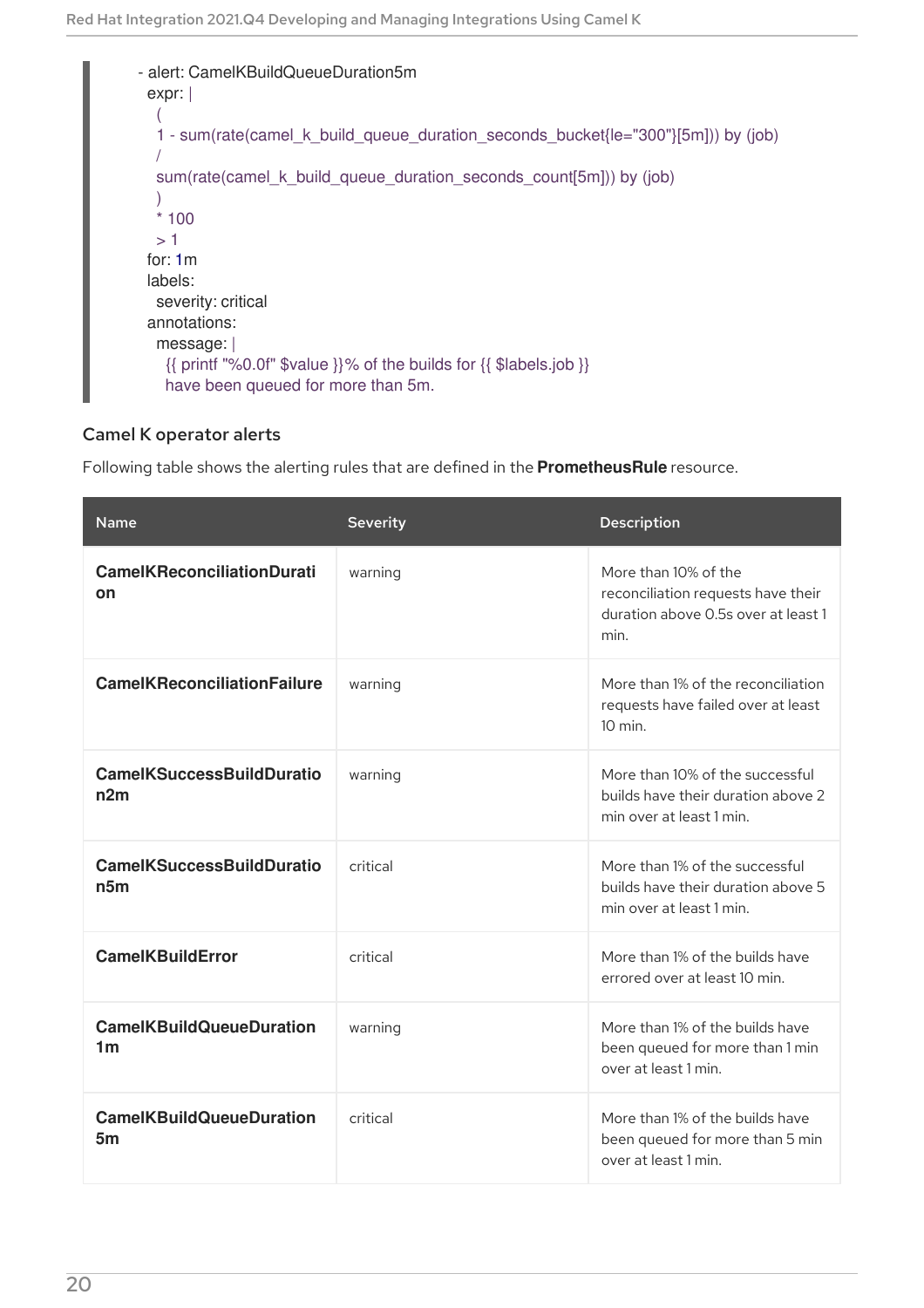You can find more information about alerts in [Creating](https://access.redhat.com/documentation/en-us/openshift_container_platform/4.10/html-single/monitoring/index#creating-alerting-rules-for-user-defined-projects_managing-alerts) alerting rules from the OpenShift documentation.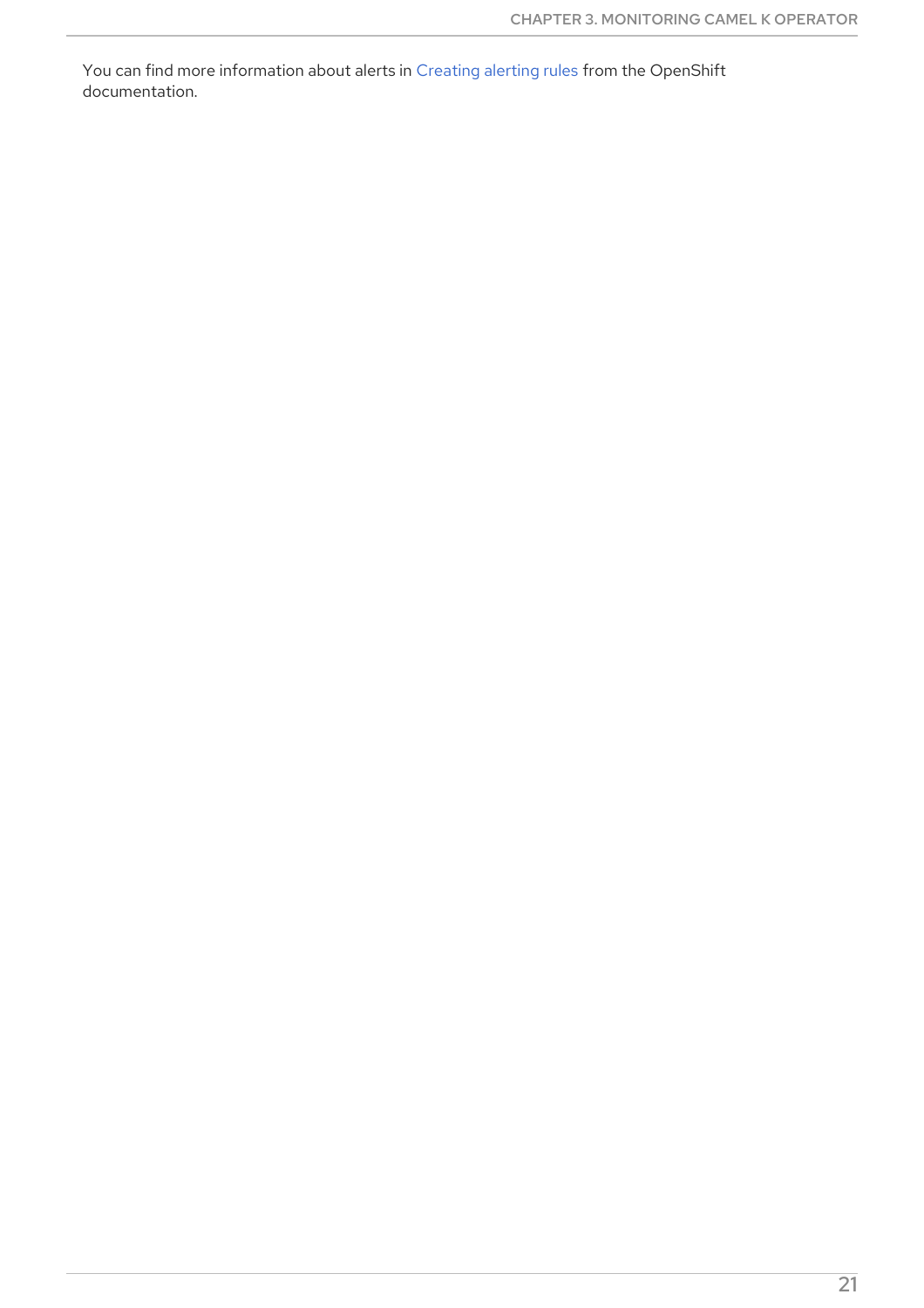# <span id="page-25-0"></span>CHAPTER 4. CONFIGURING CAMEL K INTEGRATIONS

There are two configuration phases in a Camel K integration life cycle:

- Build time When Camel Quarkus builds a Camel K integration, it consumes build-time properties.
- Runtime When a Camel K integration is running, the integration uses runtime properties or configuration information from local files, OpenShift ConfigMaps, or Secrets.

You provide configure information by using the following options with the **kamel run** command:

- For build-time configuration, use the **[--build-property](https://access.redhat.com/documentation/en-us/red_hat_integration/2021.Q4/html-single/developing_and_managing_integrations_using_camel_k#specifying-build-time-configuration-properties)** option as described in Specifying buildtime configuration properties
- For runtime configuration, use the **--property** , **--config**, or **--resource** options as described in Specifying runtime [configuration](https://access.redhat.com/documentation/en-us/red_hat_integration/2021.Q4/html-single/developing_and_managing_integrations_using_camel_k#specifying-runtime-configuration-options) options

For example, you can use build-time and runtime options to quickly configure a datasource in Camel K as shown in the link: Connect Camel K with [databases](https://github.com/apache/camel-k/tree/main/examples/databases) sample configuration.

- Section 4.1, "Specifying build-time [configuration](#page-26-1) properties"
- Section 4.2, "Specifying runtime [configuration](#page-32-1) options"
- Section 4.3, "Configuring Camel integration [components"](#page-39-2)
- Section 4.4, "Configuring Camel K integration [dependencies"](#page-40-0)

# <span id="page-25-1"></span>4.1. SPECIFYING BUILD-TIME CONFIGURATION PROPERTIES

You might need to provide property values to the Camel Quarkus runtime so that it can build a Camel K integration. For more information about Quarkus configurations that take effect during build time, see the Quarkus Build Time configuration [documentation](https://quarkus.io/guides/config#build-time-configuration) . You can specify build-time properties directly at the command line or by referencing a property file. If a property is defined in both places, the value specified directly at the command line takes precedence over the value in the property file.

#### **Prerequisites**

- You must have access to an OpenShift cluster on which the Camel K Operator and OpenShift Serverless Operator are installed:
- **•** [Installing](https://access.redhat.com/documentation/en-us/red_hat_integration/2021.Q4/html-single/getting_started_with_camel_k#installing-camel-k) Camel K
- **•** Installing OpenShift Serverless from the [OperatorHub](https://access.redhat.com/documentation/en-us/red_hat_integration/2021.Q4/html-single/getting_started_with_camel_k#installing-serverless)
- You know the Camel Quarkus configuration options that you want to apply to your Camel K integration.

#### Procedure

Specify the **--build-property** option with the Camel K **kamel run** command:

kamel run --build-property <quarkus-property>=<property-value> <camel-k-integration>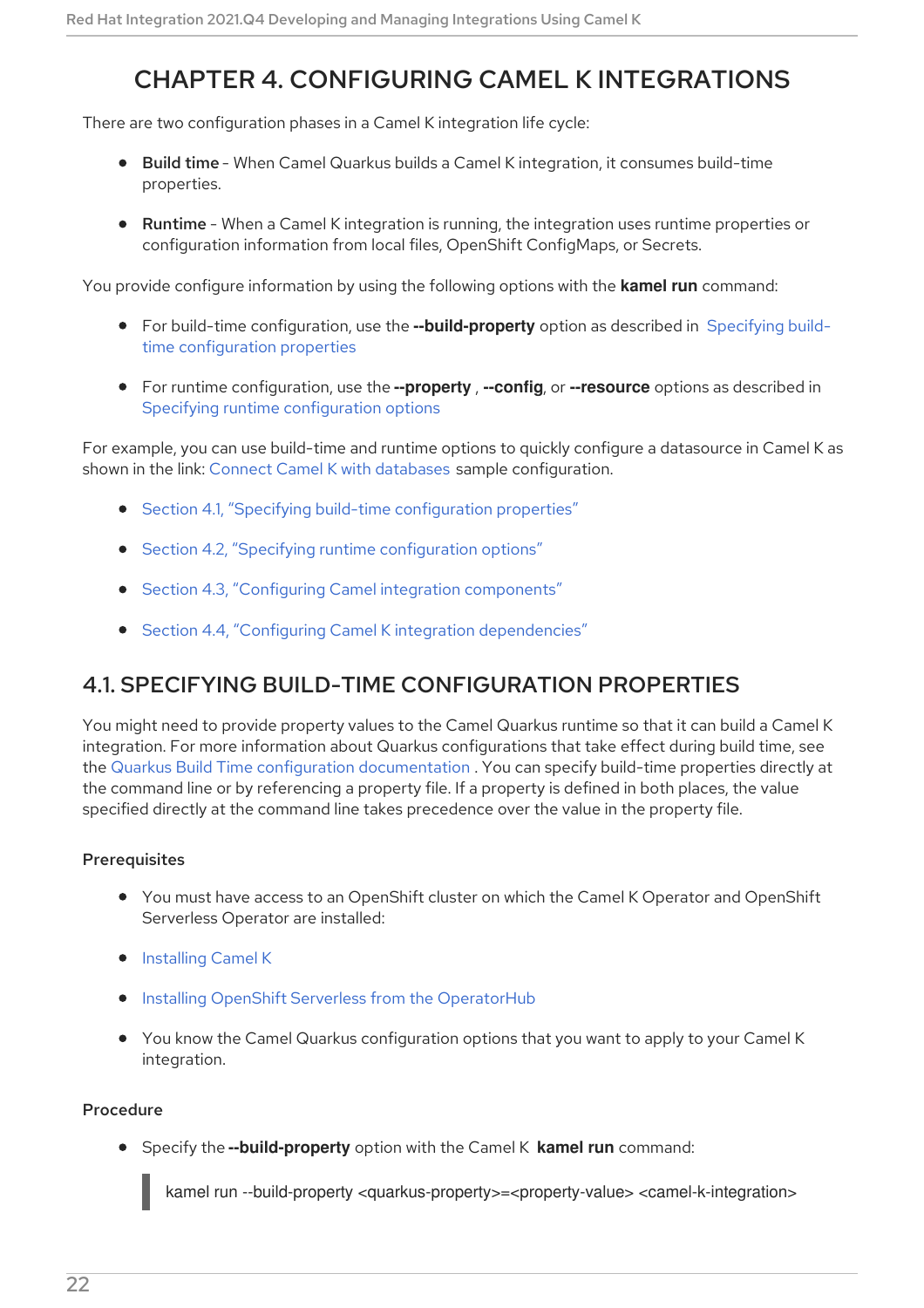<span id="page-26-1"></span>For example, the following Camel K integration (named **my-simple-timer.yaml**) uses the **quarkus.application.name** configuration option:

```
- from:
 uri: "timer:tick"
 steps:
   - set-body:
     constant: "{{quarkus.application.name}}"
   - to: "log:info"
```
To override the default application name, specify a value for the **quarkus.application.name** property when you run the integration.

For example, to change the name from **my-simple-timer** to **my-favorite-app**:

kamel run --build-property quarkus.application.name=my-favorite-app my-simple-timer.yaml

To provide more than one build-time property, add additional **--build-property** options to the **kamel run** command:

kamel run --build-property <quarkus-property1>=<property-value1> -build-property= <quarkus-property2>=<property-value12> <camel-k-integration>

Alternately, if you need to specify multiple properties, you can create a property file and specify the property file with the **--build-property file** option:

kamel run --build-property file:<property-filename> <camel-k-integration>

For example, the following property file (named **quarkus.properties**) defines two Quarkus properties:

quarkus.application.name = my-favorite-app quarkus.banner.enabled = true

The **quarkus.banner.enabled** property specifies to display the Quarkus banner when the integration starts up.

To specify the **quarkus.properties** file with the Camel K kamel run command:

kamel run --build-property file:quarkus.properties my-simple-timer.yaml

Quarkus parses the property file and uses the property values to configure the Camel K integration.

### Additional resources

For information about Camel Quarkus as the runtime for Camel K integrations, see [Quarkus](https://access.redhat.com/documentation/en-us/red_hat_integration/2021.Q4/html-single/developing_and_managing_integrations_using_camel_k#quarkus_trait) Trait.

# <span id="page-26-0"></span>4.2. SPECIFYING RUNTIME CONFIGURATION OPTIONS

You can specify the following runtime configuration information for a Camel K integration to use when it is running:

Runtime properties that you provide at the command line or in a .properties file.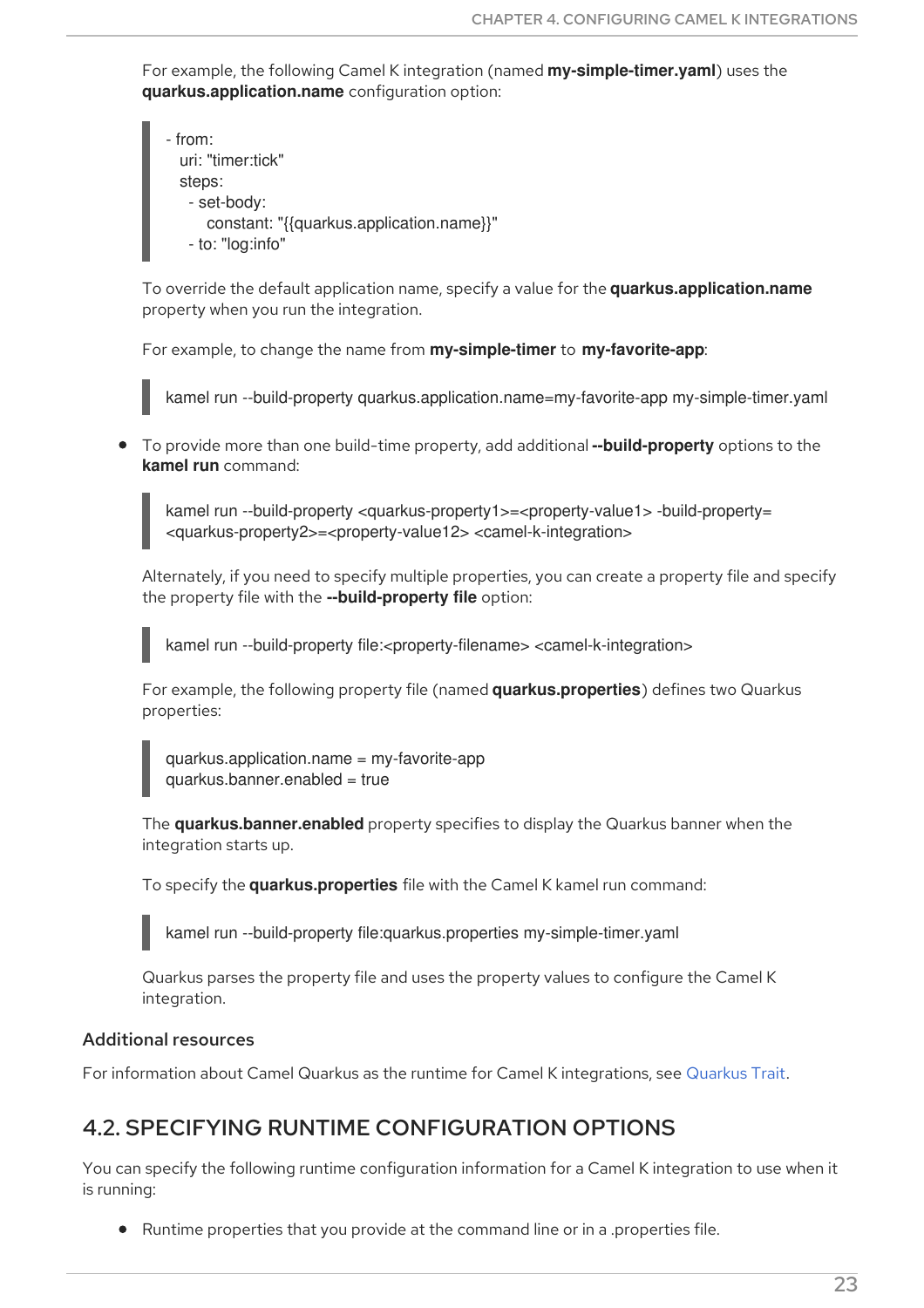- Configuration values that you want the Camel K operator to process and parse as runtime properties when the integration starts. You can provide the configuration values in a local text file, an OpenShift ConfigMap, or an OpenShift secret.
- Resource information that is not parsed as a property file when the integration starts. You can provide resource information in a local text file, a binary file, an OpenShift ConfigMap, or an OpenShift secret.

Use the following **kamel run** options:

#### **--property**

Use the **--property** option to specify runtime properties directly at the command line or by referencing a Java **\*.properties** file. The Camel K operator appends the contents of the properties file to the running integration's **user.properties** file.

#### **--config**

Use the **--config** option to provide configuration values that you want the Camel K operator to process and parse as runtime properties when the integration starts.

You can provide a local text file (1 MiB maximum file size), a ConfigMap (3MB) or a Secret (3MB). The file must be a UTF-8 resource. The materialized file (that is generated at integration startup from the file that you provide) is made available at the classpath level so that you can reference it in your integration code without having to provide an exact location.

Note: If you need to provide a non-UTF-8 resource (for example, a binary file), use the **- resource** option.

#### **--resource**

Use the **--resource** option to provide a resource for the integration to access when it is running. You can provide a local text or a binary file (1 MiB maximum file size), a ConfigMap (3MB maximum), or a Secret (3MB maximum). Optionally, you can specify the destination of the file that is materialized for the resource. For example, if you want to set an HTTPS connection, use the **--resource** option to provide an SSL certificate (a binary file) that is expected in a specified location.

The Camel K operator does not parse the resource for properties and does not add the resource to the classpath. (If you want to add the resource to the classpath, you can use the [JVM](https://access.redhat.com/documentation/en-us/red_hat_integration/2021.Q4/html-single/developing_and_managing_integrations_using_camel_k#jvm_trait) trait in your integration).

### <span id="page-27-0"></span>4.2.1. Providing runtime properties

You can specify runtime properties directly at the command line or by referencing a Java **\*.properties** file by using the **kamel run** command's **--property** option.

When you run an integration with the **--property** option, the Camel K operator appends the properties to the running integration's **user.properties** file.

### <span id="page-27-1"></span>4.2.1.1. Providing runtime properties at the command line

You can configure properties for Camel K integrations on the command line at runtime. When you define a property in an integration by using a property placeholder, for example, **{{my.message}}**, you can specify the property value on the command line, for example **--property my.message=Hello**. You can specify multiple properties in a single command.

#### **Prerequisites**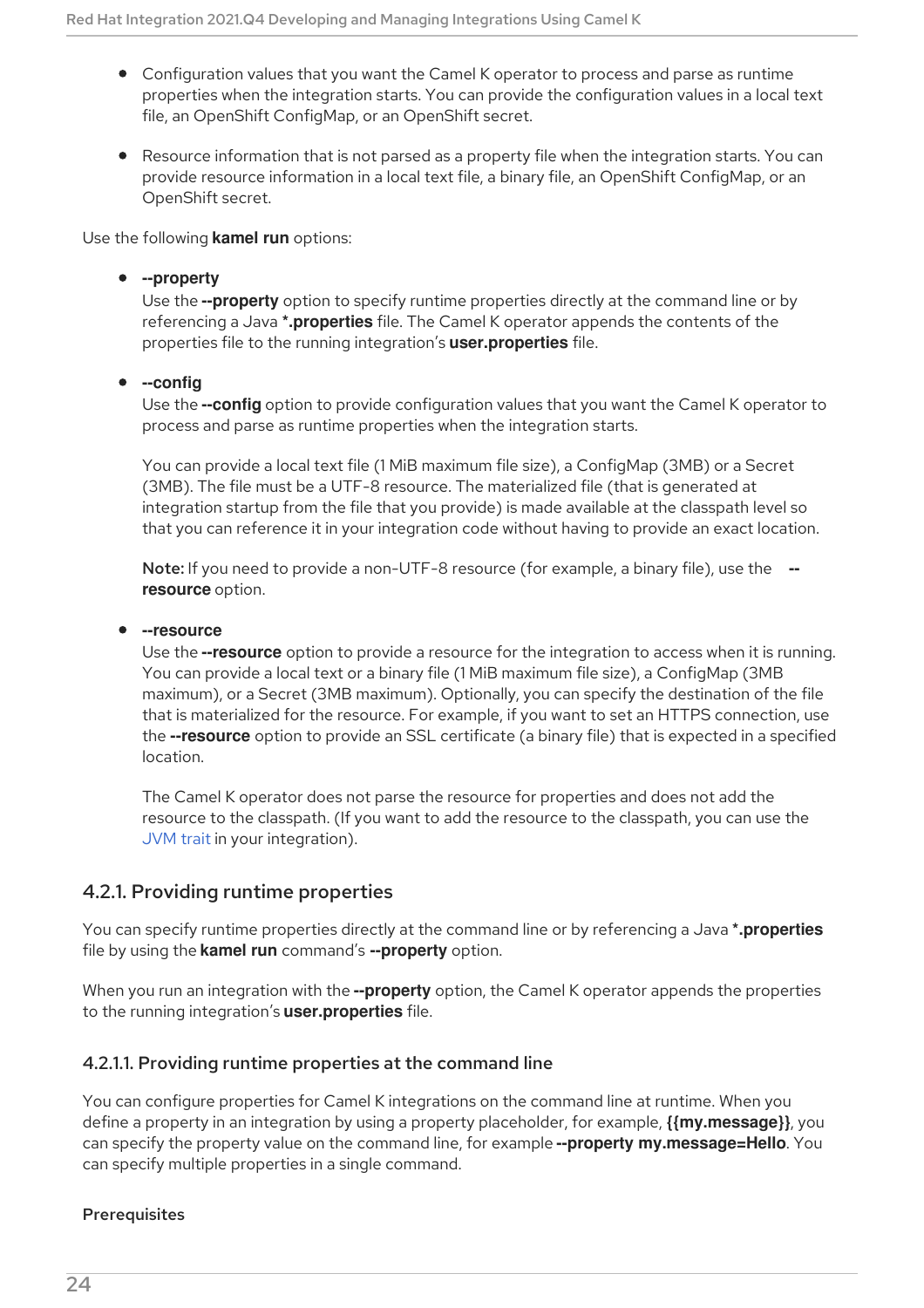Setting up your Camel K [development](https://access.redhat.com/documentation/en-us/red_hat_integration/2021.Q4/html-single/getting_started_with_camel_k#setting-up-environment) environment

#### Procedure

1. Develop a Camel integration that uses a property. The following simple example includes a **{{my.message}}** property placeholder:

```
...
- from:
  uri: "timer:tick"
  steps:
   - set-body:
      constant: "{{my.message}}"
   - to: "log:info"
...
```
2. Run the integration by using the following syntax to set the property value at runtime.

kamel run --property <property>=<value> <integration>

Alternately, you can use the **--p** shorthand notation (in place of **--property**):

kamel run --property <property>=<value> <integration>

For example:

```
kamel run --property my.message="Hola Mundo" HelloCamelK.java --dev
```
or

kamel run --p my.message="Hola Mundo" HelloCamelK.java --dev

Here is the example result:

... [1] 2020-04-13 15:39:59.213 INFO [main] ApplicationRuntime - Listener org.apache.camel.k.listener.RoutesDumper@6e0dec4a executed in phase Started [1] 2020-04-13 15:40:00.237 INFO [Camel (camel-k) thread #1 - timer://java] info - Exchange[ExchangePattern: InOnly, BodyType: String, Body: Hola Mundo from java] ...

#### See also

**•** Providing runtime [properties](https://access.redhat.com/documentation/en-us/red_hat_integration/2021.Q4/html-single/developing_and_managing_integrations_using_camel_k#providing-runtime-properties-property-file) in a property file

#### <span id="page-28-0"></span>4.2.1.2. Providing runtime properties in a property file

You can configure multiple properties for Camel K integrations by specifying a property file (**\*.properties**) on the command line at runtime. When you define properties in an integration using property placeholders, for example, **{{my.items}}**, you can specify the property values on the command line by using a properties file, for example **--p file my-integration.properties**.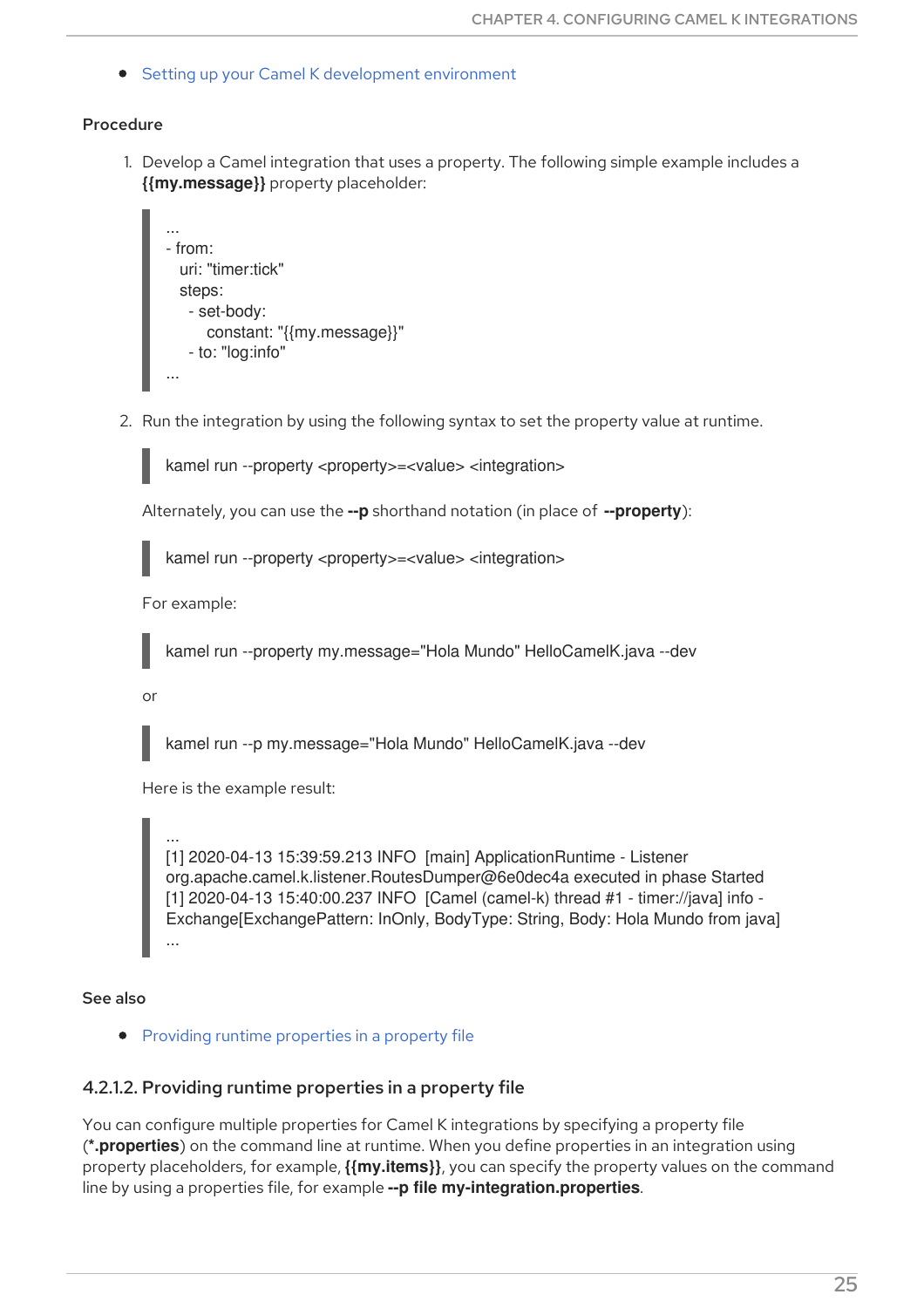#### **Prerequisite**

**•** Setting up your Camel K [development](https://access.redhat.com/documentation/en-us/red_hat_integration/2021.Q4/html-single/getting_started_with_camel_k#setting-up-environment) environment

#### Procedure

1. Create an integration properties file. The following example is from a file named **my.properties**:

```
my.key.1=hello
my.key.2=world
```
2. Develop a Camel integration that uses properties that are defined in the properties file. The following example **Routing.java** integration uses the **{{my.key.1}}** and **{{my.key.2=world}}** property placeholders:



3. Run the integration by using the following syntax to reference the property file:

kamel run --property file:<my-file.properties> <integration>

Alternately, you can use the **--p** shorthand notation (in place of **--property**):

kamel run --p file:<my-file.properties> <integration>

For example:

kamel run Routing.java --property:file=my.properties --dev

#### Additional resources

- **•** Deploying a basic Camel K Java [integration](https://access.redhat.com/documentation/en-us/red_hat_integration/2021.Q4/html-single/getting_started_with_camel_k#deploying-basic-integration)
- **•** Providing runtime [properties](https://access.redhat.com/documentation/en-us/red_hat_integration/2021.Q4/html-single/developing_and_managing_integrations_using_camel_k#providing-runtime-properties-command-line) at the command line

### <span id="page-29-0"></span>4.2.2. Providing configuration values

You can provide configuration values that you want the Camel K operator to process and parse as runtime properties by using the **kamel run** command's **--config** option. You can provide the configuration values in a local text (UTF-8) file, an OpenShift ConfigMap, or an OpenShift secret.

When you run the integration, the Camel K operator materializes the provided file and adds it to the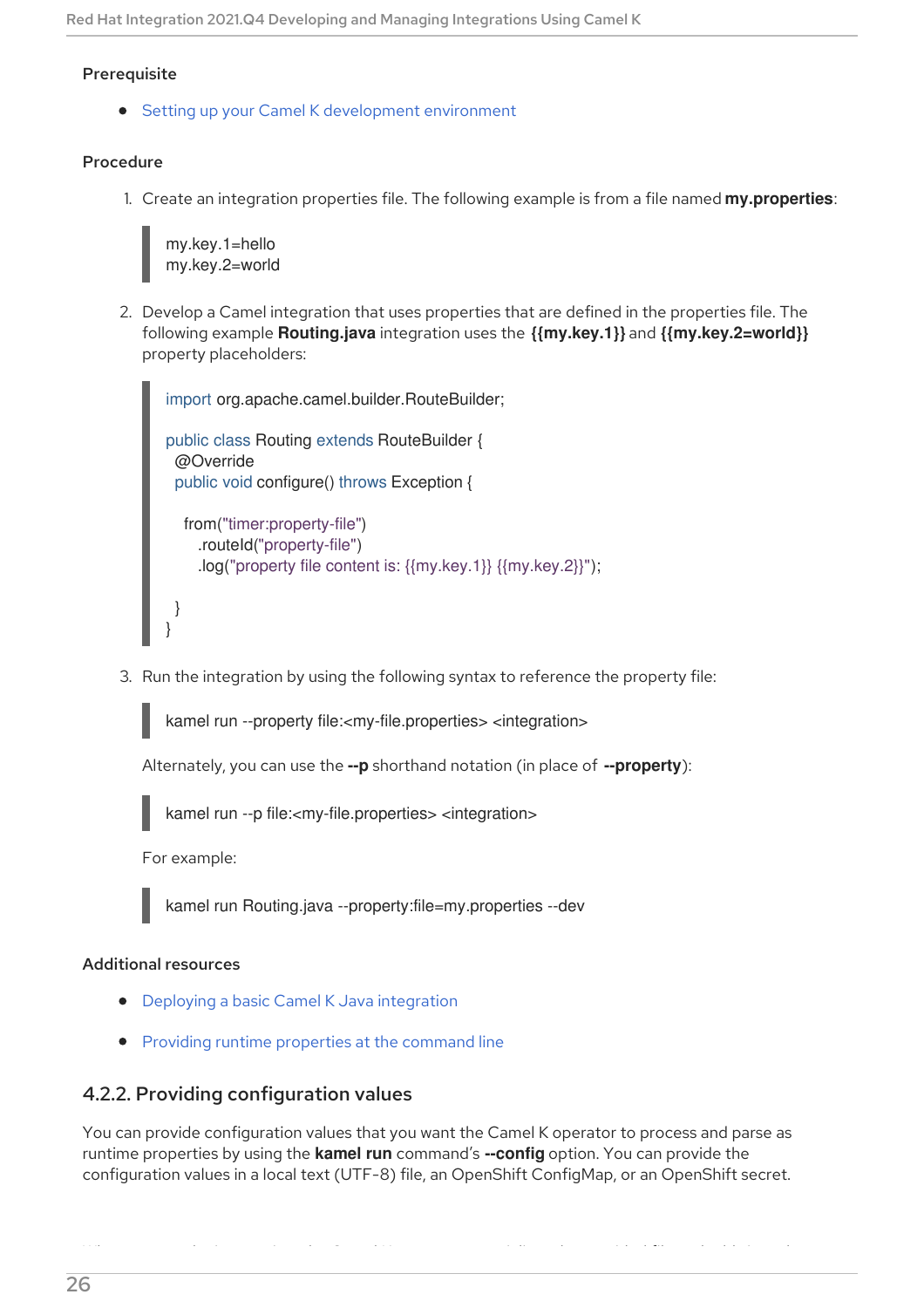When you run the integration, the Camel K operator materializes the provided file and adds it to the classpath so that you can reference the configuration values in your integration code without having to provide an exact location.

### <span id="page-30-0"></span>4.2.2.1. Specifying a text file

If you have a UTF-8 text file that contains configuration values, you can use the **--config file:/path/to/file** option to make the file available (with the same file name) on the running integration's classpath.

#### **Prerequisites**

- **•** Setting up your Camel K [development](https://access.redhat.com/documentation/en-us/red_hat_integration/2021.Q4/html-single/getting_started_with_camel_k#setting-up-environment) environment
- You have one or more (non-binary) text files that contain configuration values. For example, create a file named **resources-data.txt** that contains the following line of text:



#### Procedure

1. Create a Camel K integration that references the text file that contains configuration values. For example, the following integration (**ConfigFileRoute.java**) expects the **resources-data.txt** file to be available on the classpath at runtime:

```
import org.apache.camel.builder.RouteBuilder;
public class ConfigFileRoute extends RouteBuilder {
 @Override
 public void configure() throws Exception {
  from("timer:config-file")
     .setBody()
        .simple("resource:classpath:resources-data.txt")
     .log("resource file content is: ${body}");
 }
}
```
2. Run the integration and use the **--config** option to specify the text file so that it is available to the running integration. For example:

kamel run --config file:resources-data.txt ConfigFileRoute.java --dev

Optionally, you can provide more than one file by adding the **--config** option repeatedly, for example:

kamel run --config file:resources-data1.txt --config file:resources-data2.txt ConfigFileRoute.java --dev

If you have an OpenShift Configuration values, and you need to materialize and you need to materialize and you

### <span id="page-30-1"></span>4.2.2.2. Specifying a ConfigMap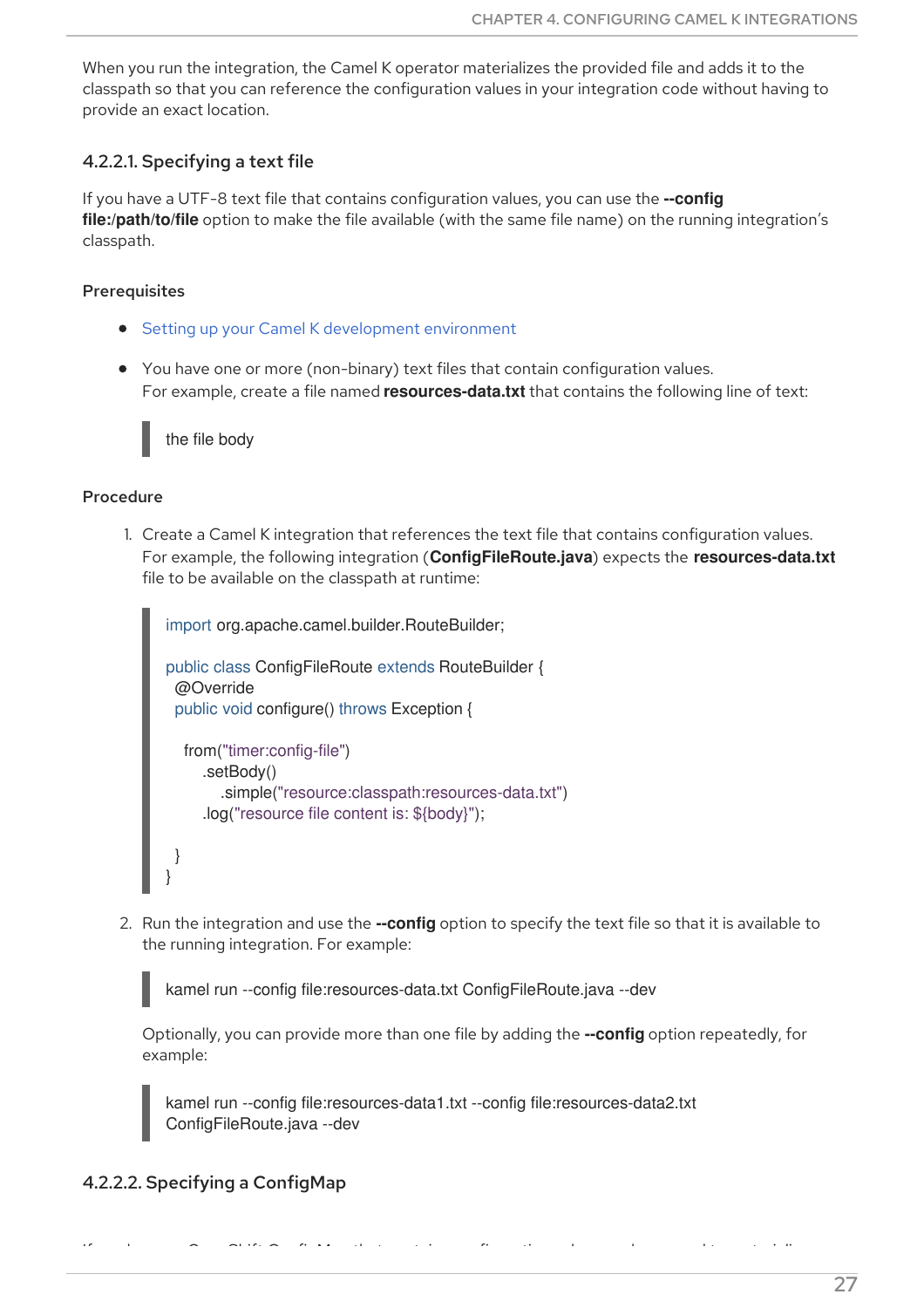If you have an OpenShift ConfigMap that contains configuration values, and you need to materialize a ConfigMap so that it is available to your Camel K integration, use the --config configmap:<configmapname> syntax.

### Prerequisites

- **Setting up your Camel K [development](https://access.redhat.com/documentation/en-us/red_hat_integration/2021.Q4/html-single/getting_started_with_camel_k#setting-up-environment) environment**
- You have one or more ConfigMap files stored on your OpenShift cluster. For example, you can create a ConfigMap by using the following command:

oc create configmap my-cm --from-literal=my-configmap-key="configmap content"

#### Procedure

1. Create a Camel K integration that references the ConfigMap. For example, the following integration (named **ConfigConfigmapRoute.java**) references a configuration value named **my-configmap-key** in a ConfigMap named **my-cm**.

```
import org.apache.camel.builder.RouteBuilder;
public class ConfigConfigmapRoute extends RouteBuilder {
 @Override
 public void configure() throws Exception {
  from("timer:configmap")
     .setBody()
        .simple("resource:classpath:my-configmap-key")
     .log("configmap content is: ${body}");
 }
}
```
2. Run the integration and use the **--config** option to materialize the ConfigMap file so that it is available to the running integration. For example:

kamel run --config configmap:my-cm ConfigConfigmapRoute.java --dev

When the integration starts, the Camel K operator mounts an OpenShift volume with the ConfigMap's content.

Note: If you specify a ConfigMap that is not yet available on the cluster, the Integration waits and starts only after the ConfigMap becomes available.

### <span id="page-31-0"></span>4.2.2.3. Specifying a Secret

You can use an OpenShift Secret to securely contain configuration information. To materialize a secret so that it is available to your Camel K integration, you can use the **--config secret** syntax.

#### **Prerequisites**

- Setting up your Camel K [development](https://access.redhat.com/documentation/en-us/red_hat_integration/2021.Q4/html-single/getting_started_with_camel_k#setting-up-environment) environment
- You have one or more Secrets stored on your OpenShift cluster.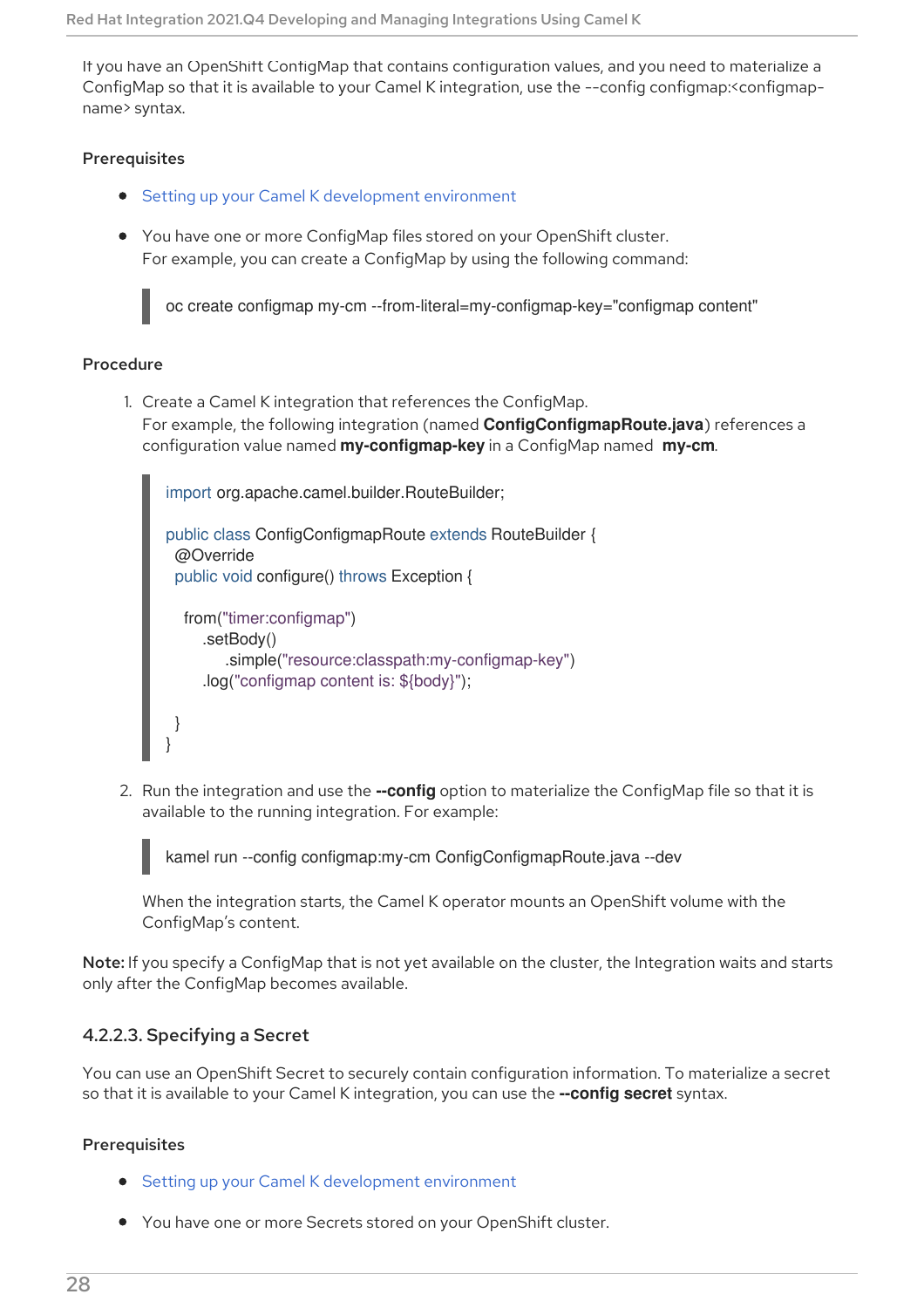<span id="page-32-1"></span>For example, you can create a Secret by using the following command:

oc create secret generic my-sec --from-literal=my-secret-key="very top secret"

#### Procedure

1. Create a Camel K integration that references the ConfigMap. For example, the following integration (named **ConfigSecretRoute.java**) references the **mysecret** property that is in a Secret named **my-sec**:



2. Run the integration and use the **--config** option to materialize the Secret so that it is available to the running integration. For example:

kamel run --config secret:my-sec ConfigSecretRoute.java --dev

When the integration starts, the Camel K operator mounts an OpenShift volume with the Secret's content.

#### <span id="page-32-0"></span>4.2.2.4. Referencing properties that are contained in ConfigMaps or Secrets

When you run an integration and you specify a ConfigMap or Secret with the **--config** option, the Camel K operator parses the ConfigMap or Secret as a runtime property file. Within your integration, you can reference the properties as you would reference any other runtime property.

#### **Prerequisite**

**•** Setting up your Camel K [development](https://access.redhat.com/documentation/en-us/red_hat_integration/2021.Q4/html-single/getting_started_with_camel_k#setting-up-environment) environment

#### Procedure

1. Create a text file that contains properties. For example, create a file named **my.properties** that contains the following properties:

my.key.1=hello my.key.2=world

2. Create a ConfigMap or a Secret based on the properties file. For example, use the following command to create a secret from the my.properties file: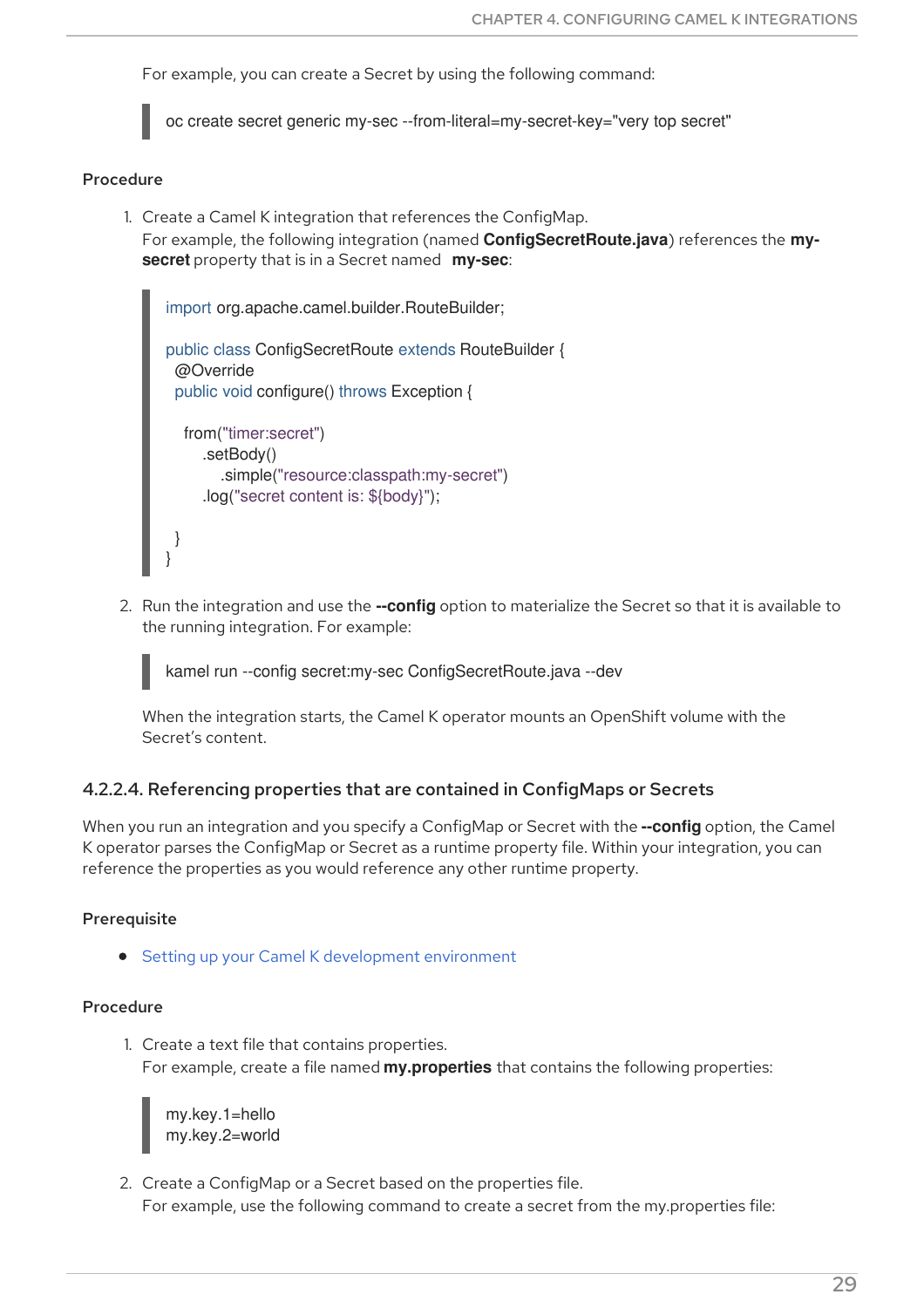

3. In the integration, refer to the properties defined in the Secret.

For example, the following integration (named **ConfigSecretPropertyRoute.java**) references the **my.key.1** and **my.key.2** properties:

```
import org.apache.camel.builder.RouteBuilder;
public class ConfigSecretPropertyRoute extends RouteBuilder {
 @Override
 public void configure() throws Exception {
  from("timer:secret")
     .routeId("secret")
     .log("{{my.key.1}} {{my.key.2}}");
 }
}
```
4. Run the integration and use the **--config** option to specify the Secret that contains the **my.key.1** and **my.key.2** properties. For example:

kamel run --config secret:my-sec ConfigSecretPropertyRoute.java --dev

#### <span id="page-33-0"></span>4.2.2.5. Filtering configuration values obtained from a ConfigMap or Secret

ConfigMaps and Secrets can hold more than one source. For example, the following command creates a secret (**my-sec-multi**) from two sources:

oc create secret generic my-sec-multi --from-literal=my-secret-key="very top secret" --fromliteral=my-secret-key-2="even more secret"

You can limit the quantity of information that your integration retrieves to just one source by using the **/key** notation after with the **--config configmap** or **--config secret** options.

#### Prerequisites

- Setting up your Camel K [development](https://access.redhat.com/documentation/en-us/red_hat_integration/2021.Q4/html-single/getting_started_with_camel_k#setting-up-environment) environment
- You have a ConfigMap or a Secret that holds more than one source.

#### Procedure

1. Create an integration that uses configuration values from only one of the sources in the ConfigMap or Secret.

For example, the following integration (**ConfigSecretKeyRoute.java**) uses the property from only one of the sources in the **my-sec-multi** secret.

import org.apache.camel.builder.RouteBuilder;

public class ConfigSecretKeyRoute extends RouteBuilder { @Override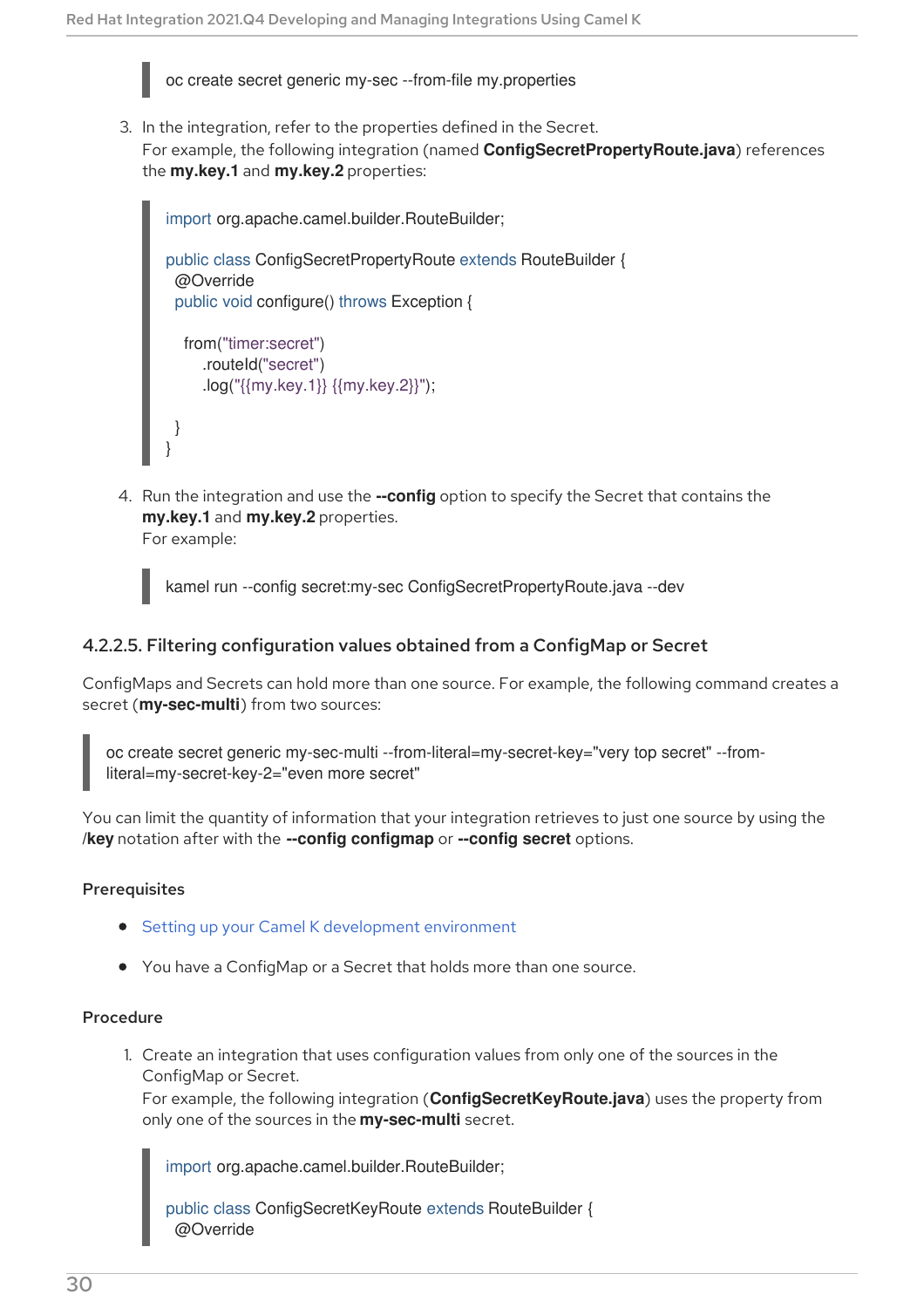```
public void configure() throws Exception {
  from("timer:secret")
    .setBody()
      .simple("resource:classpath:my-secret-key-2")
    .log("secret content is: ${body}");
 }
}
```
2. Run the integration by using the **--config secret** option and the **/key** notation. For example:

kamel run --config secret:my-sec-multi/my-secret-key-2 ConfigSecretKeyRoute.java --dev

3. Check the integration pod to verify that only the specified source (for example, **my-secret-key-2**) is mounted.

For example, run the following command to list all volumes for a pod:

oc set volume pod/<pod-name> --all

### <span id="page-34-0"></span>4.2.3. Providing resources to a running integration

You can provide a resource for the integration to use when it is running by specifying the kamel run command's **--resource** option. You can specify a local text file (1 MiB maximum file size), a ConfigMap (3MB) or a Secret (3MB). You can optionally specify the destination of the file that is materialized for the resource. For example, if you want to set an HTTPS connection, you use the --resource option because you must provide an SSL certificate which is a binary file that is expected in a known location.

When you use the **--resource** option, the Camel K operator does not parse the resource looking for runtime properties and it does not add the resource to the classpath. (If you want to add the resource to the classpath, you can use the [JVM](https://access.redhat.com/documentation/en-us/red_hat_integration/2021.Q4/html-single/developing_and_managing_integrations_using_camel_k#jvm_trait) trait.

### <span id="page-34-1"></span>4.2.3.1. Specifying a text or binary file as a resource

If you have a text or binary file that contains configuration values, you can use the **--resource file:/path/to/file** option to materialize the file. By default, the Camel K operator copies the materialized file to the **/etc/camel/resources/** directory. Optionally, you can specify a different destination directory as described in Specifying a [destination](https://access.redhat.com/documentation/en-us/red_hat_integration/2021.Q4/html-single/developing_and_managing_integrations_using_camel_k#specifying-destination-resource) path for a resource .

#### **Prerequisites**

- **Setting up your Camel K [development](https://access.redhat.com/documentation/en-us/red_hat_integration/2021.Q4/html-single/getting_started_with_camel_k#setting-up-environment) environment**
- You have one or more text or binary files that contain configuration properties.

#### Procedure

1. Create a Camel K integration that reads the contents of a file that you provide. For example, the following integration (**ResourceFileBinaryRoute.java**) unzips and reads the **resources-data.zip** file:

import org.apache.camel.builder.RouteBuilder;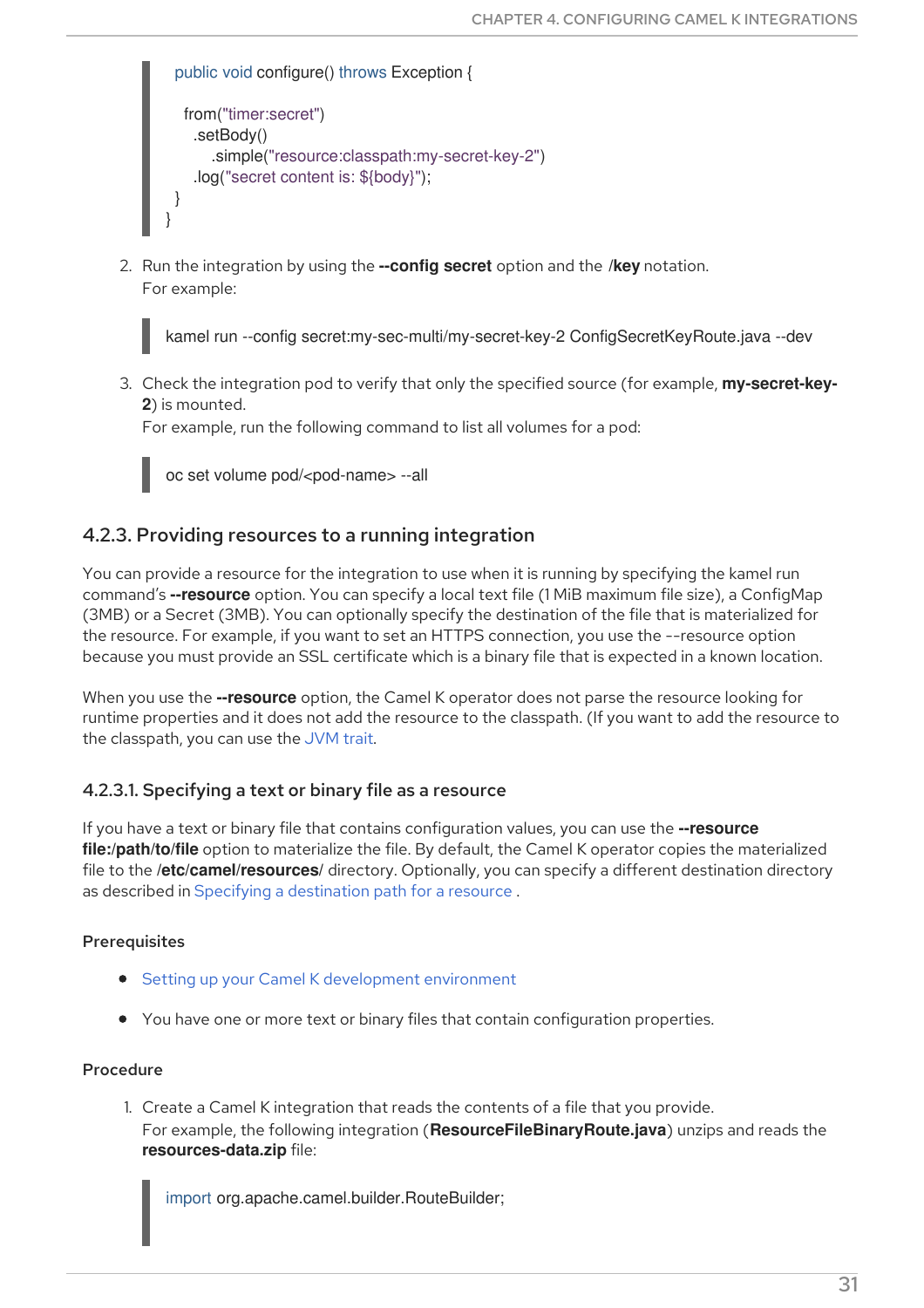

2. Run the integration and use the **--resource** option to copy the file to the default destination directory (**/etc/camel/resources/**). For example:

kamel run --resource file:resources-data.zip ResourceFileBinaryRoute.java -d camel-zipfile - dev

Note: If you specify a binary file, a binary representation of the contents of the file is created and decoded transparently in the integration.

Optionally, you can provide more than one resource by adding the **--resource** option repeatedly, for example:

kamel run --resource file:resources-data1.txt --resource file:resources-data2.txt ResourceFileBinaryRoute.java -d camel-zipfile --dev

### <span id="page-35-0"></span>4.2.3.2. Specifying a ConfigMap as a resource

If you have an OpenShift ConfigMap that contains configuration values, and you need to materialize the ConfigMap as a resource for an integration, use the **--resource <configmap-file>** option.

#### Prerequisites

- **Setting up your Camel K [development](https://access.redhat.com/documentation/en-us/red_hat_integration/2021.Q4/html-single/getting_started_with_camel_k#setting-up-environment) environment**
- You have one or more ConfigMap files stored on your OpenShift cluster. For example, you can create a ConfigMap by using the following command:

oc create configmap my-cm --from-literal=my-configmap-key="configmap content"

#### Procedure

1. Create a Camel K integration that references a ConfigMap stored on your OpenShift cluster. For example, the following integration (named **ResourceConfigmapRoute.java**) references a ConfigMap named **my-cm** that contains **my-configmap-key**.

import org.apache.camel.builder.RouteBuilder;

public class ResourceConfigmapRoute extends RouteBuilder { @Override public void configure() throws Exception {

from("file:/etc/camel/resources/my-cm/?fileName=my-configmap-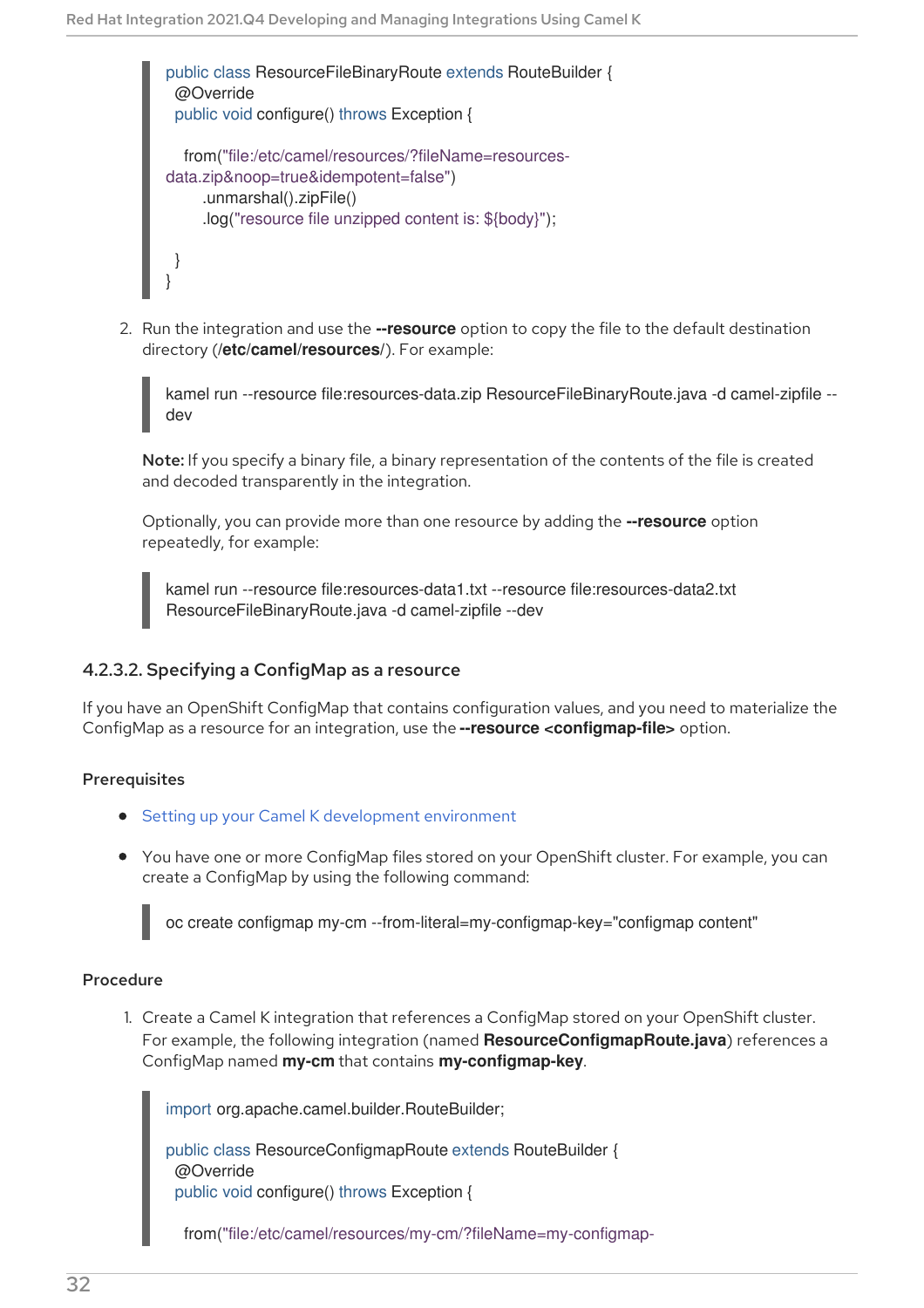

2. Run the integration and use the **--resource** option to materialize the ConfigMap file in the default **/etc/camel/resources/** directory so that it is available to the running integration. For example:

kamel run --resource configmap:my-cm ResourceConfigmapRoute.java --dev

When the integration starts, the Camel K operator mounts a volume with the ConfigMap's content (for example, **my-configmap-key**).

Note: If you specify a ConfigMap that is not yet available on the cluster, the Integration waits and starts only after the ConfigMap becomes available.

#### 4.2.3.3. Specifying a Secret as a resource

If you have an OpenShift Secret that contains configuration information, and you need to materialize it as a resource that is available to one or more integrations, use the **--resource <secret>** syntax.

#### **Prerequisites**

- **•** Setting up your Camel K [development](https://access.redhat.com/documentation/en-us/red_hat_integration/2021.Q4/html-single/getting_started_with_camel_k#setting-up-environment) environment
- You have one or more Secrets files stored on your OpenShift cluster. For example, you can create a Secret by using the following command:

oc create secret generic my-sec --from-literal=my-secret-key="very top secret"

#### Procedure

1. Create a Camel K integration that references a Secret stored on your OpenShift cluster. For example, the following integration (named **ResourceSecretRoute.java**) references the **mysec** Secret:

```
import org.apache.camel.builder.RouteBuilder;
public class ResourceSecretRoute extends RouteBuilder {
 @Override
 public void configure() throws Exception {
   from("file:/etc/camel/resources/my-sec/?fileName=my-secret-
key&noop=true&idempotent=false")
      .log("resource file content is: ${body}");
 }
}
```
2. Run the integration and use the **--resource** option to materialize the Secret in the default **/etc/camel/resources/** directory so that it is available to the running integration. For example: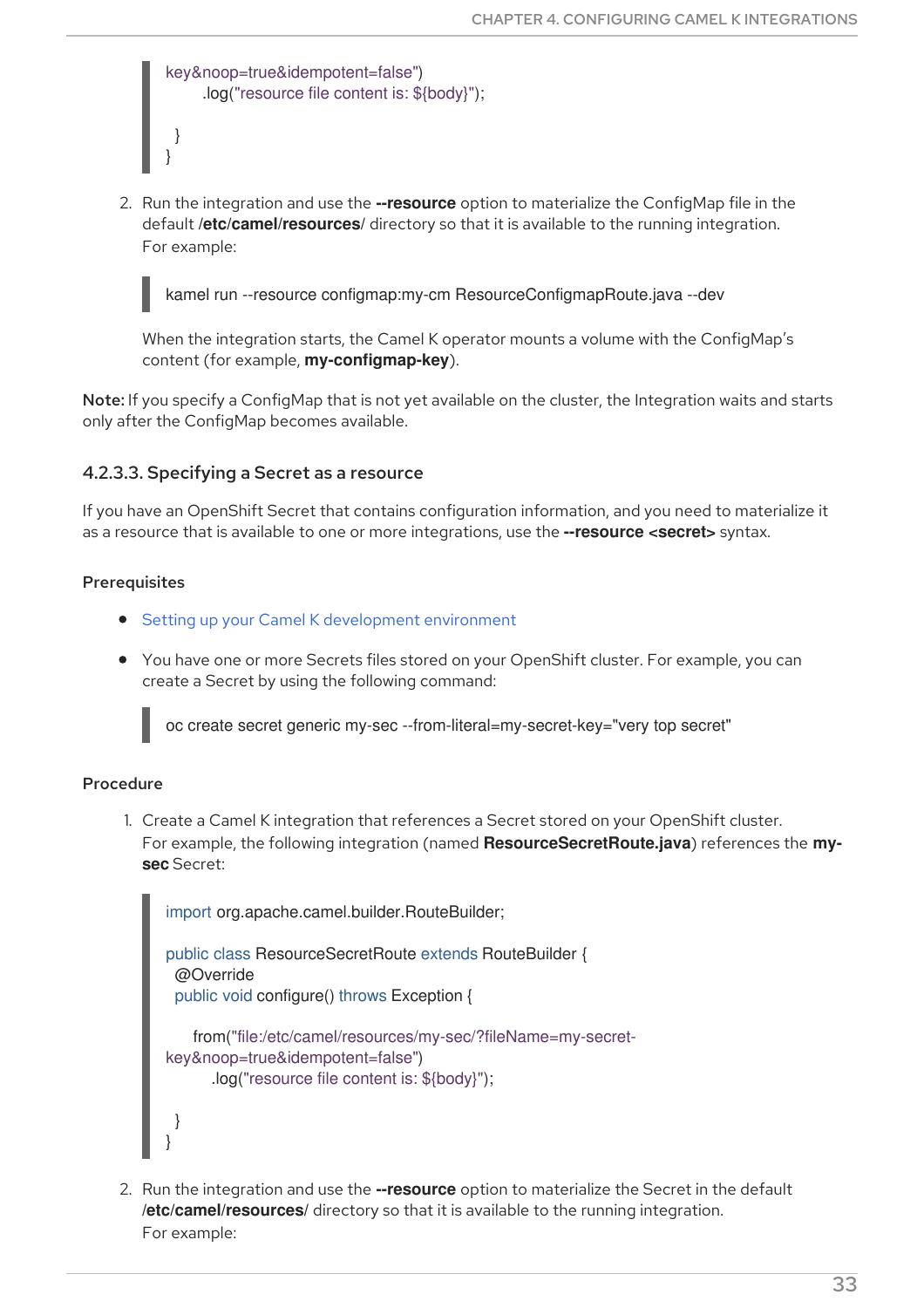kamel run --resource secret:my-sec ResourceSecretRoute.java --dev

When the integration starts, the Camel K operator mounts a volume with the Secret's content (for example, **my-sec**).

Note: If you specify a Secret that is not yet available on the cluster, the Integration waits and starts only after the Secret becomes available.

## 4.2.3.4. Specifying a destination path for a resource

The **/etc/camel/resources/** directory is the default location for mounting a resource that you specify with the **--resource** option. If you need to specify a different directory on which to mount a resource, use the **--resource @path** syntax.

#### **Prerequisites**

- **Setting up your Camel K [development](https://access.redhat.com/documentation/en-us/red_hat_integration/2021.Q4/html-single/getting_started_with_camel_k#setting-up-environment) environment**
- You have a file, ConfigMap, or Secret that contains one or more configuration properties.

#### Procedure

1. Create a Camel K integration that references the file, ConfigMap or Secret that contains configuration properties. For example, the following integration (named **ResourceFileLocationRoute.java**) references the **myprops** file:

```
import org.apache.camel.builder.RouteBuilder;
public class ResourceFileLocationRoute extends RouteBuilder {
 @Override
 public void configure() throws Exception {
    from("file:/tmp/?fileName=input.txt&noop=true&idempotent=false")
     .log("resource file content is: ${body}");
 }
}
```
2. Run the integration and use the **--resource** option with the **@path** syntax and specify where to mount the resource content (either a file, ConfigMap or Secret): For example, the following command specifies to use the **/tmp** directory to mount the **input.txt** file:

kamel run --resource file:resources-data.txt@/tmp/input.txt ResourceFileLocationRoute.java - -dev

3. Check the integration's pod to verify that the file (for example, **input.txt**) was mounted in the correct location (for example, in the **tmp** directory ). For example, run the following command:



oc exec <pod-name> -- cat /tmp/input.txt

## 4.2.3.5. Filtering ConfigMap or Secret data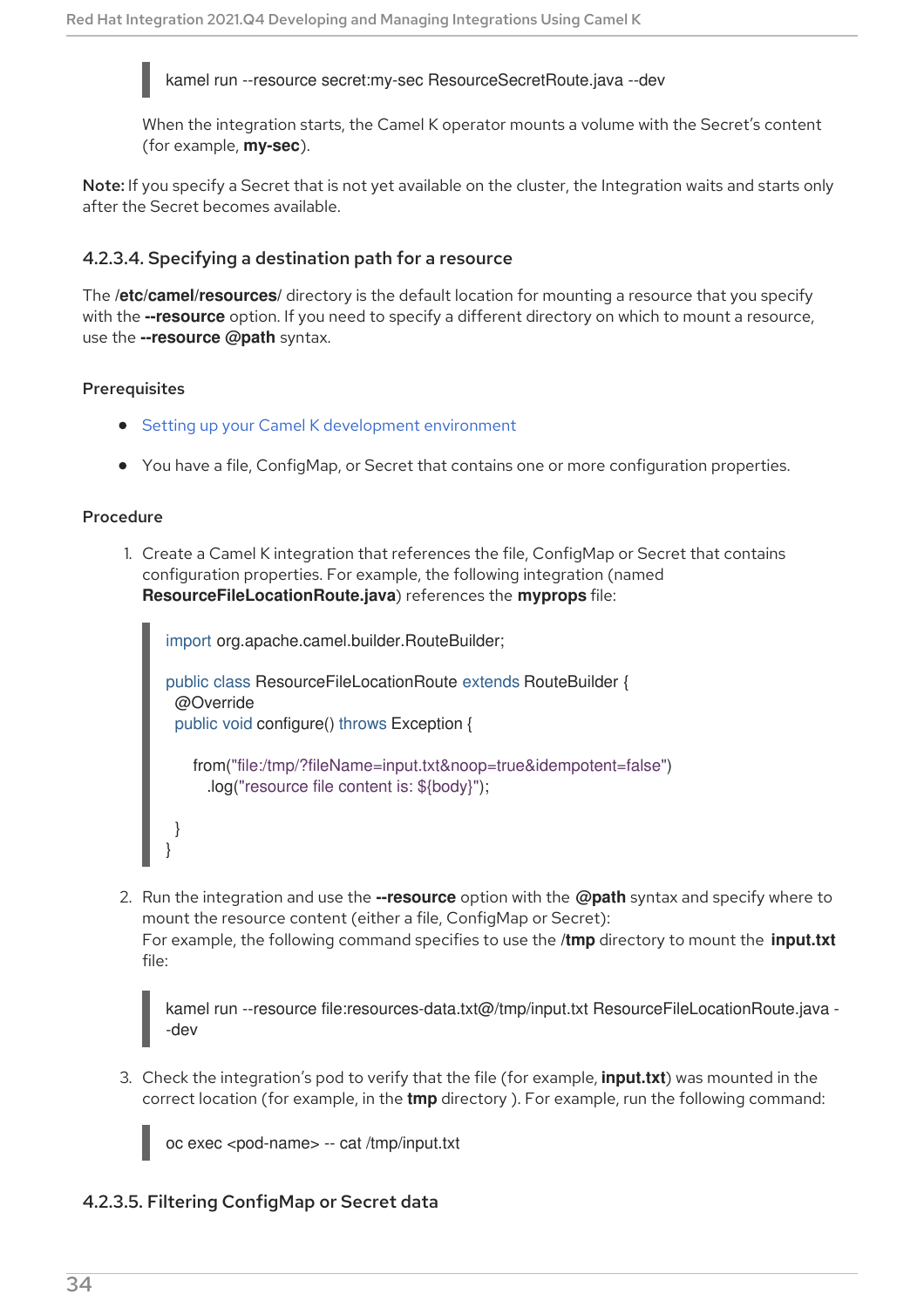When you create a ConfigMap or a Secret, you can specify more than one source of information. For example, the following command creates a ConfigMap (named **my-cm-multi**) from two sources:

oc create configmap my-cm-multi --from-literal=my-configmap-key="configmap content" --fromliteral=my-configmap-key-2="another content"

When you run an integration with the **--resource** option, a ConfigMap or Secret that was created with more than one source, by default, both sources are materialized.

If you want to limit the quantity of information to recover from a ConfigMap or Secret, you can specify the **--resource** option's /key notation after the ConfigMap or Secret name. For example, **--resource configmap:my-cm/my-key** or **--resource secret:my-secret/my-key**.

You can limit the quantity of information that your integration retrieves to just one resource by using the /key notation after with the **--resource configmap** or **--resource secret** options.

#### Prerequisites

- **•** Setting up your Camel K [development](https://access.redhat.com/documentation/en-us/red_hat_integration/2021.Q4/html-single/getting_started_with_camel_k#setting-up-environment) environment
- You have a ConfigMap or a Secret that holds values from more than one source.

#### Procedure

1. Create an integration that uses configuration values from only one of the resources in the ConfigMap or Secret. For example, the following integration (named **ResourceConfigmapKeyLocationRoute.java**) references the **my-cm-multi** ConfigMap:

import org.apache.camel.builder.RouteBuilder;

public class ResourceConfigmapKeyLocationRoute extends RouteBuilder { @Override public void configure() throws Exception {

from("file:/tmp/app/data/?fileName=my-configmap-key-2&noop=true&idempotent=false") .log("resource file content is: \${body} consumed from \${header.CamelFileName}");

- } }
- 2. Run the integration and use the **--resource** option with the **@path** syntax and specify where to mount the source content (either a file, ConfigMap or Secret): For example, the following command specifies to use only one of the sources (**my-configmapkey-2@**) contained within the ConfigMap and to use the **/tmp/app/data** directory to mount it:

kamel run --resource configmap:my-cm-multi/my-configmap-key-2@/tmp/app/data ResourceConfigmapKeyLocationRoute.java --dev

3. Check the integration's pod to verify that only one file (for example, **my-configmap-key-2**) was mounted in the correct location (for example, in the **/tmp/app/data** directory). For example, run the following command:

oc exec <pod-name> -- cat /tmp/app/data/my-configmap-key-2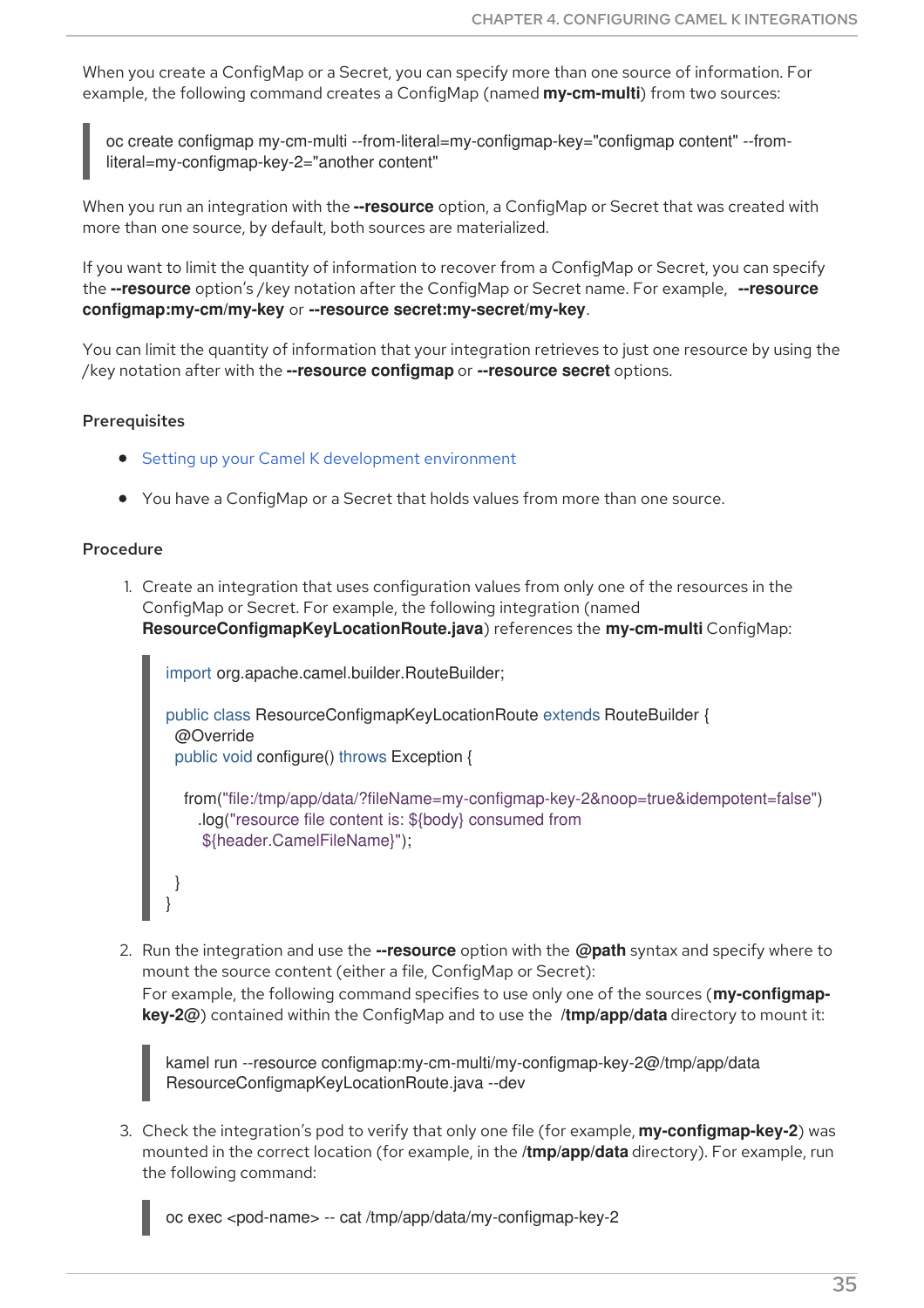# 4.3. CONFIGURING CAMEL INTEGRATION COMPONENTS

You can configure Camel components programmatically in your integration code or by using configuration properties on the command line at runtime. You can configure Camel components using the following syntax:

#### camel.component.\${scheme}.\${property}=\${value}

For example, to change the queue size of the Camel **seda** component for staged event-driven architecture, you can configure the following property on the command line:

camel.component.seda.queueSize=10

#### Prerequisites

● Setting up your Camel K [development](https://access.redhat.com/documentation/en-us/red_hat_integration/2021.Q4/html-single/getting_started_with_camel_k#setting-up-environment) environment

#### Procedure

Enter the **kamel run** command and specify the Camel component configuration using the **- property** option. For example:

kamel run --property camel.component.seda.queueSize=10 examples/Integration.java

#### Additional resources

- Providing runtime [properties](https://access.redhat.com/documentation/en-us/red_hat_integration/2021.Q4/html-single/developing_and_managing_integrations_using_camel_k#providing-runtime-properties-command-line) at the command line
- Apache Camel SEDA [component](https://camel.apache.org/components/latest/seda-component.html)

## 4.4. CONFIGURING CAMEL K INTEGRATION DEPENDENCIES

Camel K automatically resolves a wide range of dependencies that are required to run your integration code. However, you can explicitly add dependencies on the command line at runtime using the **kamel run --dependency** option.

The following example integration uses Camel K automatic dependency resolution:

```
...
from("imap://admin@myserver.com")
  .to("seda:output")
...
```
Because this integration has an endpoint starting with the **imap:** prefix, Camel K can automatically add the **camel-mail** component to the list of required dependencies. The **seda:** endpoint belongs to **camelcore**, which is automatically added to all integrations, so Camel K does not add additional dependencies for this component.

Camel K automatic dependency resolution is transparent to the user at runtime. This is very useful in development mode because you can quickly add all the components that you need without exiting the development loop.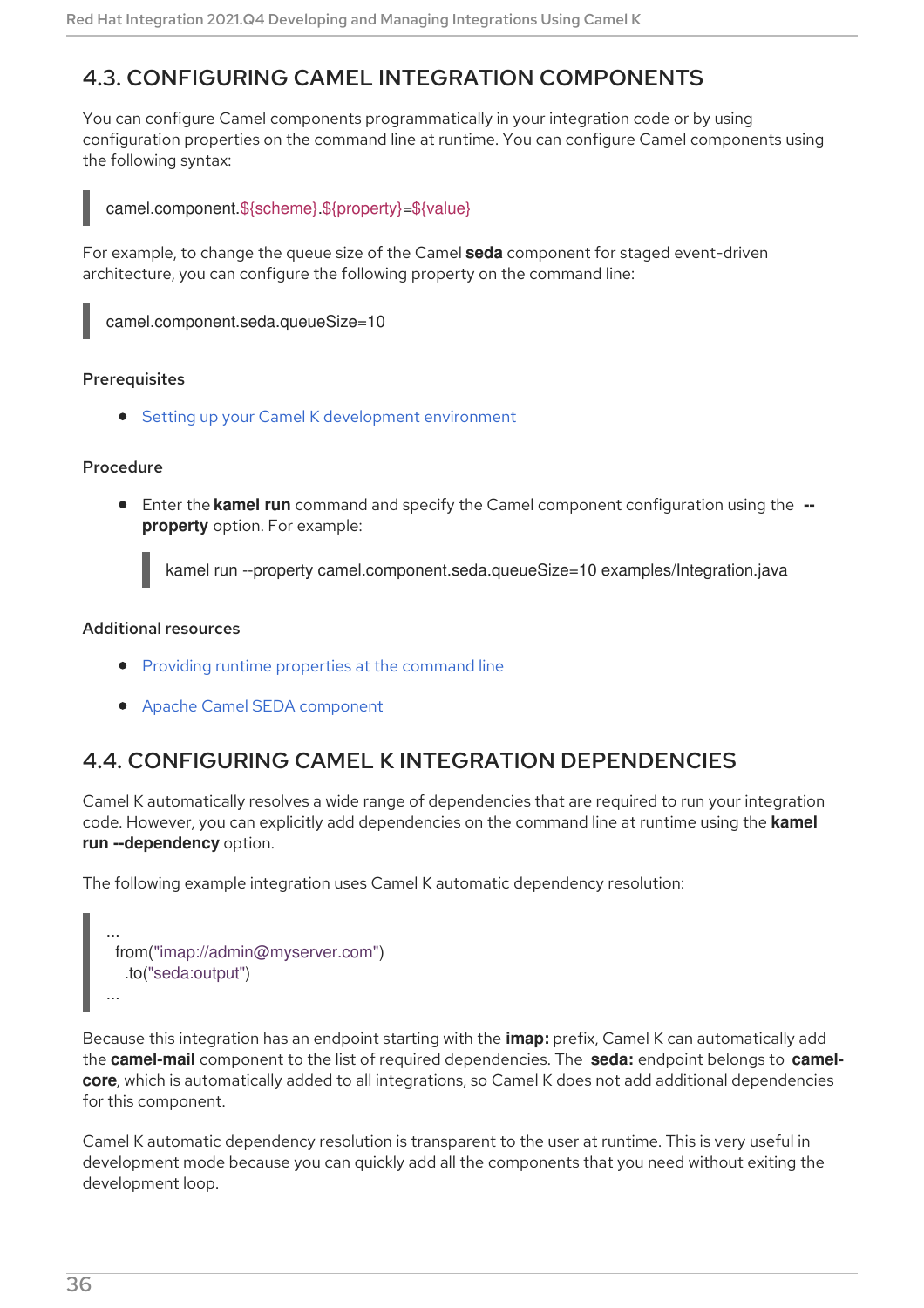You can explicitly add a dependency using the **kamel run --dependency** or **-d** option. You might need to use this to specify dependencies that are not included in the Camel catalog. You can specify multiple dependencies on the command line.

## Prerequisites

**•** Setting up your Camel K [development](https://access.redhat.com/documentation/en-us/red_hat_integration/2021.Q4/html-single/getting_started_with_camel_k#setting-up-environment) environment

#### Procedure

Enter the **kamel run** command and specify dependencies using the **-d** option. For example:

kamel run -d mvn:com.google.guava:guava:26.0-jre -d camel-mina2 Integration.java



## **NOTE**

You can disable automatic dependency resolution by disabling the dependencies trait:  **trait dependencies.enabled=false**. However, this is not recommended in most cases.

#### Additional resources

- Running Camel K integrations in [development](https://access.redhat.com/documentation/en-us/red_hat_integration/2021.Q4/html-single/getting_started_with_camel_k#running-camel-k-integrations-dev-mode) mode
- Camel K trait and profile [configuration](https://access.redhat.com/documentation/en-us/red_hat_integration/2021.Q4/html-single/developing_and_managing_integrations_using_camel_k#camel-k-traits)
- Apache Camel Mail [component](https://camel.apache.org/components/latest/mail-component.html)
- Apache Camel SEDA [component](https://camel.apache.org/components/latest/seda-component.html)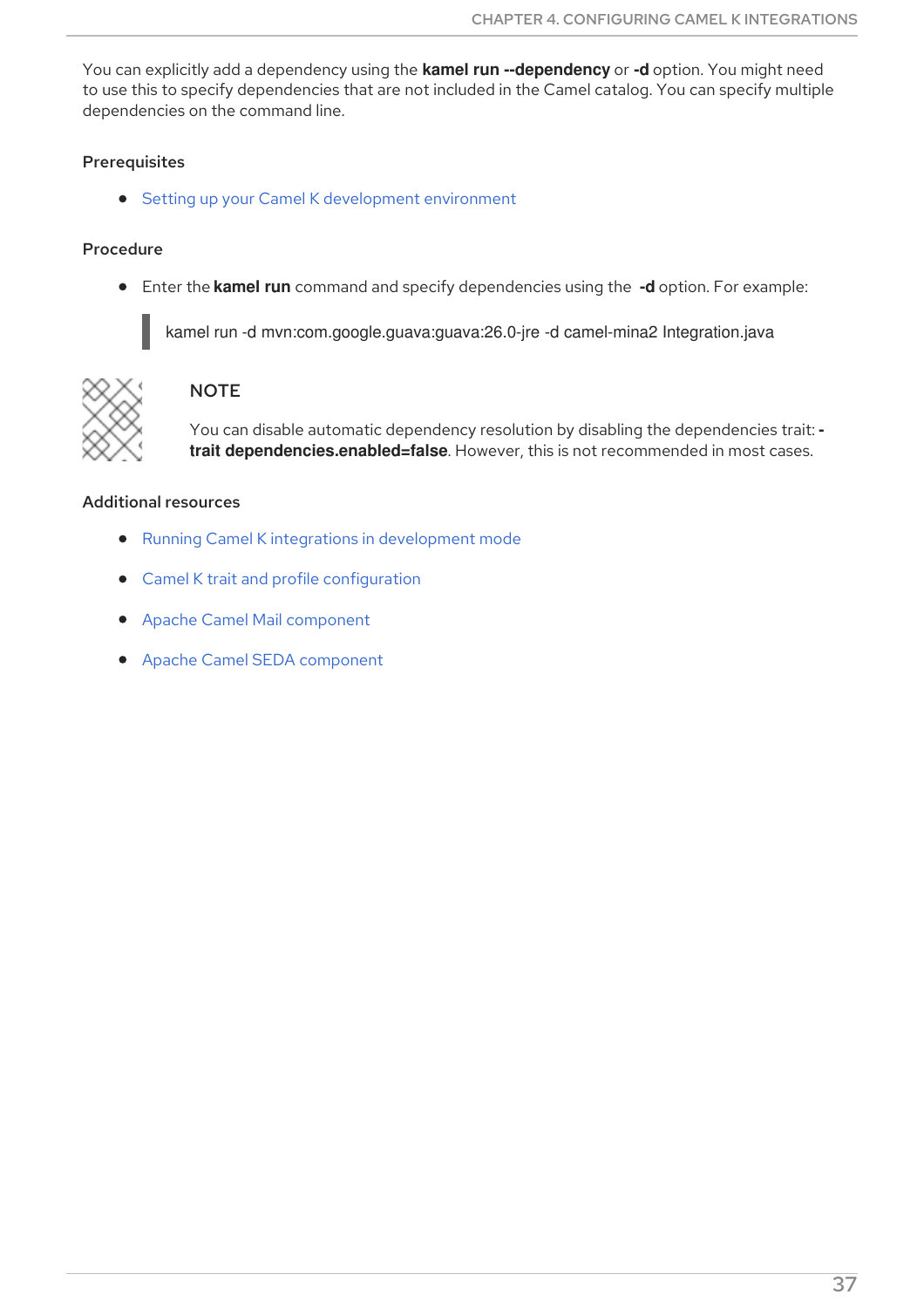# CHAPTER 5. AUTHENTICATING CAMEL K AGAINST KAFKA

You can authenticate Camel K against Apache Kafka.

This example demonstrates how to set up a Kafka Topic using Red Hat OpenShift Streams for Apache Kafka and use it in a simple Producer/Consumer pattern Integration.

# 5.1. SETTING UP KAFKA

Setting up Kafka involves installing the required OpenShift operators, creating a Kafka instance, and creating a Kafka topic.

Use one of these Red Hat products to set up Kafka:

- Red Hat Advanced Message Queuing (AMQ) streams- A self-managed Apache Kafka offering. AMQ Streams is based on open source [Strimzi](https://strimzi.io) and is included as part of Red Hat [Integration.](https://www.redhat.com/en/products/integration) AMQ Streams is a distributed and scalable streaming platform based on Apache Kafka that includes a publish/subscribe messaging broker. Kafka Connect provides a framework to integrate Kafka-based systems with external systems. Using Kafka Connect, you can configure source and sink connectors to stream data from external systems into and out of a Kafka broker.
- Red Hat OpenShift Streams for Apache Kafka- A managed cloud service that simplifies the process of running Apache Kafka. It provides a streamlined developer experience for building, deploying, and scaling new cloud-native applications or modernizing existing systems.

## 5.1.1. Setting up Kafka by using AMQ streams

AMQ Streams simplifies the process of running Apache Kafka in an OpenShift cluster.

## 5.1.1.1. Preparing your OpenShift cluster for AMQ Streams

To use Camel K or Kamelets and Red Hat AMQ Streams, you must install the following operators and tools:

- Red Hat Integration AMQ Streamsoperator Manages the communication between your Openshift Cluster and AMQ Streams for Apache Kafka instances.
- Red Hat Integration Camel Koperator Installs and manages Camel K a lightweight integration framework that runs natively in the cloud on OpenShift.
- Camel K CLItool Allows you to access all Camel K features.

#### **Prerequisites**

- You are familiar with Apache Kafka concepts.
- You can access an OpenShift 4.6 (or later) cluster with the correct access level, the ability to create projects and install operators, and the ability to install the OpenShift and the Camel K CLI on your local system.
- You installed the OpenShift CLI tool (**oc**) so that you can interact with the OpenShift cluster at the command line.

#### Procedure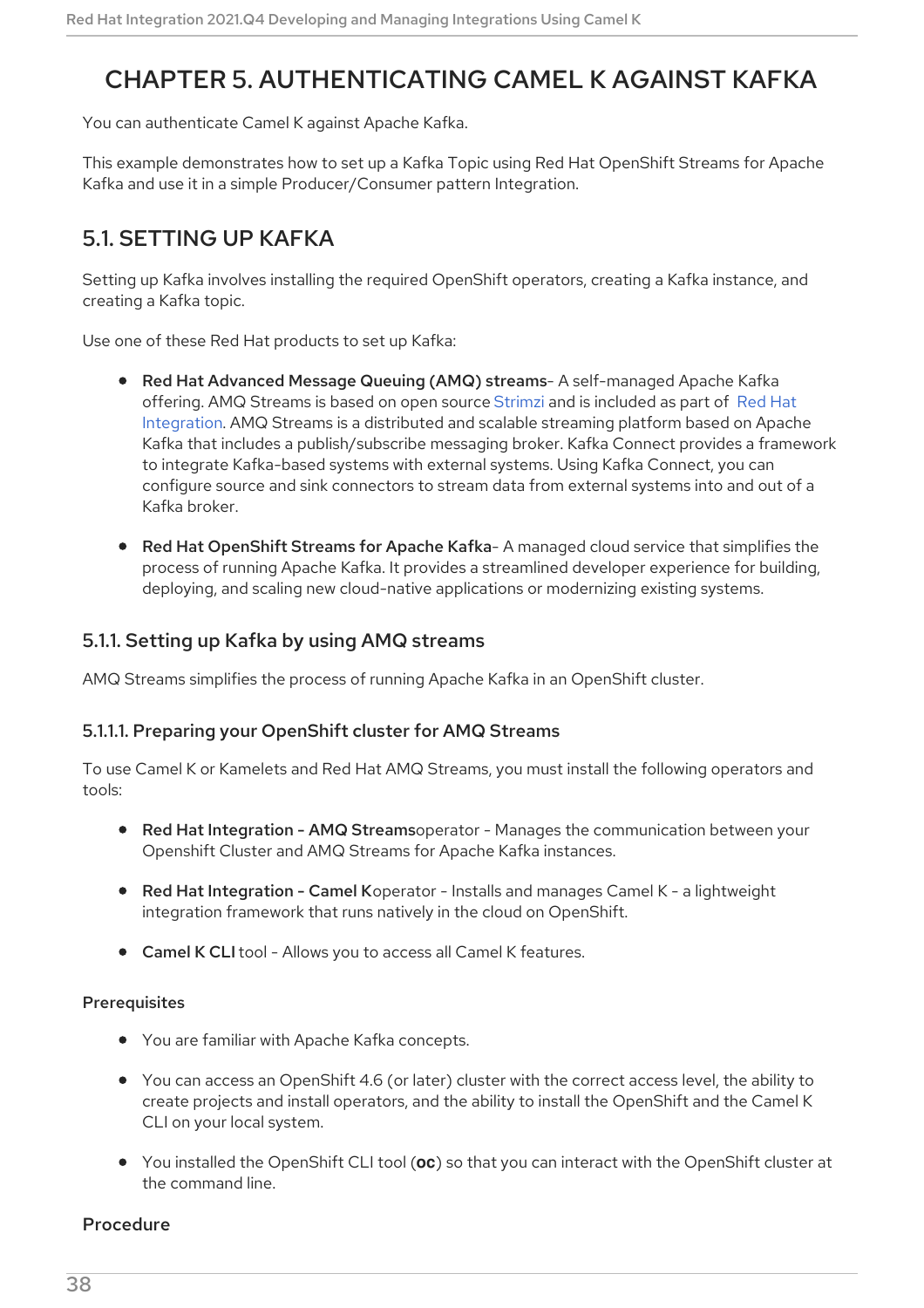To set up Kafka by using AMQ Streams:

- 1. Log in to your OpenShift cluster's web console.
- 2. Create or open a project in which you plan to create your integration, for example my-camel-kkafka.
- 3. Install the Camel K operator and Camel K CLI as described in [Installing](https://access.redhat.com/documentation/en-us/red_hat_integration/2021.Q4/html-single/getting_started_with_camel_k#installing-camel-k) Camel K .
- 4. Install the AMQ streams operator:
	- a. From any project, select Operators > OperatorHub.
	- b. In the Filter by Keyword field, type AMQ Streams.
	- c. Click the Red Hat Integration AMQ Streamscard and then click Install. The Install Operator page opens.
	- d. Accept the defaults and then click Install.
- 5. Select Operators > Installed Operators to verify that the Camel K and AMQ Streams operators are installed.

#### Next steps

Setting up a Kafka topic with AMQ [Streams](https://access.redhat.com/documentation/en-us/red_hat_integration/2021.q4/html-single/integrating_applications_with_kamelets#setting-up-kafka-topic-with-amq-streams)

#### 5.1.1.2. Setting up a Kafka topic with AMQ Streams

A Kafka topic provides a destination for the storage of data in a Kafka instance. You must set up a Kafka topic before you can send data to it.

#### **Prerequisites**

- You can access an OpenShift cluster.
- You installed the Red Hat Integration Camel Kand Red Hat Integration AMQ Streams operators as described in Preparing your [OpenShift](https://access.redhat.com/documentation/en-us/red_hat_integration/2021.q4/html-single/integrating_applications_with_kamelets#preparing-cluster-kafka-openshift-streams) cluster.
- You installed the OpenShift CLI (**oc**) and the Camel K CLI ( **kamel**).

#### Procedure

To set up a Kafka topic by using AMQ Streams:

- 1. Log in to your OpenShift cluster's web console.
- 2. Select Projects and then click the project in which you installed the Red Hat Integration AMQ Streams operator. For example, click the my-camel-k-kafka project.
- 3. Select Operators > Installed Operators and then click Red Hat Integration AMQ Streams.
- 4. Create a Kafka cluster:
	- a. Under Kafka, click Create instance.
	- b. Type a name for the cluster, for example kafka-test.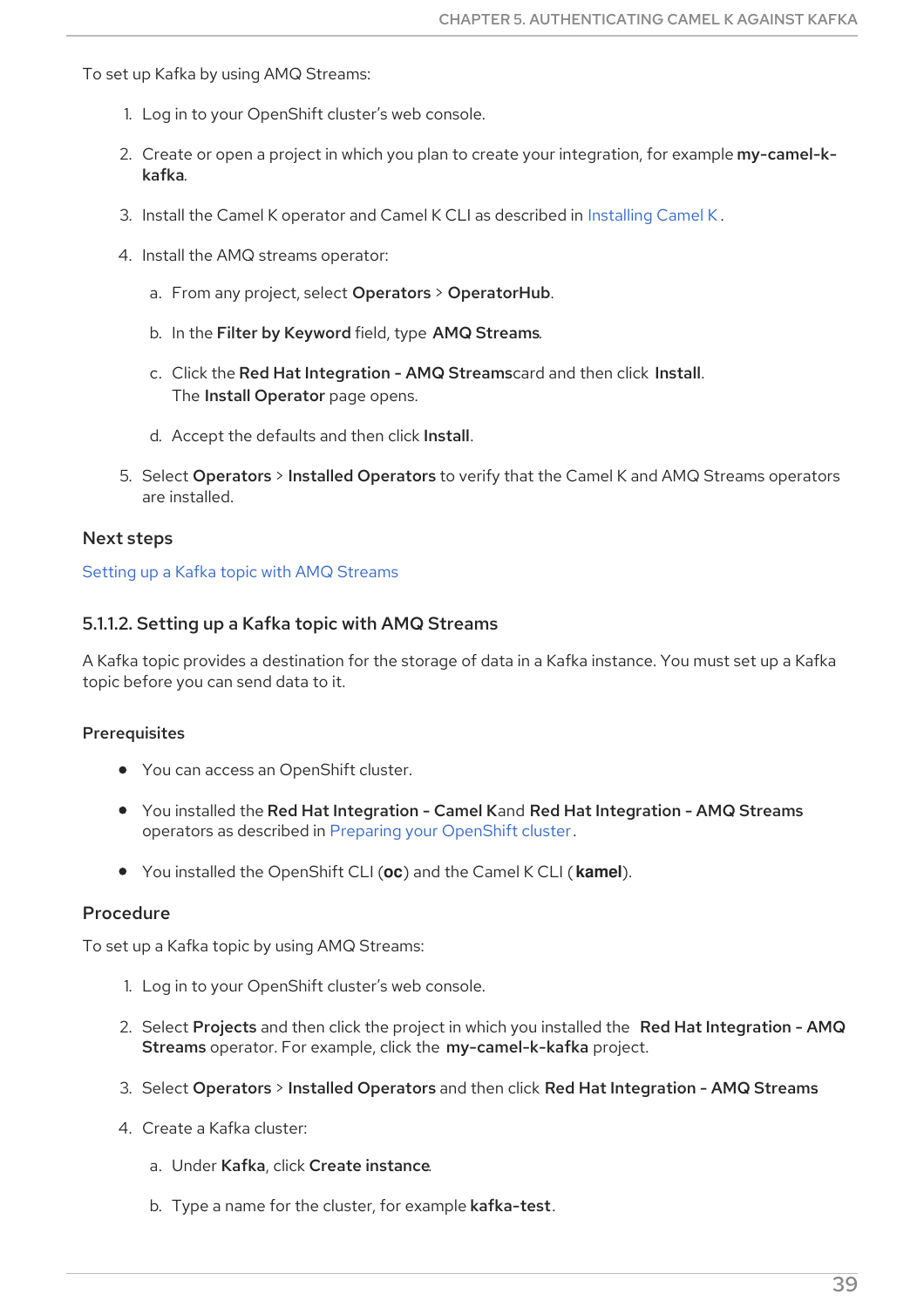c. Accept the other defaults and then click Create. The process to create the Kafka instance might take a few minutes to complete.

When the status is ready, continue to the next step.

- 5. Create a Kafka topic:
	- a. Select Operators > Installed Operators and then click Red Hat Integration AMQ Streams.
	- b. Under Kafka Topic, click Create Kafka Topic.
	- c. Type a name for the topic, for example test-topic.
	- d. Accept the other defaults and then click Create.

## 5.1.2. Setting up Kafka by using OpenShift streams

Red Hat OpenShift Streams for Apache Kafka is a managed cloud service that simplifies the process of running Apache Kafka.

To use OpenShift Streams for Apache Kafka, you must be logged into your Red Hat account.

#### See Also

**• Product [documentation](https://access.redhat.com/documentation/en-us/red_hat_openshift_streams_for_apache_kafka) for Red Hat OpenShift Streams for Apache Kafka** 

#### 5.1.2.1. Preparing your OpenShift cluster for OpenShift Streams

To use the Red Hat OpenShift Streams for Apache Kafka managed cloud service, you must install the following operators and tools:

- OpenShift Application Services (RHOAS) CLI Allows you to manage your application services from a terminal.
- Red Hat Integration Camel Koperator Installs and manages Camel K a lightweight integration framework that runs natively in the cloud on OpenShift.
- Camel K CLI tool- Allows you to access all Camel K features.

#### **Prerequisites**

- You are familiar with Apache Kafka concepts.
- You can access an OpenShift 4.6 (or later) cluster with the correct access level, the ability to create projects and install operators, and the ability to install the OpenShift and Apache Camel K CLI on your local system.
- You installed the OpenShift CLI tool (**oc**) so that you can interact with the OpenShift cluster at the command line.

#### Procedure

- 1. Log in to your OpenShift web console with a cluster admin account.
- 2. Create the OpenShift project for your Camel K or Kamelets application.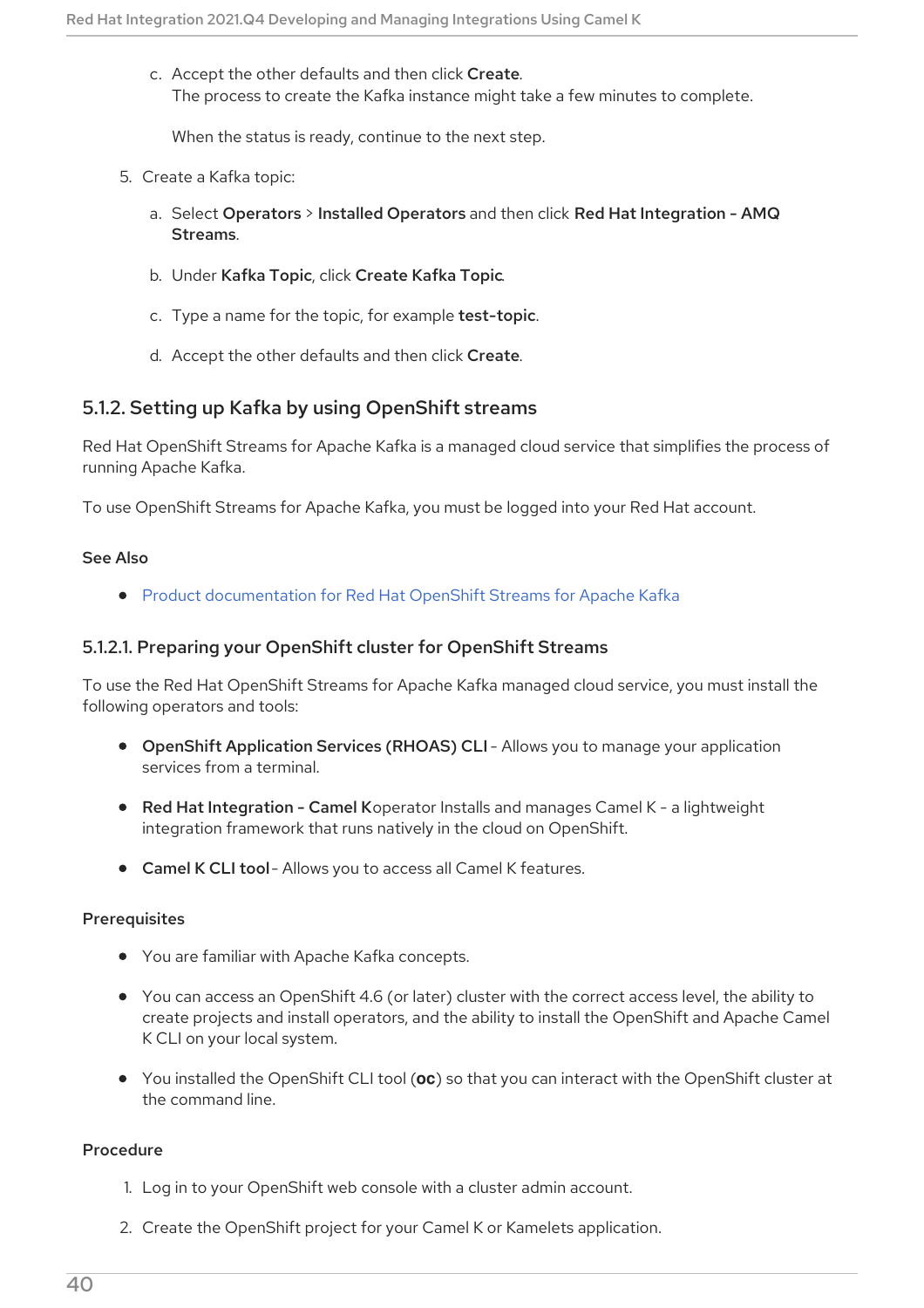- a. Select Home > Projects.
- b. Click Create Project.
- c. Type the name of the project, for example **my-camel-k-kafka**, then click Create.
- 3. Download and install the RHOAS CLI as described in [Getting](https://access.redhat.com/documentation/en-us/red_hat_openshift_streams_for_apache_kafka/1/guide/f520e427-cad2-40ce-823d-96234ccbc047#_8818f0d5-ae20-42c8-9622-a98e663ff1a8) started with the rhoas CLI.
- 4. Install the Camel K operator and Camel K CLI as described in [Installing](https://access.redhat.com/documentation/en-us/red_hat_integration/2021.Q4/html-single/getting_started_with_camel_k#installing-camel-k) Camel K .
- 5. To verify that the Red Hat Integration Camel Koperator is installed, click Operators > Installed Operators.

## Next step

#### Setting up a Kafka topic with [RHOAS](https://access.redhat.com/documentation/en-us/red_hat_integration/2021.q4/html-single/integrating_applications_with_kamelets#setting-up-kafka-topic-with-rhoas)

## 5.1.2.2. Setting up a Kafka topic with RHOAS

Kafka organizes messages around *topics*. Each topic has a name. Applications send messages to topics and retrieve messages from topics. A Kafka topic provides a destination for the storage of data in a Kafka instance. You must set up a Kafka topic before you can send data to it.

#### Prerequisites

- You can access an OpenShift cluster with the correct access level, the ability to create projects and install operators, and the ability to install the OpenShift and the Camel K CLI on your local system.
- You installed the OpenShift CLI (**oc**) , the Camel K CLI (**kamel**) , and RHOAS CLI (**rhoas**) tools as described in Preparing your [OpenShift](https://access.redhat.com/documentation/en-us/red_hat_integration/2021.q4/html-single/integrating_applications_with_kamelets#preparing-cluster-kafka-openshift-streams) cluster.
- You installed the Red Hat [Integration](https://access.redhat.com/documentation/en-us/red_hat_integration/2021.q4/html-single/integrating_applications_with_kamelets#preparing-cluster-kafka-openshift-streams) Camel Koperator as described in Preparing your OpenShift cluster.
- You are logged in to the Red Hat [Cloud](https://cloud.redhat.com/application-services/streams/kafkas) site .

## Procedure

To set up a Kafka topic by using Red Hat OpenShift Streams for Apache Kafka:

- 1. From the command line, log in to your OpenShift cluster.
- 2. Open your project, for example: **oc project my-camel-k-kafka**
- 3. Verify that the Camel K operator is installed in your project: **oc get csv**

The result lists the Red Hat Camel K operator and indicates that it is in the **Succeeded** phase.

- 4. Prepare and connect a Kafka instance to RHOAS:
	- a. Login to the RHOAS CLI by using this command: **rhoas login**
	- b. Create a kafka instance, for example kafka-test: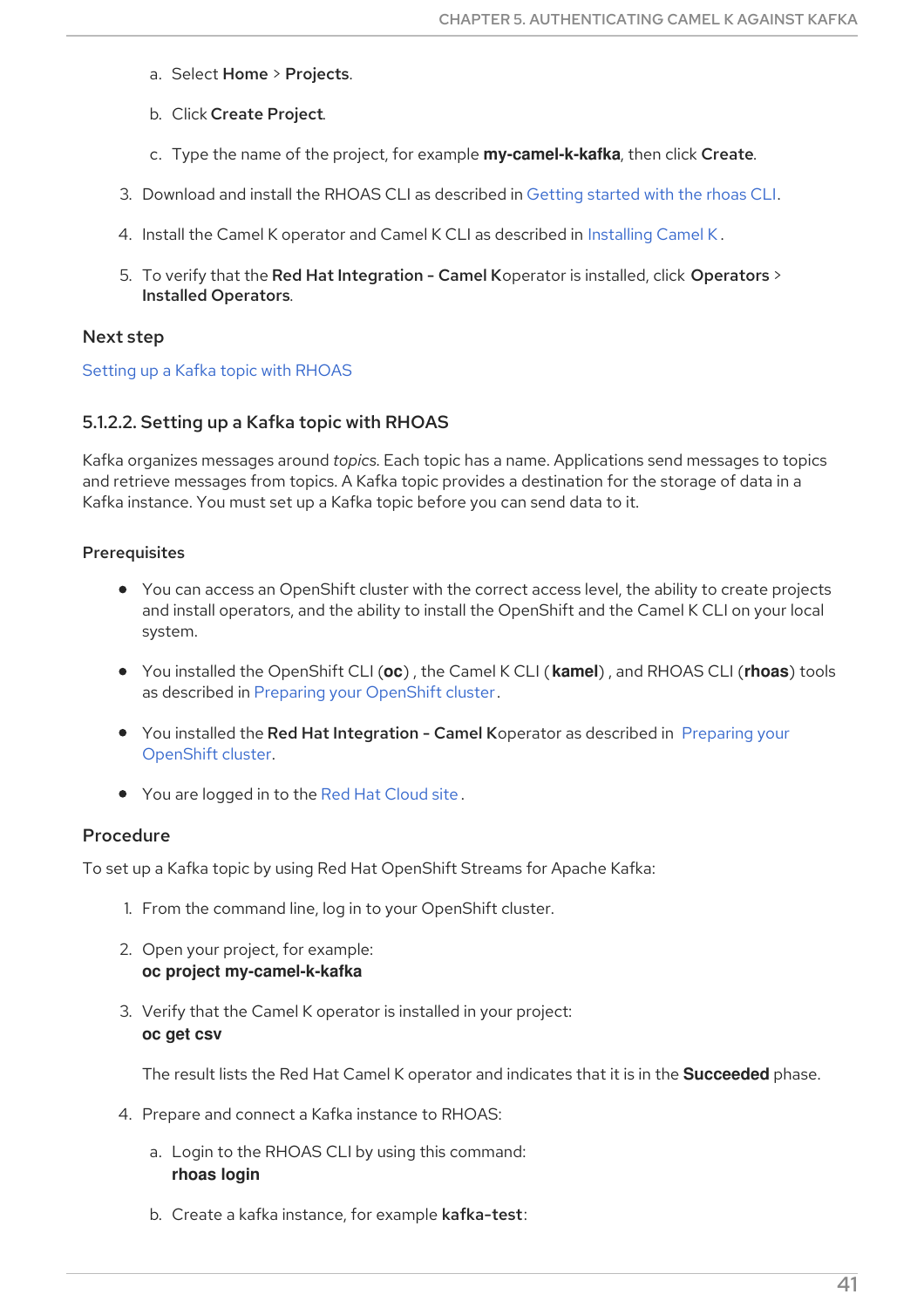#### **rhoas kafka create kafka-test**

The process to create the Kafka instance might take a few minutes to complete.

5. To check the status of your Kafka instance: **rhoas status**

You can also view the status in the web console:

<https://cloud.redhat.com/application-services/streams/kafkas/>

When the status is ready, continue to the next step.

- 6. Create a new Kafka topic: **rhoas kafka topic create --name test-topic**
- 7. Connect your Kafka instance (cluster) with the Openshift Application Services instance: **rhoas cluster connect**
- 8. Follow the script instructions for obtaining a credential token. You should see output similar to the following:

Token Secret "rh-cloud-services-accesstoken-cli" created successfully Service Account Secret "rh-cloud-services-service-account" created successfully KafkaConnection resource "kafka-test" has been created KafkaConnection successfully installed on your cluster.

#### Next step

Obtaining Kafka [credentials](https://access.redhat.com/documentation/en-us/red_hat_integration/2021.q4/html-single/integrating_applications_with_kamelets#obtaining-kafka-credentials)

#### 5.1.2.3. Obtaining Kafka credentials

To connect your applications or services to a Kafka instance, you must first obtain the following Kafka credentials:

- Obtain the bootstrap URL.
- Create a service account with credentials (username and password).

For OpenShift Streams, the authentication protocol is SASL\_SSL.

#### **Prerequisite**

- You have created a Kafka instance, and it has a ready status.
- You have created a Kafka topic.

#### Procedure

1. Obtain the Kafka Broker URL (Bootstrap URL): **rhoas status**

This command returns output similar to the following: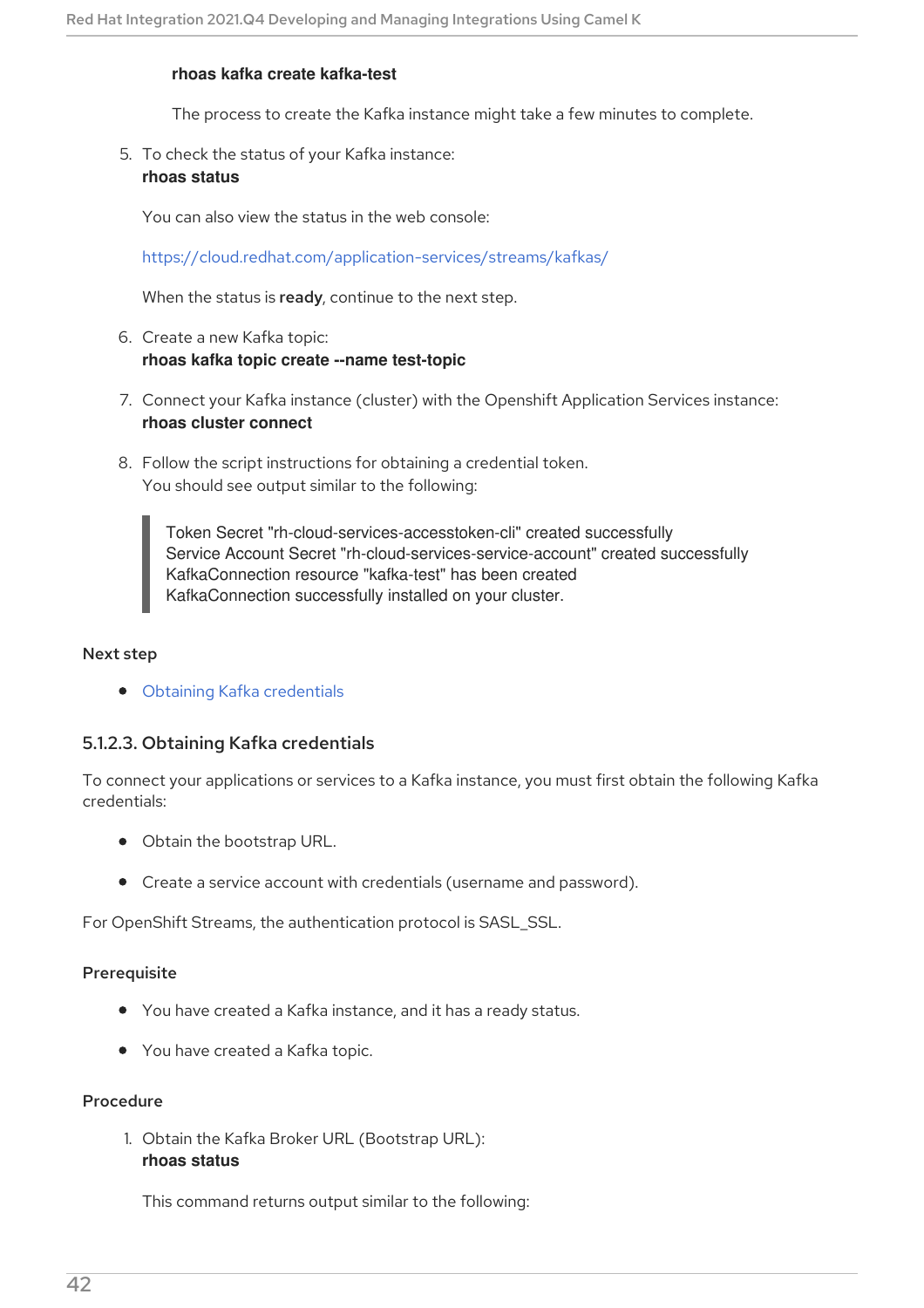| Kafka          |                                                             |
|----------------|-------------------------------------------------------------|
| ID:            | 1ptdfZRHmLKwqW6A3YKM2MawgDh                                 |
| Name:          | my-kafka                                                    |
| Status:        | readv                                                       |
| Bootstrap URL: | my-kafka--ptdfzrhmlkwqw-a-ykm-mawgdh.kafka.devshift.org:443 |

2. To obtain a username and password, create a service account by using the following syntax: **rhoas service-account create --name "<account-name>" --file-format json**



#### **NOTE**

When creating a service account, you can choose the file format and location to save the credentials. For more information, type **rhoas service-account create - -help**

For example:

#### **rhoas service-account create --name "my-service-acct" --file-format json**

The service account is created and saved to a JSON file.

3. To verify your service account credentials, view the **credentials.json** file: **cat credentials.json**

This command returns output similar to the following:

{"clientID":"srvc-acct-eb575691-b94a-41f1-ab97-50ade0cd1094", "password":"facf3df1-3c8d-4253-aa87-8c95ca5e1225"}

4. Grant permission for sending and receiving messages to or from the Kakfa topic. Use the following command, where **clientID** is the value provided in the **credentials.json** file (from Step 3).

rhoas kafka acl grant-access --producer --consumer --service-account \$CLIENT\_ID --topic test-topic --group all

For example:

rhoas kafka acl grant-access --producer --consumer --service-account srvc-acct-eb575691 b94a-41f1-ab97-50ade0cd1094 --topic test-topic --group all

## 5.1.2.4. Creating a secret by using the SASL/Plain authentication method

You can create a secret with the credentials that you obtained (Kafka bootstrap URL, service account ID, and service account secret).

## Procedure

1. Edit the **application.properties** file and add the Kafka credentials.

application.properties file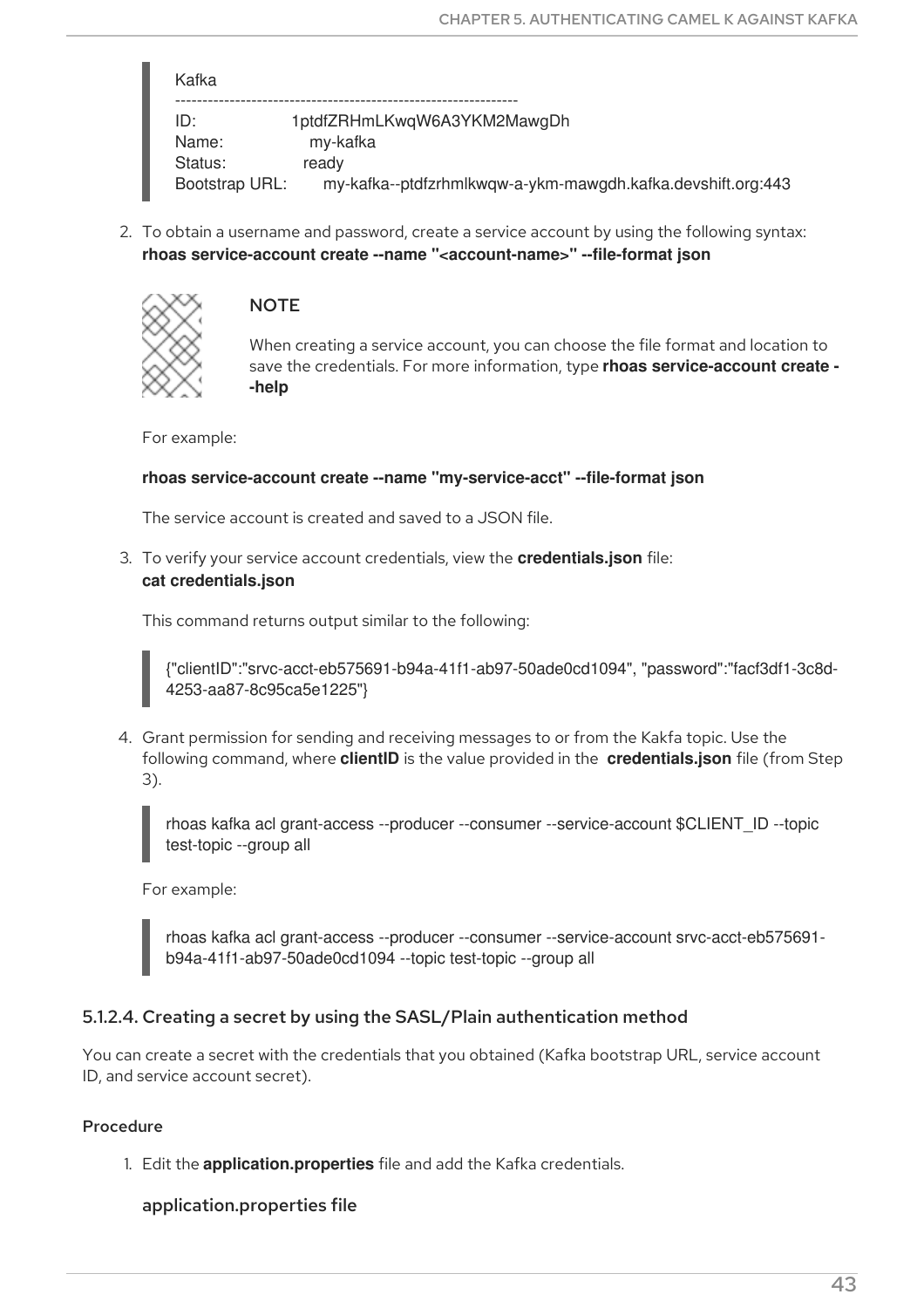camel.component.kafka.brokers = <YOUR-KAFKA-BOOTSTRAP-URL-HERE> camel.component.kafka.security-protocol = SASL\_SSL camel.component.kafka.sasl-mechanism = PLAIN camel.component.kafka.sasl-jaasconfig=org.apache.kafka.common.security.plain.PlainLoginModule required username='<YOUR-SERVICE-ACCOUNT-ID-HERE>' password='<YOUR-SERVICE-ACCOUNT-SECRET-HERE>'; consumer.topic=<TOPIC-NAME> producer.topic=<TOPIC-NAME>

2. Run the following command to create a secret that contains the sensitive properties in the **application.properties** file:

oc create secret generic kafka-props --from-file application.properties

You use this secret when you run a Camel K integration.

#### See Also

The Camel K Kafka Basic [Quickstart](https://github.com/openshift-integration/camel-k-example-kafka/tree/1.6.x/basic#3-running-a-kafka-producer-integration)

#### 5.1.2.5. Creating a secret by using the SASL/OAUTHBearer authentication method

You can create a secret with the credentials that you obtained (Kafka bootstrap URL, service account ID, and service account secret).

#### Procedure

1. Edit the **application-oauth.properties** file and add the Kafka credentials.

#### application-oauth.properties file

camel.component.kafka.brokers = <YOUR-KAFKA-BOOTSTRAP-URL-HERE> camel.component.kafka.security-protocol = SASL\_SSL camel.component.kafka.sasl-mechanism = OAUTHBEARER camel.component.kafka.sasl-jaas-config = org.apache.kafka.common.security.oauthbearer.OAuthBearerLoginModule required \ oauth.client.id='<YOUR-SERVICE-ACCOUNT-ID-HERE>' \ oauth.client.secret='<YOUR-SERVICE-ACCOUNT-SECRET-HERE>' \ oauth.token.endpoint.uri="https://identity.api.openshift.com/auth/realms/rhoas/protocol/openidconnect/token" ; camel.component.kafka.additionalproperties[sasl.login.callback.handler.class]=io.strimzi.kafka.oauth.client.JaasClientOauthLoginC allbackHandler

consumer.topic=<TOPIC-NAME> producer.topic=<TOPIC-NAME>

2. Run the following command to create a secret that contains the sensitive properties in the **application.properties** file:

oc create secret generic kafka-props --from-file application-oauth.properties

You use this secret when you run a Camel K integration.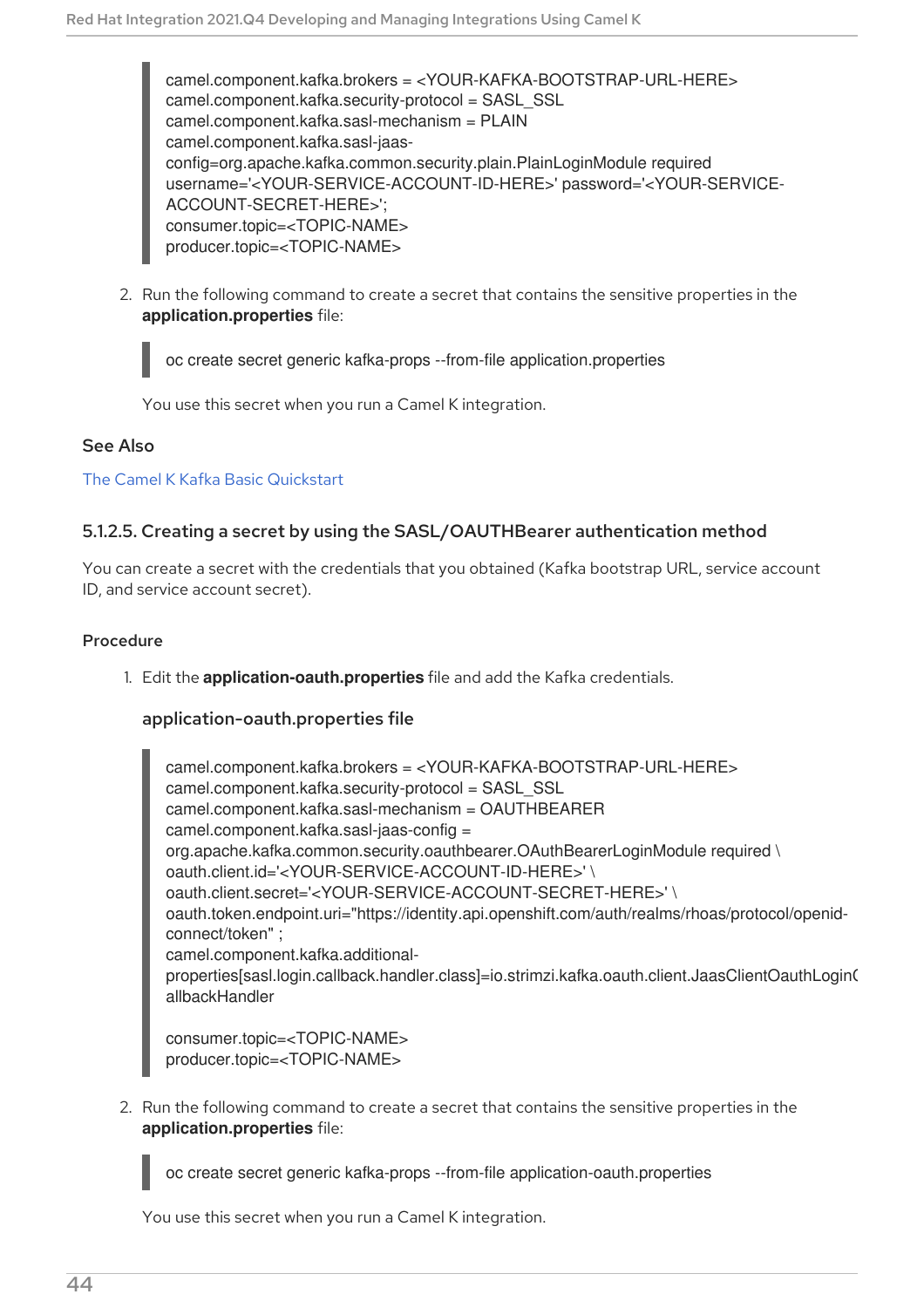#### See Also

```
The Camel K Kafka Basic Quickstart
```
# 5.2. RUNNING A KAFKA INTEGRATION

#### Running a producer integration

1. Create a sample producer integration. This fills the topic with a message, every 10 seconds.

## Sample SaslSSLKafkaProducer.java

// kamel run --secret kafka-props SaslSSLKafkaProducer.java --dev // camel-k: language=java dependency=mvn:org.apache.camel.quarkus:camel-quarkuskafka dependency=mvn:io.strimzi:kafka-oauth-client:0.7.1.redhat-00003 import org.apache.camel.builder.RouteBuilder; import org.apache.camel.component.kafka.KafkaConstants; public class SaslSSLKafkaProducer extends RouteBuilder { @Override public void configure() throws Exception { log.info("About to start route: Timer -> Kafka "); from("timer:foo") .routeId("FromTimer2Kafka") .setBody() .simple("Message #\${exchangeProperty.CamelTimerCounter}") .to("kafka:{{producer.topic}}") .log("Message correctly sent to the topic!"); } }

2. Then run the procedure integration.

kamel run --secret kafka-props SaslSSLKafkaProducer.java --dev

The producer will create a new message and push into the topic and log some information.

[2] 2021-05-06 08:48:11,854 INFO [FromTimer2Kafka] (Camel (camel-1) thread #1 - KafkaProducer[test]) Message correctly sent to the topic! [2] 2021-05-06 08:48:11,854 INFO [FromTimer2Kafka] (Camel (camel-1) thread #3 - KafkaProducer[test]) Message correctly sent to the topic! [2] 2021-05-06 08:48:11,973 INFO [FromTimer2Kafka] (Camel (camel-1) thread #5 - KafkaProducer[test]) Message correctly sent to the topic! [2] 2021-05-06 08:48:12,970 INFO [FromTimer2Kafka] (Camel (camel-1) thread #7 - KafkaProducer[test]) Message correctly sent to the topic! [2] 2021-05-06 08:48:13,970 INFO [FromTimer2Kafka] (Camel (camel-1) thread #9 - KafkaProducer[test]) Message correctly sent to the topic!

## Running a consumer integration

1. Create a consumer integration.

Sample SaslSSLKafkaProducer.java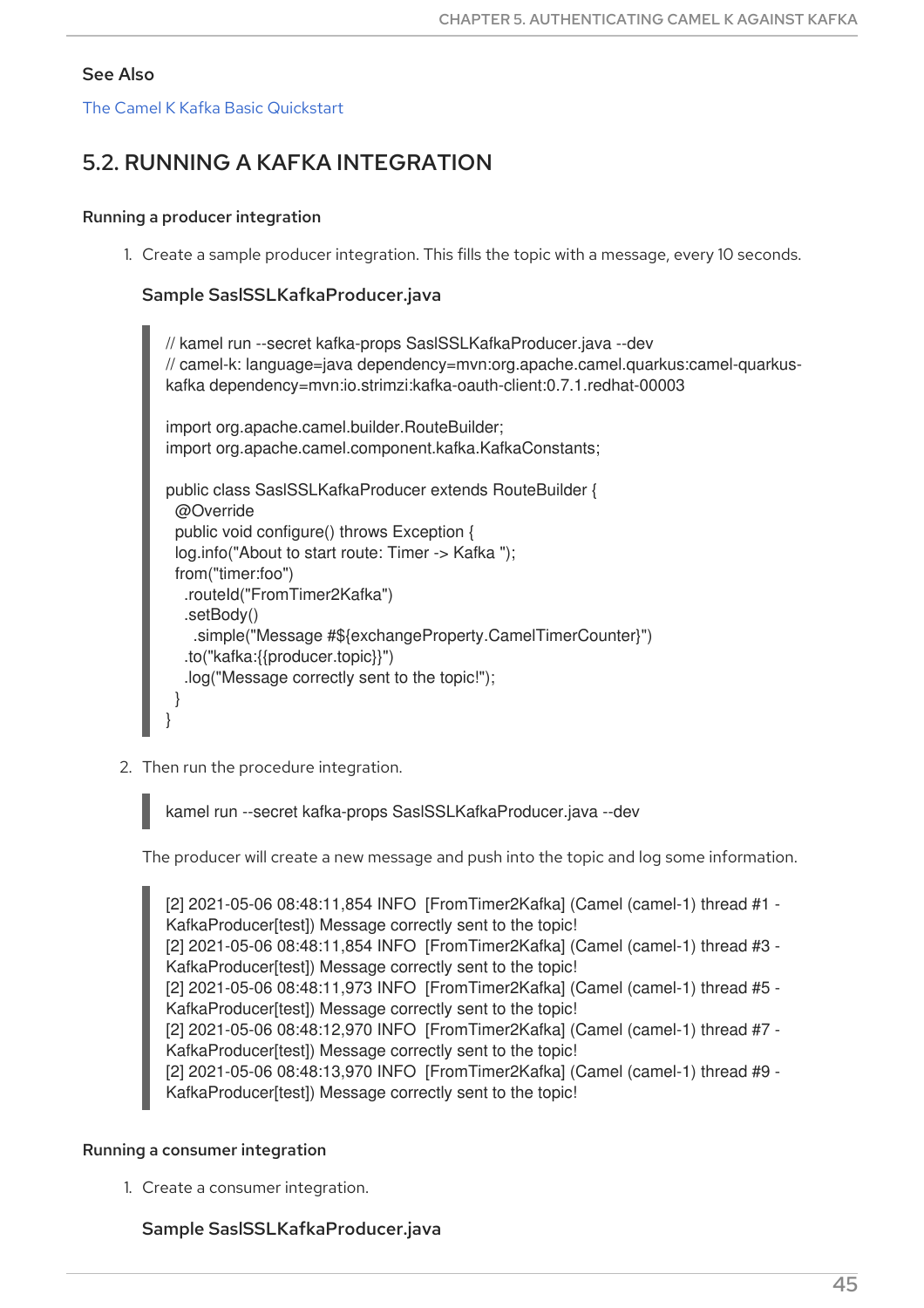```
// kamel run --secret kafka-props SaslSSLKafkaConsumer.java --dev
// camel-k: language=java dependency=mvn:org.apache.camel.quarkus:camel-quarkus-
kafka dependency=mvn:io.strimzi:kafka-oauth-client:0.7.1.redhat-00003
import org.apache.camel.builder.RouteBuilder;
public class SaslSSLKafkaConsumer extends RouteBuilder {
 @Override
 public void configure() throws Exception {
log.info("About to start route: Kafka -> Log ");
from("kafka:{{consumer.topic}}")
  .routeId("FromKafka2Log")
  .log("${body}");
 }
}
```
2. Open another shell and run the consumer integration using the command:

kamel run --secret kafka-props SaslSSLKafkaConsumer.java --dev

A consumer will start logging the events found in the Topic:

[1] 2021-05-06 08:51:08,991 INFO [FromKafka2Log] (Camel (camel-1) thread #0 - KafkaConsumer[test]) Message #8 [1] 2021-05-06 08:51:10,065 INFO [FromKafka2Log] (Camel (camel-1) thread #0 - KafkaConsumer[test]) Message #9 [1] 2021-05-06 08:51:10,991 INFO [FromKafka2Log] (Camel (camel-1) thread #0 -KafkaConsumer[test]) Message #10 [1] 2021-05-06 08:51:11,991 INFO [FromKafka2Log] (Camel (camel-1) thread #0 - KafkaConsumer[test]) Message #11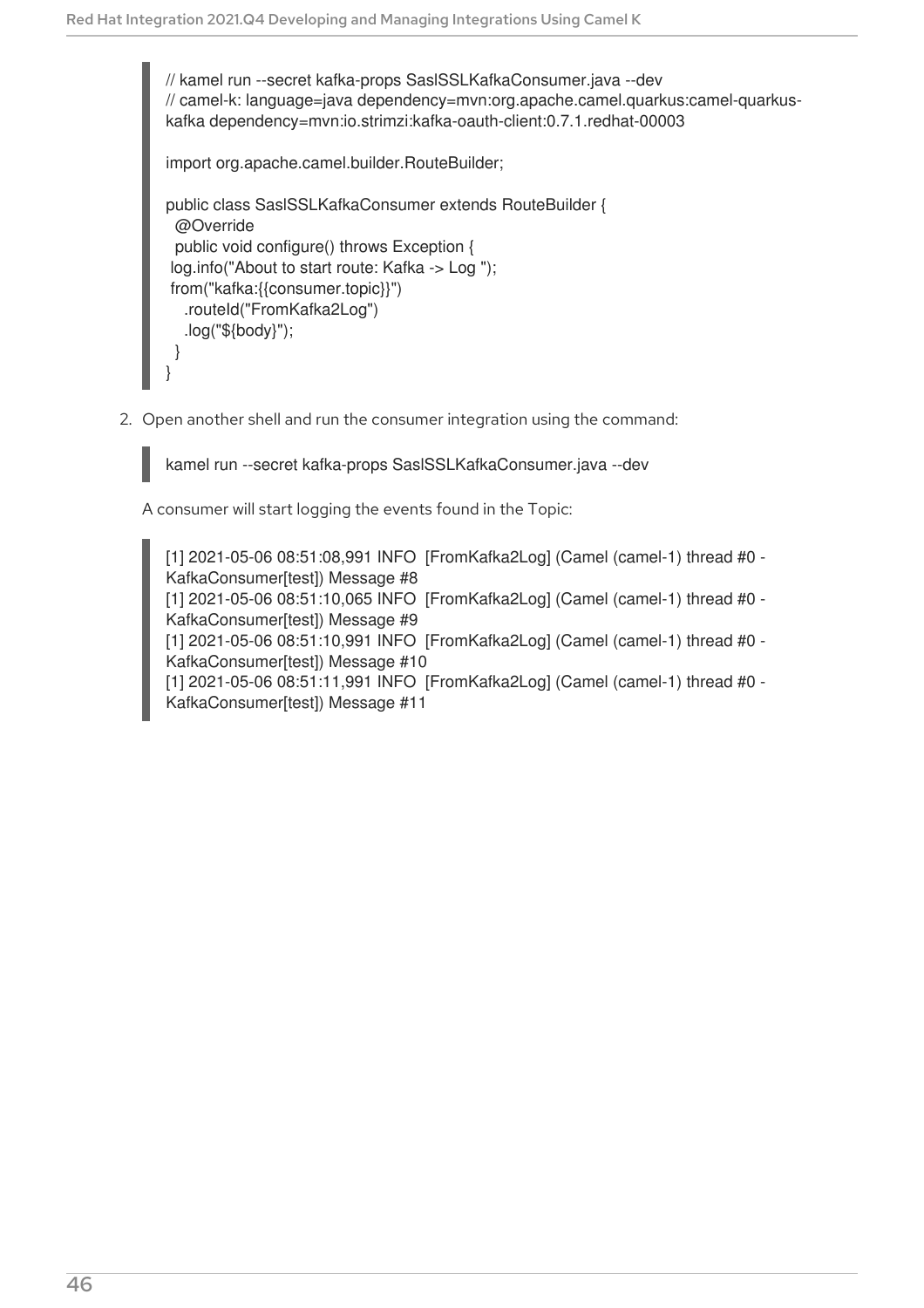# CHAPTER 6. CAMEL K TRAIT CONFIGURATION REFERENCE

This chapter provides reference information about advanced features and core capabilities that you can configure on the command line at runtime using *traits*. Camel K provides *feature traits* to configure specific features and technologies. Camel K provides *platform traits* to configure internal Camel K core capabilities.



## IMPORTANT

The Red Hat Integration - Camel K 1.6 includes the **OpenShift** and **Knative** profiles. The **Kubernetes** profile has community-only support. It also includes Java, and YAML DSL support for integrations. Other languages such as XML, Groovy, JavaScript, and Kotlin have community-only support.

This chapter includes the following sections:

## Camel K feature traits

- **•** Section 6.2.1, ["Knative](#page-52-0) Trait" Technology Preview
- Section 6.2.2, ["Knative](#page-54-0) Service Trait"- Technology Preview
- Section 6.2.3, ["Prometheus](#page-55-0) Trait"
- [Section](#page-55-1) 6.2.4, "Pdb Trait"
- [Section](#page-56-0) 6.2.5, "Pull Secret Trait"
- [Section](#page-59-0) 6.2.6, "Route Trait"
- Section 6.2.7, ["Service](#page-61-0) Trait"

## Camel K core platform traits

- Section 6.3.1, ["Builder](#page-61-1) Trait"
- [Section](#page-64-0) 6.3.3, "Camel Trait"
- Section 6.3.2, ["Container](#page-63-0) Trait"
- Section 6.3.4, ["Dependencies](#page-65-0) Trait"
- Section 6.3.5, ["Deployer](#page-65-1) Trait"
- Section 6.3.6, ["Deployment](#page-66-0) Trait"
- Section 6.3.7, ["Environment](#page-67-0) Trait"
- Section 6.3.8, "Error [Handler](#page-67-1) Trait"
- [Section](#page-68-0) 6.3.9, "Jvm Trait"
- Section 6.3.10, ["Kamelets](#page-69-0) Trait"
- Section 6.3.11, ["Openapi](#page-69-1) Trait" Technology Preview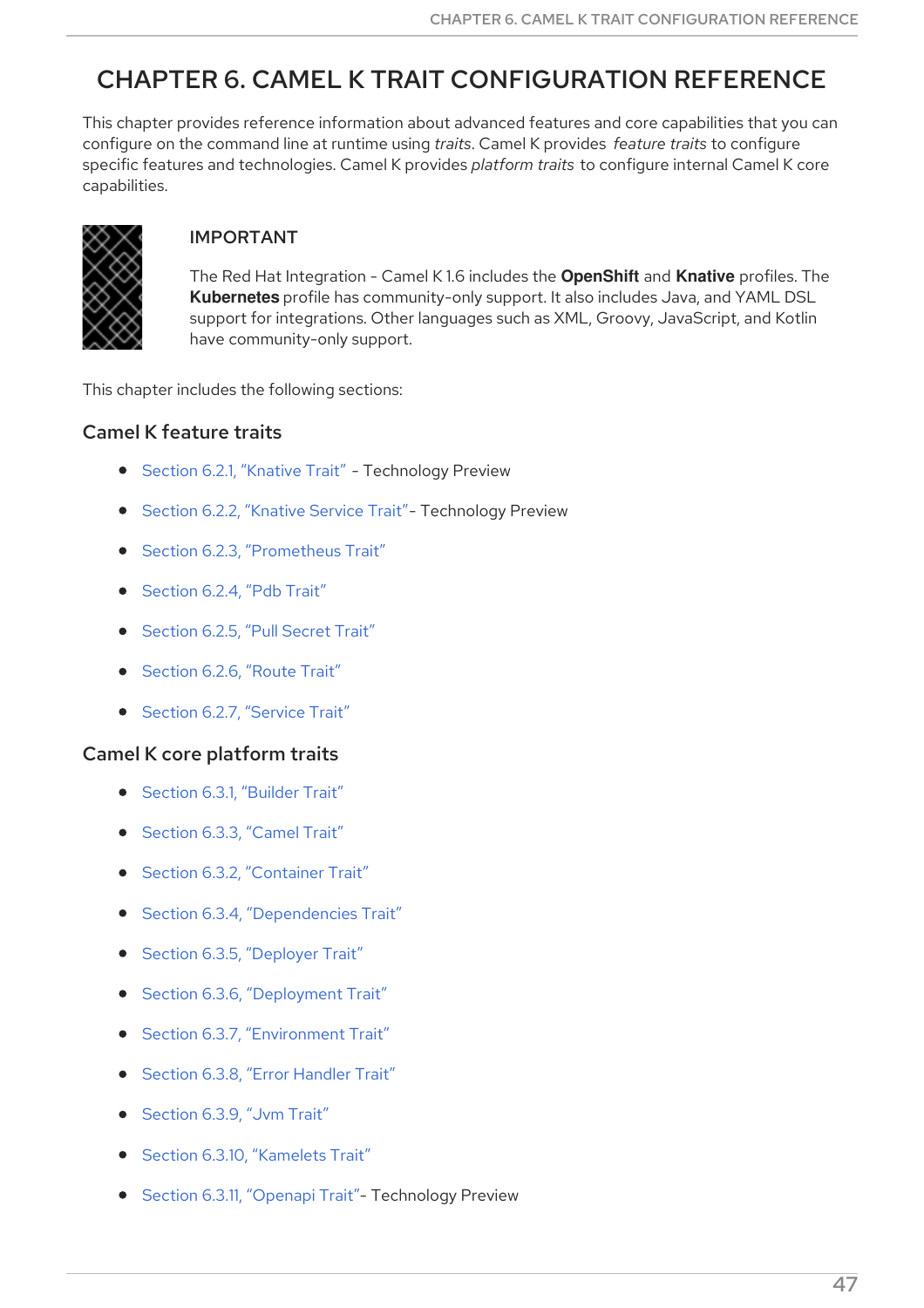- [Section](#page-70-0) 6.3.12, "Owner Trait"
- Section 6.3.13, ["Platform](#page-71-0) Trait"
- Section 6.3.14, ["Quarkus](#page-72-0) Trait"

## 6.1. CAMEL K TRAIT AND PROFILE CONFIGURATION

This section explains the important Camel K concepts of *traits* and *profiles*, which are used to configure advanced Camel K features at runtime.

## Camel K traits

Camel K traits are advanced features and core capabilities that you can configure on the command line to customize Camel K integrations. For example, this includes *feature traits* that configure interactions with technologies such as 3scale API Management, Quarkus, Knative, and Prometheus. Camel K also provides internal *platform traits* that configure important core platform capabilities such as Camel support, containers, dependency resolution, and JVM support.

## Camel K profiles

Camel K profiles define the target cloud platforms on which Camel K integrations run. Supported profiles are **OpenShift** and **Knative** profiles.



## **NOTE**

When you run an integration on OpenShift, Camel K uses the **Knative** profile when OpenShift Serverless is installed on the cluster. Camel K uses the **OpenShift** profile when OpenShift Serverless is not installed.

You can also specify the profile at runtime using the **kamel run --profile** option.

Camel K provides useful defaults for all traits, taking into account the target profile on which the integration runs. However, advanced users can configure Camel K traits for custom behavior. Some traits only apply to specific profiles such as **OpenShift** or **Knative**. For more details, see the available profiles in each trait description.

## Camel K trait configuration

Each Camel trait has a unique ID that you can use to configure the trait on the command line. For example, the following command disables creating an OpenShift Service for an integration:

kamel run --trait service.enabled=false my-integration.yaml

You can also use the **-t** option to specify traits.

## Camel K trait properties

You can use the **enabled** property to enable or disable each trait. All traits have their own internal logic to determine if they need to be enabled when the user does not activate them explicitly.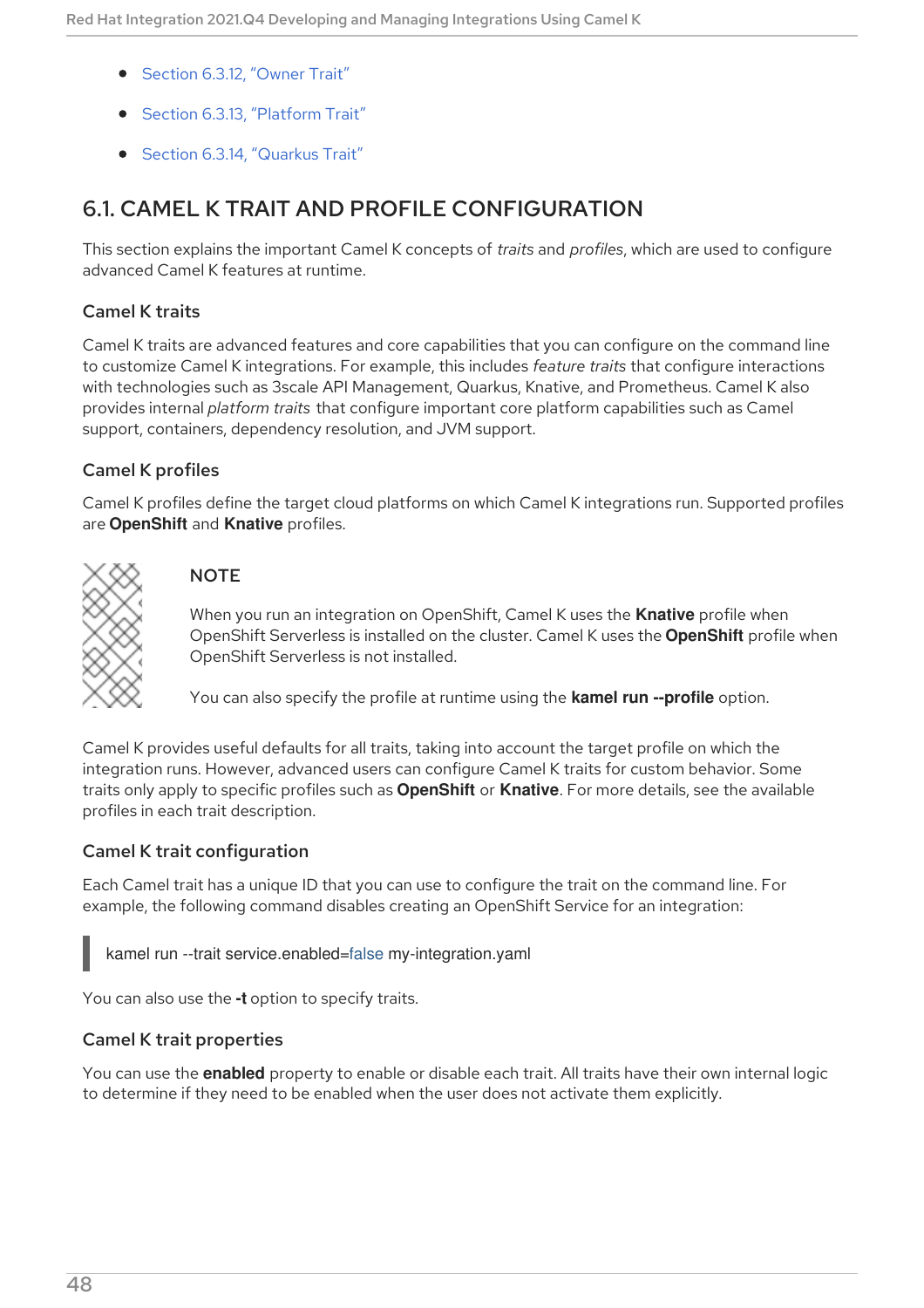# WARNING

Disabling a platform trait may compromise the platform functionality.

Some traits have an **auto** property, which you can use to enable or disable automatic configuration of the trait based on the environment. For example, this includes traits such as 3scale, Cron, and Knative. This automatic configuration can enable or disable the trait when the **enabled** property is not explicitly set, and can change the trait configuration.

Most traits have additional properties that you can configure on the command line. For more details, see the descriptions for each trait in the sections that follow.

# 6.2. CAMEL K FEATURE TRAITS

## <span id="page-52-0"></span>6.2.1. Knative Trait

The Knative trait automatically discovers addresses of Knative resources and inject them into the running integration.

The full Knative configuration is injected in the CAMEL\_KNATIVE\_CONFIGURATION in JSON format. The Camel Knative component will then use the full configuration to configure the routes.

The trait is enabled by default when the Knative profile is active.

This trait is available in the following profiles: Knative.

## 6.2.1.1. Configuration

Trait properties can be specified when running any integration with the CLI:

\$ kamel run --trait knative.[key]=[value] --trait knative.[key2]=[value2] Integration.java

| Property                           | <b>Type</b>     | <b>Description</b>                                                                                                  |
|------------------------------------|-----------------|---------------------------------------------------------------------------------------------------------------------|
| knative.enabled                    | bool            | Can be used to enable or disable a trait. All traits share this<br>common property.                                 |
| knative.configuration              | string          | Can be used to inject a Knative complete configuration in JSON<br>format.                                           |
| knative.channel-<br><b>sources</b> | <b>N</b> string | List of channels used as source of integration routes. Can contain<br>simple channel names or full Camel URIs.      |
| knative.channel-<br>sinks          | []string        | List of channels used as destination of integration routes. Can<br>contain simple channel names or full Camel URIs. |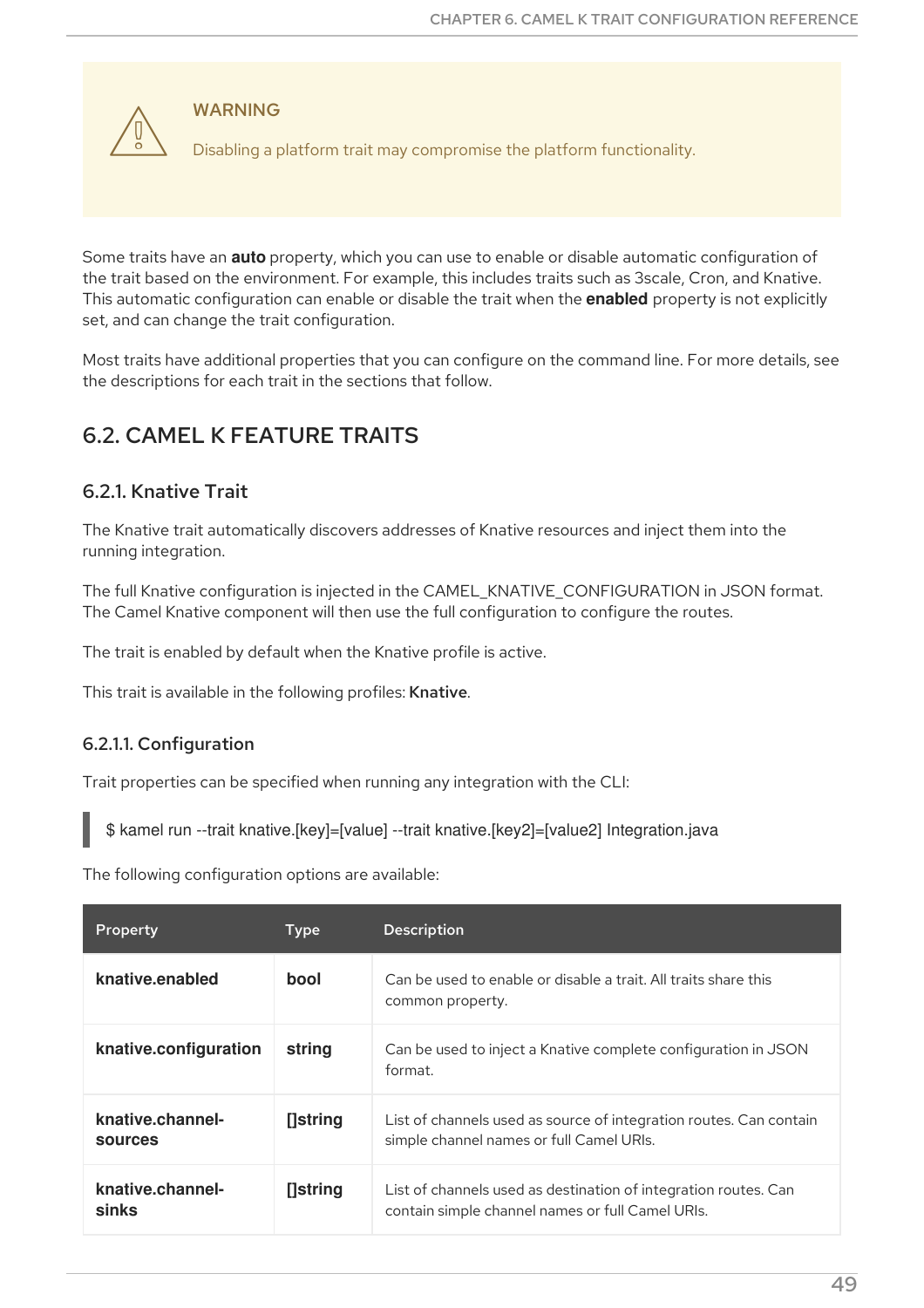| Property                            | <b>Type</b> | Description                                                                                                                                                                                                                                                                       |
|-------------------------------------|-------------|-----------------------------------------------------------------------------------------------------------------------------------------------------------------------------------------------------------------------------------------------------------------------------------|
| knative.endpoint-<br><b>SOUrces</b> | []string    | List of channels used as source of integration routes.                                                                                                                                                                                                                            |
| knative.endpoint-<br>sinks          | []string    | List of endpoints used as destination of integration routes. Can<br>contain simple endpoint names or full Camel URIs.                                                                                                                                                             |
| knative.event-<br><b>sources</b>    | []string    | List of event types that the integration will be subscribed to. Can<br>contain simple event types or full Camel URIs (to use a specific<br>broker different from "default").                                                                                                      |
| knative.event-sinks                 | []string    | List of event types that the integration will produce. Can contain<br>simple event types or full Camel URIs (to use a specific broker).                                                                                                                                           |
| knative.filter-source-<br>channels  | bool        | Enables filtering on events based on the header "ce-<br>knativehistory". Since this header has been removed in newer<br>versions of Knative, filtering is disabled by default.                                                                                                    |
| knative.sink-binding                | bool        | Allows binding the integration to a sink via a Knative SinkBinding<br>resource. This can be used when the integration targets a single<br>sink. It's enabled by default when the integration targets a single<br>sink (except when the integration is owned by a Knative source). |
| knative.auto                        | bool        | Enable automatic discovery of all trait properties.                                                                                                                                                                                                                               |

## 6.2.2. Knative Service Trait

The Knative Service trait allows to configure options when running the integration as Knative service instead of a standard Kubernetes Deployment.

Running integrations as Knative Services adds auto-scaling (and scaling-to-zero) features, but those features are only meaningful when the routes use a HTTP endpoint consumer.

This trait is available in the following profiles: Knative.

## 6.2.2.1. Configuration

Trait properties can be specified when running any integration with the CLI:

\$ kamel run --trait knative-service.[key]=[value] --trait knative-service.[key2]=[value2] Integration.java

| <b>Property</b>             | Type | <b>Description</b>                                                                  |
|-----------------------------|------|-------------------------------------------------------------------------------------|
| knative-<br>service.enabled | bool | Can be used to enable or disable a trait. All traits share this<br>common property. |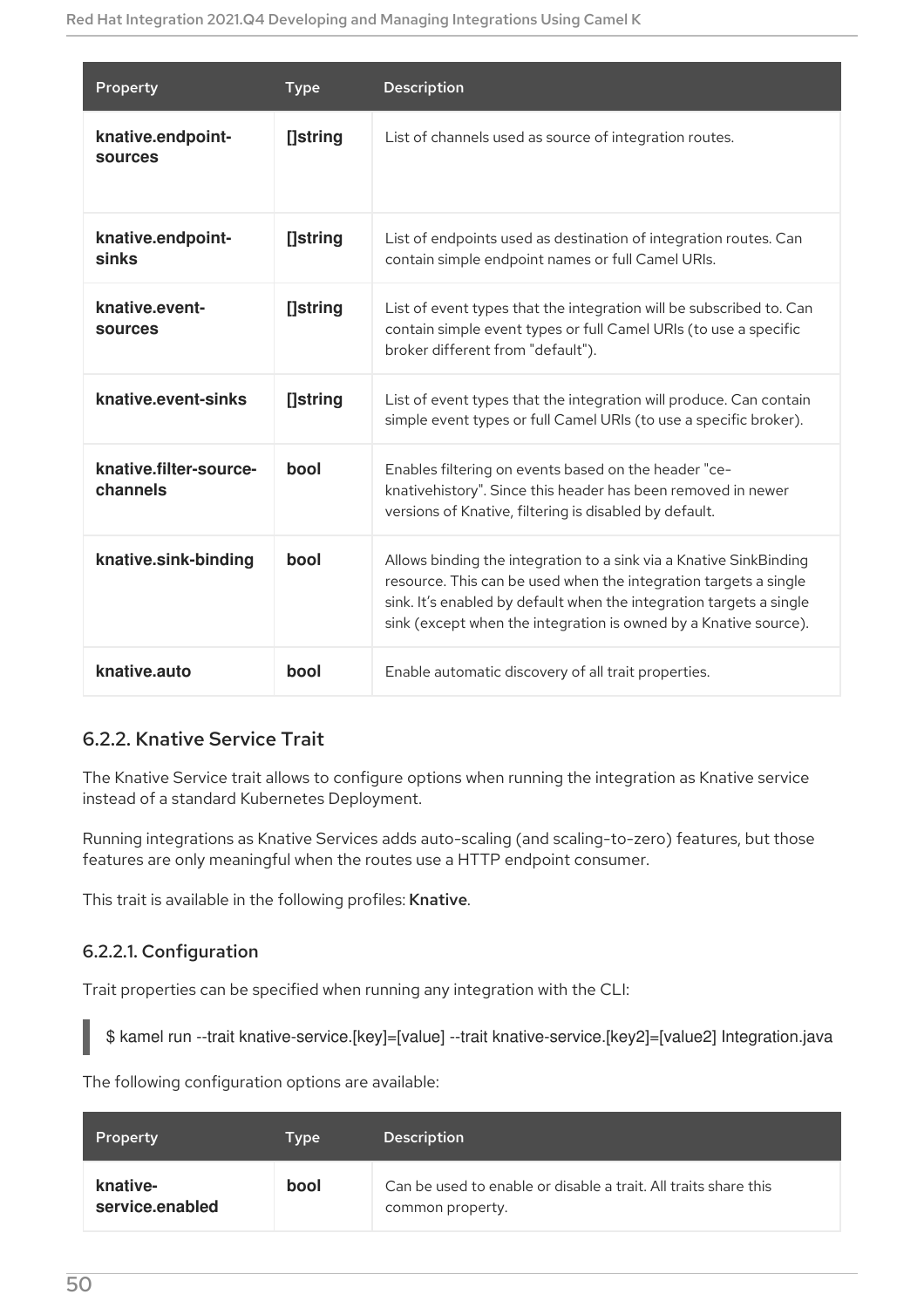<span id="page-54-0"></span>

| Property                                   | <b>Type</b> | Description                                                                                                                                                                                                                                                                      |
|--------------------------------------------|-------------|----------------------------------------------------------------------------------------------------------------------------------------------------------------------------------------------------------------------------------------------------------------------------------|
| knative-<br>service.autoscaling-<br>class  | string      | Configures the Knative autoscaling class property (e.g. to set<br>hpa.autoscaling.knative.dev or<br>kpa.autoscaling.knative.dev autoscaling).<br>Refer to the Knative documentation for more information.                                                                        |
| knative-<br>service.autoscaling-<br>metric | string      | Configures the Knative autoscaling metric property (e.g. to set<br>concurrency based or cpu based autoscaling).<br>Refer to the Knative documentation for more information.                                                                                                      |
| knative-<br>service.autoscaling-<br>target | int         | Sets the allowed concurrency level or CPU percentage (depending<br>on the autoscaling metric) for each Pod.<br>Refer to the Knative documentation for more information.                                                                                                          |
| knative-service.min-<br>scale              | int         | The minimum number of Pods that should be running at any time<br>for the integration. It's zero by default, meaning that the<br>integration is scaled down to zero when not used for a configured<br>amount of time.<br>Refer to the Knative documentation for more information. |
| knative-service.max-<br>scale              | int         | An upper bound for the number of Pods that can be running in<br>parallel for the integration. Knative has its own cap value that<br>depends on the installation.<br>Refer to the Knative documentation for more information.                                                     |
| knative-service.auto                       | bool        | Automatically deploy the integration as Knative service when all<br>conditions hold:<br>Integration is using the Knative profile<br>All routes are either starting from a HTTP based<br>consumer or a passive consumer (e.g. <b>direct</b> is a passive<br>consumer)             |

## 6.2.3. Prometheus Trait

The Prometheus trait configures a Prometheus-compatible endpoint. It also creates a **PodMonitor** resource, so that the endpoint can be scraped automatically, when using the Prometheus operator.

The metrics are exposed using MicroProfile Metrics.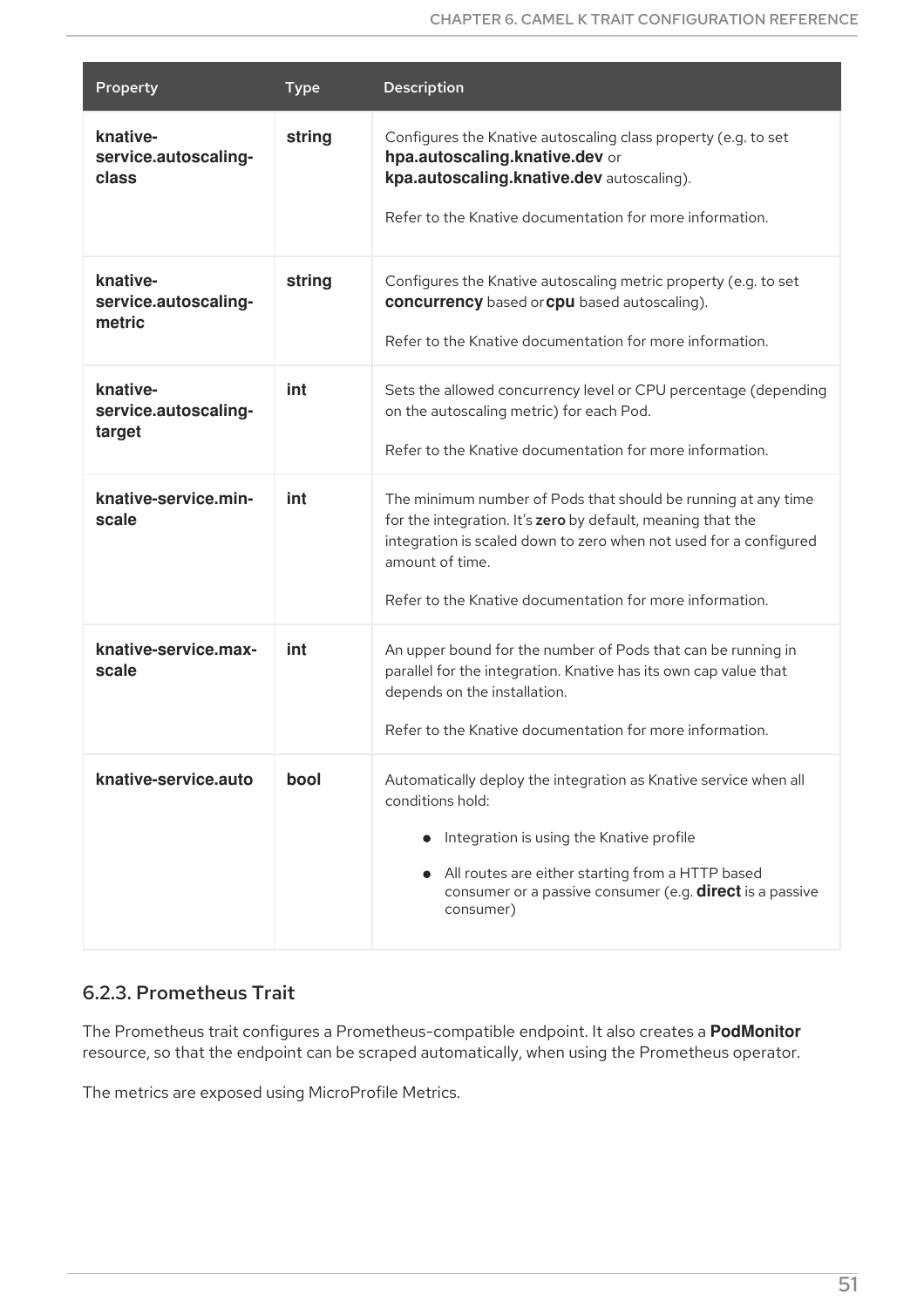<span id="page-55-0"></span>

## WARNING

The creation of the **PodMonitor** resource requires the [Prometheus](https://github.com/coreos/prometheus-operator) Operator custom resource definition to be installed. You can set **pod-monitor** to **false** for the Prometheus trait to work without the Prometheus Operator.

The Prometheus trait is disabled by default.

This trait is available in the following profiles: Kubernetes, Knative, OpenShift.

## 6.2.3.1. Configuration

Trait properties can be specified when running any integration with the CLI:

\$ kamel run --trait prometheus.[key]=[value] --trait prometheus.[key2]=[value2] Integration.java

The following configuration options are available:

| <b>Property</b>                   | Type     | <b>Description</b>                                                                  |
|-----------------------------------|----------|-------------------------------------------------------------------------------------|
| prometheus.enabled                | bool     | Can be used to enable or disable a trait. All traits share this<br>common property. |
| prometheus.pod-<br>monitor        | bool     | Whether a <b>PodMonitor</b> resource is created (default <b>true</b> ).             |
| prometheus.pod-<br>monitor-labels | []string | The PodMonitor resource labels, applicable when pod-monitor<br>is true.             |

## <span id="page-55-1"></span>6.2.4. Pdb Trait

The PDB trait allows to configure the PodDisruptionBudget resource for the Integration pods.

This trait is available in the following profiles: Kubernetes, Knative, OpenShift.

## 6.2.4.1. Configuration

Trait properties can be specified when running any integration with the CLI:

\$ kamel run --trait pdb.[key]=[value] --trait pdb.[key2]=[value2] Integration.java

|  | Property | Type | <b>Description</b> |
|--|----------|------|--------------------|
|--|----------|------|--------------------|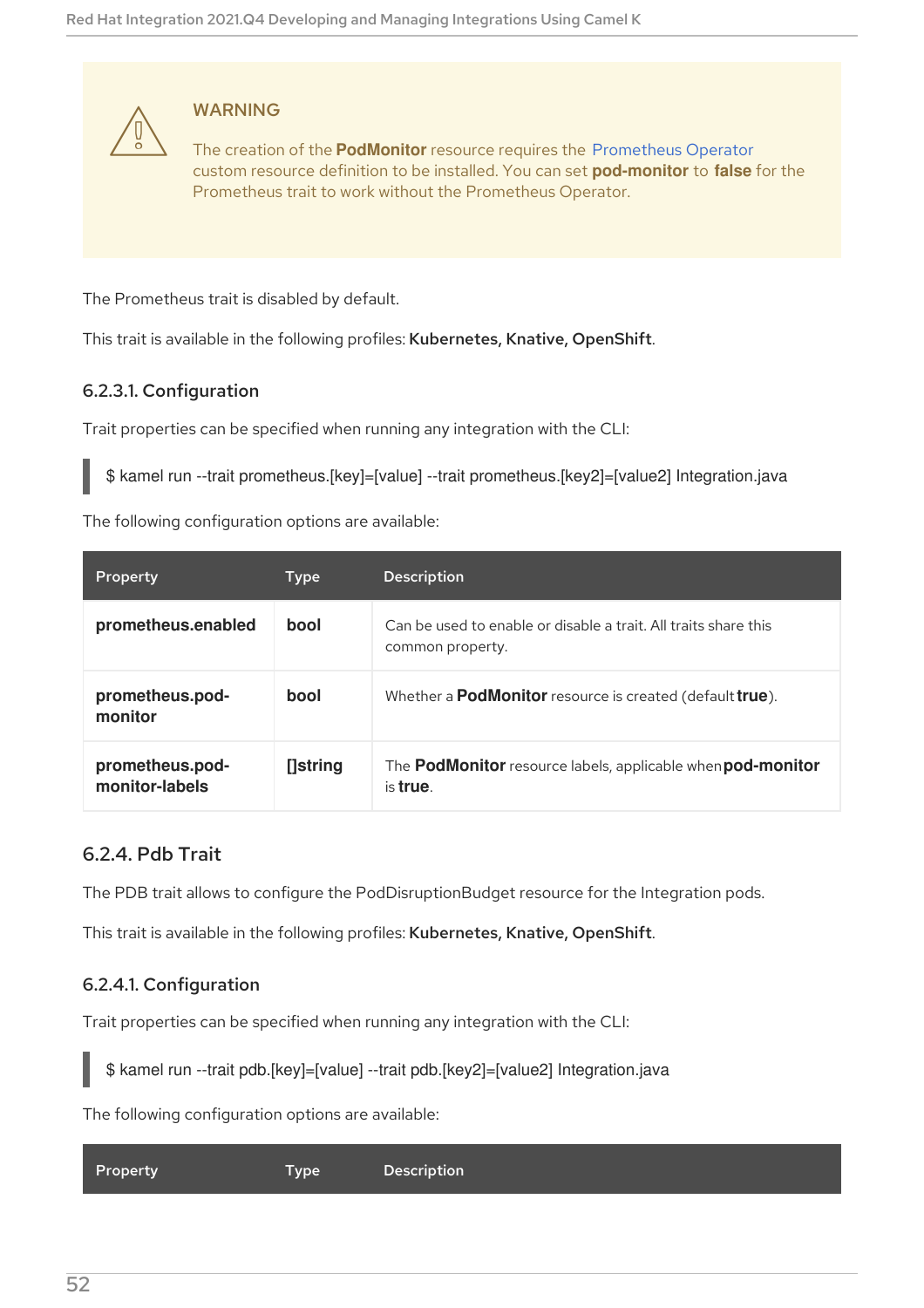| Property            | <b>Type</b> | <b>Description</b>                                                                                                                                                                                                                                                  |
|---------------------|-------------|---------------------------------------------------------------------------------------------------------------------------------------------------------------------------------------------------------------------------------------------------------------------|
| pdb.enabled         | bool        | Can be used to enable or disable a trait. All traits share this<br>common property.                                                                                                                                                                                 |
| pdb.min-available   | string      | The number of pods for the Integration that must still be available<br>after an eviction. It can be either an absolute number or a<br>percentage. Only one of <b>min-available</b> and <b>max-unavailable</b><br>can be specified.                                  |
| pdb.max-unavailable | string      | The number of pods for the Integration that can be unavailable<br>after an eviction. It can be either an absolute number or a<br>percentage (default 1 if <b>min-available</b> is also not set). Only one<br>of max-unavailable and min-available can be specified. |

## <span id="page-56-0"></span>6.2.5. Pull Secret Trait

The Pull Secret trait sets a pull secret on the pod, to allow Kubernetes to retrieve the container image from an external registry.

The pull secret can be specified manually or, in case you've configured authentication for an external container registry on the **IntegrationPlatform**, the same secret is used to pull images.

It's enabled by default whenever you configure authentication for an external container registry, so it assumes that external registries are private.

If your registry does not need authentication for pulling images, you can disable this trait.

This trait is available in the following profiles: Kubernetes, Knative, OpenShift.

## 6.2.5.1. Configuration

Trait properties can be specified when running any integration with the CLI:

\$ kamel run --trait pull-secret.[key]=[value] --trait pull-secret.[key2]=[value2] Integration.java

| <b>Property</b>                         | <b>Type</b> | <b>Description</b>                                                                                                                                                                              |
|-----------------------------------------|-------------|-------------------------------------------------------------------------------------------------------------------------------------------------------------------------------------------------|
| pull-secret.enabled                     | bool        | Can be used to enable or disable a trait. All traits share this<br>common property.                                                                                                             |
| pull-secret.secret-<br>name             | string      | The pull secret name to set on the Pod. If left empty this is<br>automatically taken from the <b>IntegrationPlatform</b> registry<br>configuration.                                             |
| pull-secret.image-<br>puller-delegation | bool        | When using a global operator with a shared platform, this enables<br>delegation of the <b>system:image-puller</b> cluster role on the<br>operator namespace to the integration service account. |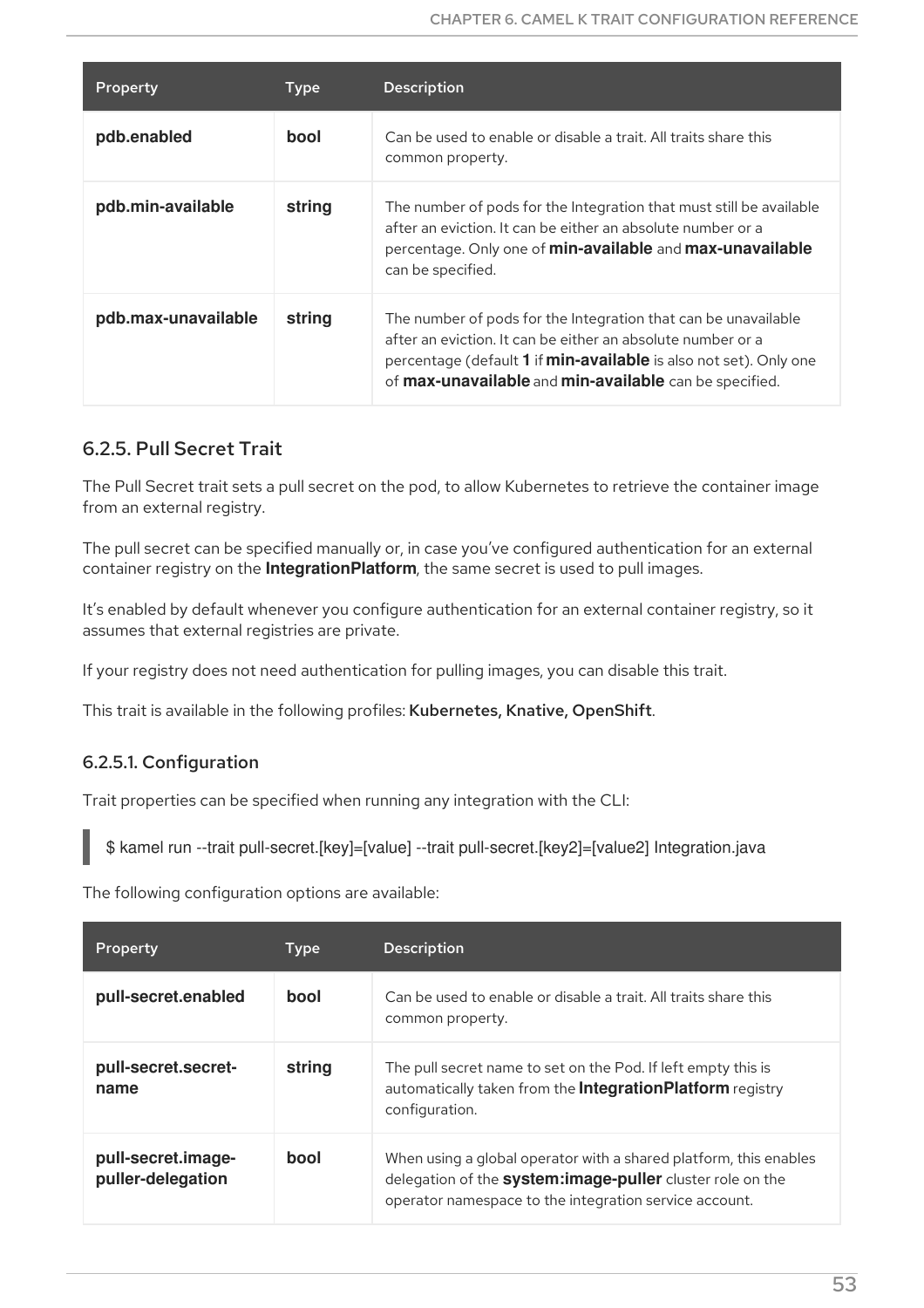| <b>Property</b>  | Type | <b>Description</b>                                                                                                           |
|------------------|------|------------------------------------------------------------------------------------------------------------------------------|
| pull-secret.auto | bool | Automatically configures the platform registry secret on the pod if<br>it is of type <b>kubernetes.io/dockerconfigjson</b> . |

## 6.2.6. Route Trait

The Route trait can be used to configure the creation of OpenShift routes for the integration.

The certificate and key contents may be sourced either from the local filesystem or in a Openshift **secret** object. The user may use the parameters ending in **-secret** (example: **tls-certificate-secret**) to reference a certificate stored in a **secret**. Parameters ending in **-secret** have higher priorities and in case the same route parameter is set, for example: **tls-key-secret** and **tls-key**, then **tls-key-secret** is used. The recommended approach to set the key and certificates is to use **secrets** to store their contents and use the following parameters to reference them: **tls-certificate-secret**, **tls-key-secret**, **tls-cacertificate-secret**, **tls-destination-ca-certificate-secret** See the examples section at the end of this page to see the setup options.

This trait is available in the following profiles: OpenShift.

## 6.2.6.1. Configuration

Trait properties can be specified when running any integration with the CLI:

\$ kamel run --trait route.[key]=[value] --trait route.[key2]=[value2] integration.java

| Property              | <b>Type</b> | <b>Description</b>                                                                                                                                    |
|-----------------------|-------------|-------------------------------------------------------------------------------------------------------------------------------------------------------|
| route.enabled         | bool        | Can be used to enable or disable a trait. All traits share this<br>common property.                                                                   |
| route.host            | string      | To configure the host exposed by the route.                                                                                                           |
| route.tls-termination | string      | The TLS termination type, like <b>edge, passthrough</b> or<br>reencrypt.<br>Refer to the OpenShift route documentation for additional<br>information. |
| route.tls-certificate | string      | The TLS certificate contents.<br>Refer to the OpenShift route documentation for additional<br>information.                                            |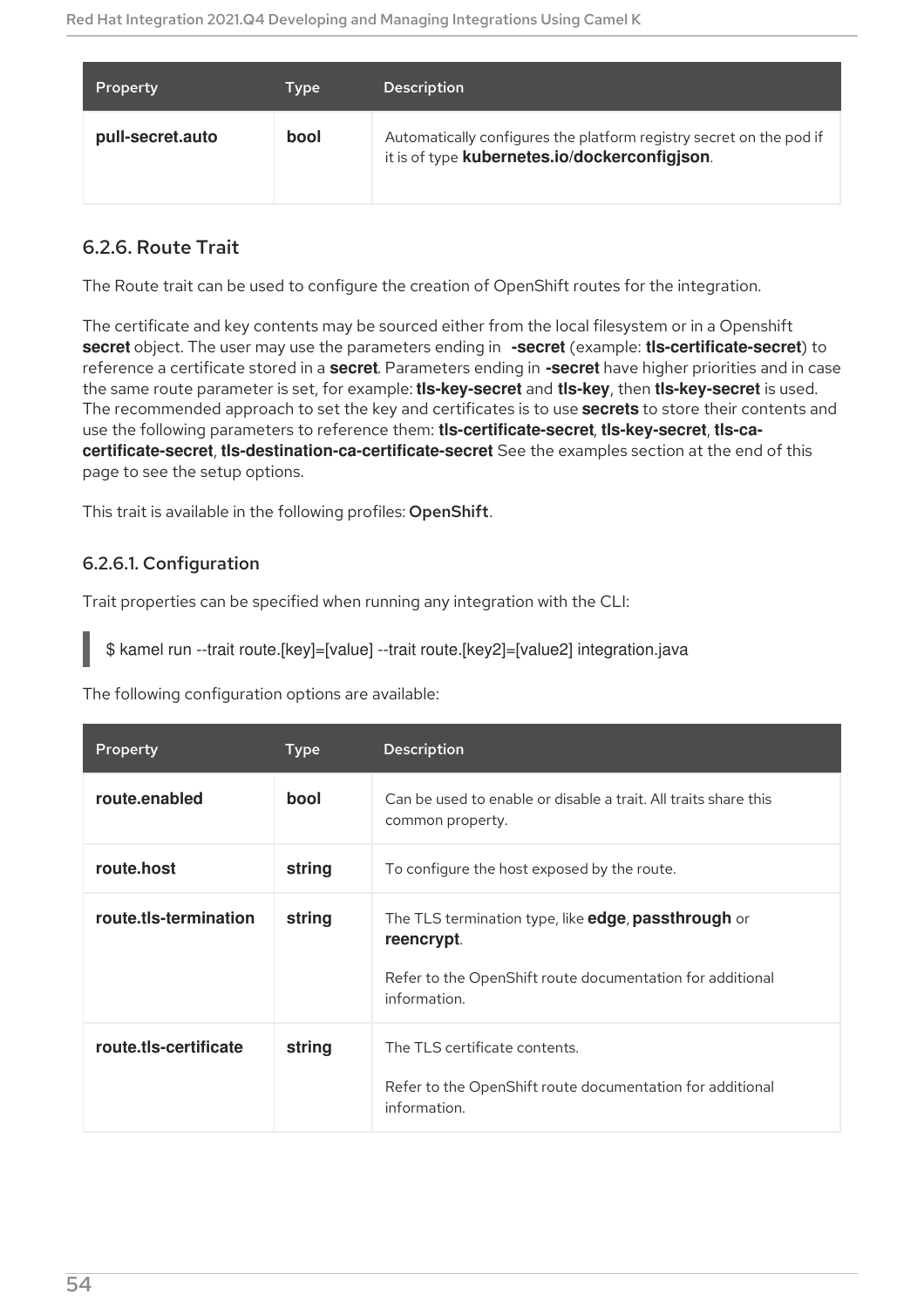| Property                                 | <b>Type</b> | <b>Description</b>                                                                                                                                                                                                                                                                                                                                                                                                                                                                                                                                                                               |
|------------------------------------------|-------------|--------------------------------------------------------------------------------------------------------------------------------------------------------------------------------------------------------------------------------------------------------------------------------------------------------------------------------------------------------------------------------------------------------------------------------------------------------------------------------------------------------------------------------------------------------------------------------------------------|
| route.tls-certificate-<br>secret         | string      | The secret name and key reference to the TLS certificate. The<br>format is "secret-name[/key-name]", the value represents the<br>secret name, if there is only one key in the secret it will be read,<br>otherwise you can set a key name separated with a "/".<br>Refer to the OpenShift route documentation for additional<br>information.                                                                                                                                                                                                                                                     |
| route.tls-key                            | string      | The TLS certificate key contents.<br>Refer to the OpenShift route documentation for additional<br>information.                                                                                                                                                                                                                                                                                                                                                                                                                                                                                   |
| route.tls-key-secret                     | string      | The secret name and key reference to the TLS certificate key. The<br>format is "secret-name[/key-name]", the value represents the<br>secret name, if there is only one key in the secret it will be read,<br>otherwise you can set a key name separated with a "/".<br>Refer to the OpenShift route documentation for additional<br>information.                                                                                                                                                                                                                                                 |
| route.tls-ca-<br>certificate             | string      | The TLS CA certificate contents.<br>Refer to the OpenShift route documentation for additional<br>information.                                                                                                                                                                                                                                                                                                                                                                                                                                                                                    |
| route.tls-ca-<br>certificate-secret      | string      | The secret name and key reference to the TLS CA certificate. The<br>format is "secret-name[/key-name]", the value represents the<br>secret name, if there is only one key in the secret it will be read,<br>otherwise you can set a key name separated with a "/".<br>Refer to the OpenShift route documentation for additional<br>information.                                                                                                                                                                                                                                                  |
| route.tls-destination-<br>ca-certificate | string      | The destination CA certificate provides the contents of the ca<br>certificate of the final destination. When using reencrypt<br>termination this file should be provided in order to have routers<br>use it for health checks on the secure connection. If this field is not<br>specified, the router may provide its own destination CA and<br>perform hostname validation using the short service name<br>(service.namespace.svc), which allows infrastructure generated<br>certificates to automatically verify.<br>Refer to the OpenShift route documentation for additional<br>information. |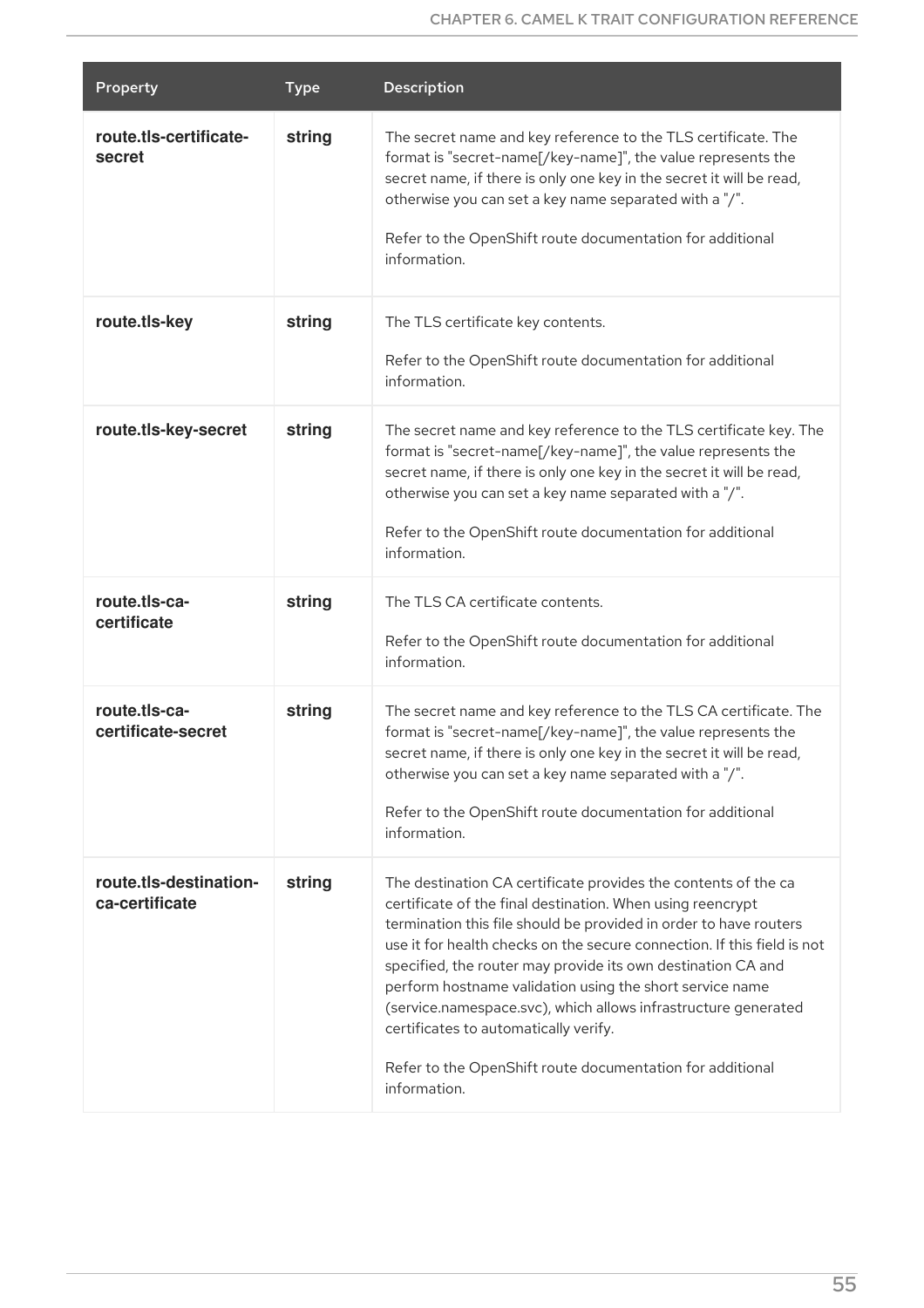<span id="page-59-0"></span>

| <b>Property</b>                                    | <b>Type</b> | <b>Description</b>                                                                                                                                                                                                                                                                                                                                      |
|----------------------------------------------------|-------------|---------------------------------------------------------------------------------------------------------------------------------------------------------------------------------------------------------------------------------------------------------------------------------------------------------------------------------------------------------|
| route.tls-destination-<br>ca-certificate-secret    | string      | The secret name and key reference to the destination CA<br>certificate. The format is "secret-name[/key-name]", the value<br>represents the secret name, if there is only one key in the secret it<br>will be read, otherwise you can set a key name separated with a "/".<br>Refer to the OpenShift route documentation for additional<br>information. |
| route.tls-insecure-<br>edge-termination-<br>policy | string      | To configure how to deal with insecure traffic, e.g. <b>Allow, Disable</b><br>or <b>Redirect</b> traffic.<br>Refer to the OpenShift route documentation for additional<br>information.                                                                                                                                                                  |

## 6.2.6.2. Examples

These examples uses secrets to store the certificates and keys to be referenced in the integrations. Read Openshift route documentation for detailed information about routes. The [PlatformHttpServer.java](https://github.com/apache/camel-k/blob/main/examples/http/PlatformHttpServer.java) is the integration example.

As a requirement to run these examples, you should have a **secret** with a key and certificate.

#### 6.2.6.2.1. Generate a self-signed certificate and create a secret

openssl genrsa -out tls.key openssl req -new -key tls.key -out csr.csr -subj "/CN=my-server.com" openssl x509 -req -in csr.csr -signkey tls.key -out tls.crt oc create secret tls my-combined-certs --key=tls.key --cert=tls.crt

#### 6.2.6.2.2. Making an HTTP request to the route

For all examples, you can use the following curl command to make an HTTP request. It makes use of inline scripts to retrieve the openshift namespace and cluster base domain, if you are using a shell which doesn't support these inline scripts, you should replace the inline scripts with the values of your actual namespace and base domain.

curl -k https://platform-http-server-`oc config view --minify -o 'jsonpath={..namespace}'`.`oc get dnses/cluster -ojsonpath='{.spec.baseDomain}'`/hello?name=Camel-K

To add an edge route using secrets, use the parameters ending in **-secret** to set the secret name which contains the certificate. This route example trait references a secret named **mycombined-certs** which contains two keys named **tls.key** and **tls.crt**.

kamel run --dev PlatformHttpServer.java -t route.tls-termination=edge -t route.tls-certificatesecret=my-combined-certs/tls.crt -t route.tls-key-secret=my-combined-certs/tls.key

• To add a **passthrough** route using secrets, the TLS is setup in the integration pod, the keys and certificates should be visible in the running integration pod, to achieve this we are using the **- resource** kamel parameter to mount the secret in the integration pod, then we use some camel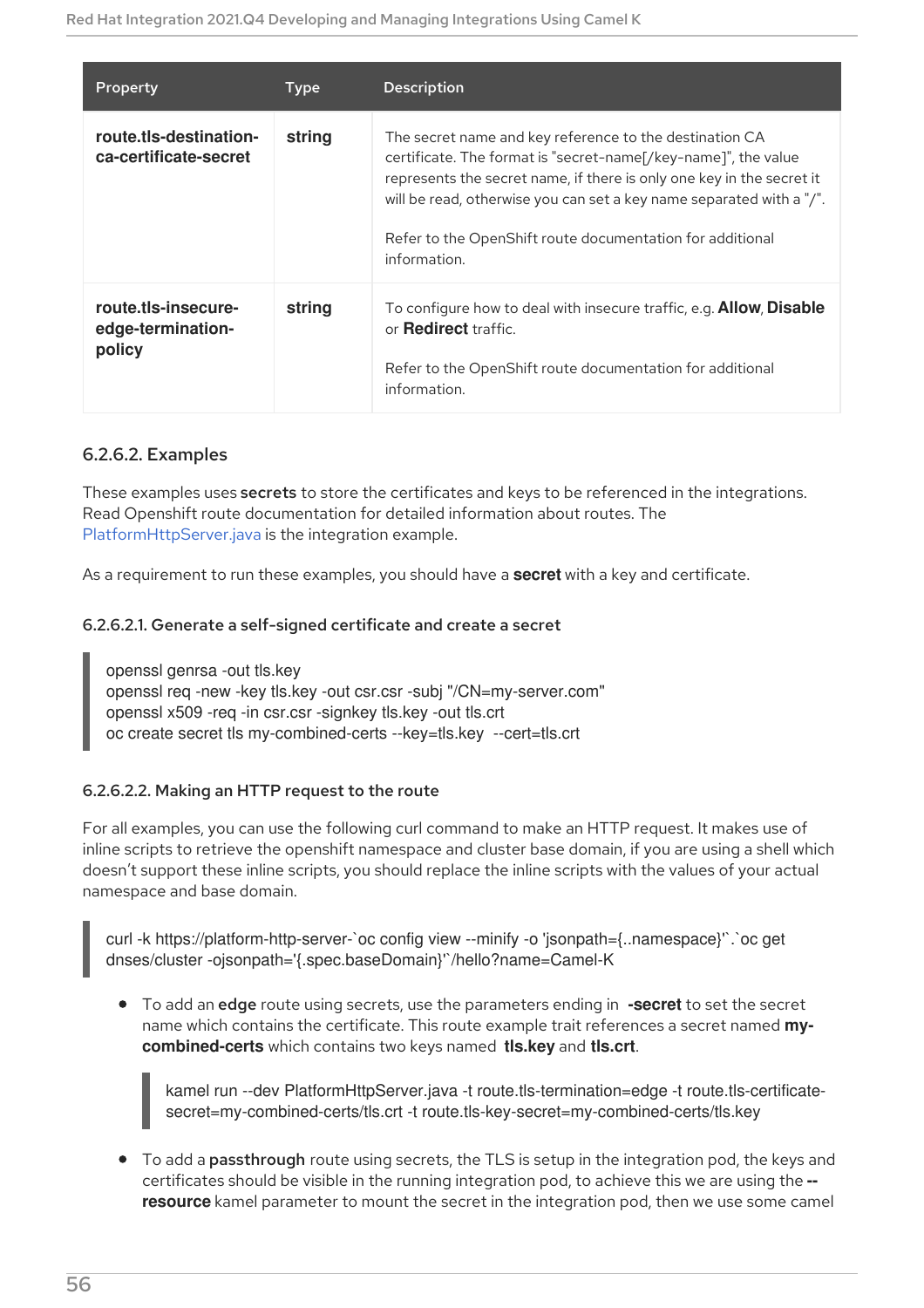quarkus parameters to reference these certificate files in the running pod, they start with **-p quarkus.http.ssl.certificate**. This route example trait references a secret named **mycombined-certs** which contains two keys named **tls.key** and **tls.crt**.

kamel run --dev PlatformHttpServer.java --resource secret:my-combined-certs@/etc/ssl/mycombined-certs -p quarkus.http.ssl.certificate.file=/etc/ssl/my-combined-certs/tls.crt -p quarkus.http.ssl.certificate.key-file=/etc/ssl/my-combined-certs/tls.key -t route.tlstermination=passthrough -t container.port=8443

• To add a reencrypt route using secrets, the TLS is setup in the integration pod, the keys and certificates should be visible in the running integration pod, to achieve this we are using the **- resource** kamel parameter to mount the secret in the integration pod, then we use some camel quarkus parameters to reference these certificate files in the running pod, they start with **-p quarkus.http.ssl.certificate**. This route example trait references a secret named **mycombined-certs** which contains two keys named **tls.key** and **tls.crt**.

kamel run --dev PlatformHttpServer.java --resource secret:my-combined-certs@/etc/ssl/mycombined-certs -p quarkus.http.ssl.certificate.file=/etc/ssl/my-combined-certs/tls.crt -p quarkus.http.ssl.certificate.key-file=/etc/ssl/my-combined-certs/tls.key -t route.tlstermination=reencrypt -t route.tls-destination-ca-certificate-secret=my-combined-certs/tls.crt t route.tls-certificate-secret=my-combined-certs/tls.crt -t route.tls-key-secret=my-combinedcerts/tls.key -t container.port=8443

To add a reencrypt route using a specific certificate from a secret for the route and Openshift service serving [certificates](https://docs.openshift.com/container-platform/4.8/security/certificates/service-serving-certificate.html#add-service-certificate_service-serving-certificate) for the integration endpoint. This way the Openshift service serving certificates is set up only in the integration pod. The keys and certificates should be visible in the running integration pod, to achieve this we are using the **--resource** kamel parameter to mount the secret in the integration pod, then we use some camel quarkus parameters to reference these certificate files in the running pod, they start with **-p quarkus.http.ssl.certificate**. This route example trait references a secret named **mycombined-certs** which contains two keys named **tls.key** and **tls.crt**.

kamel run --dev PlatformHttpServer.java --resource secret:cert-from-openshift@/etc/ssl/certfrom-openshift -p quarkus.http.ssl.certificate.file=/etc/ssl/cert-from-openshift/tls.crt -p quarkus.http.ssl.certificate.key-file=/etc/ssl/cert-from-openshift/tls.key -t route.tlstermination=reencrypt -t route.tls-certificate-secret=my-combined-certs/tls.crt -t route.tls-keysecret=my-combined-certs/tls.key -t container.port=8443

Then you should annotate the integration service to inject the Openshift service serving certificates

oc annotate service platform-http-server service.beta.openshift.io/serving-cert-secretname=cert-from-openshift

To add an **edge** route using a certificate and a private key provided from your local filesystem. This example uses inline scripts to read the certificate and private key file contents, then remove all new line characters, (this is required to set the certificate as parameter's values), so the values are in a single line.

kamel run PlatformHttpServer.java --dev -t route.tls-termination=edge -t route.tlscertificate="\$(cat tls.crt|awk 'NF {sub(/\r/, ""); printf "%s\\n",\$0;}')" -t route.tls-key="\$(cat tls.key|awk 'NF {sub(/\r/, ""); printf "%s\\n",\$0;}')"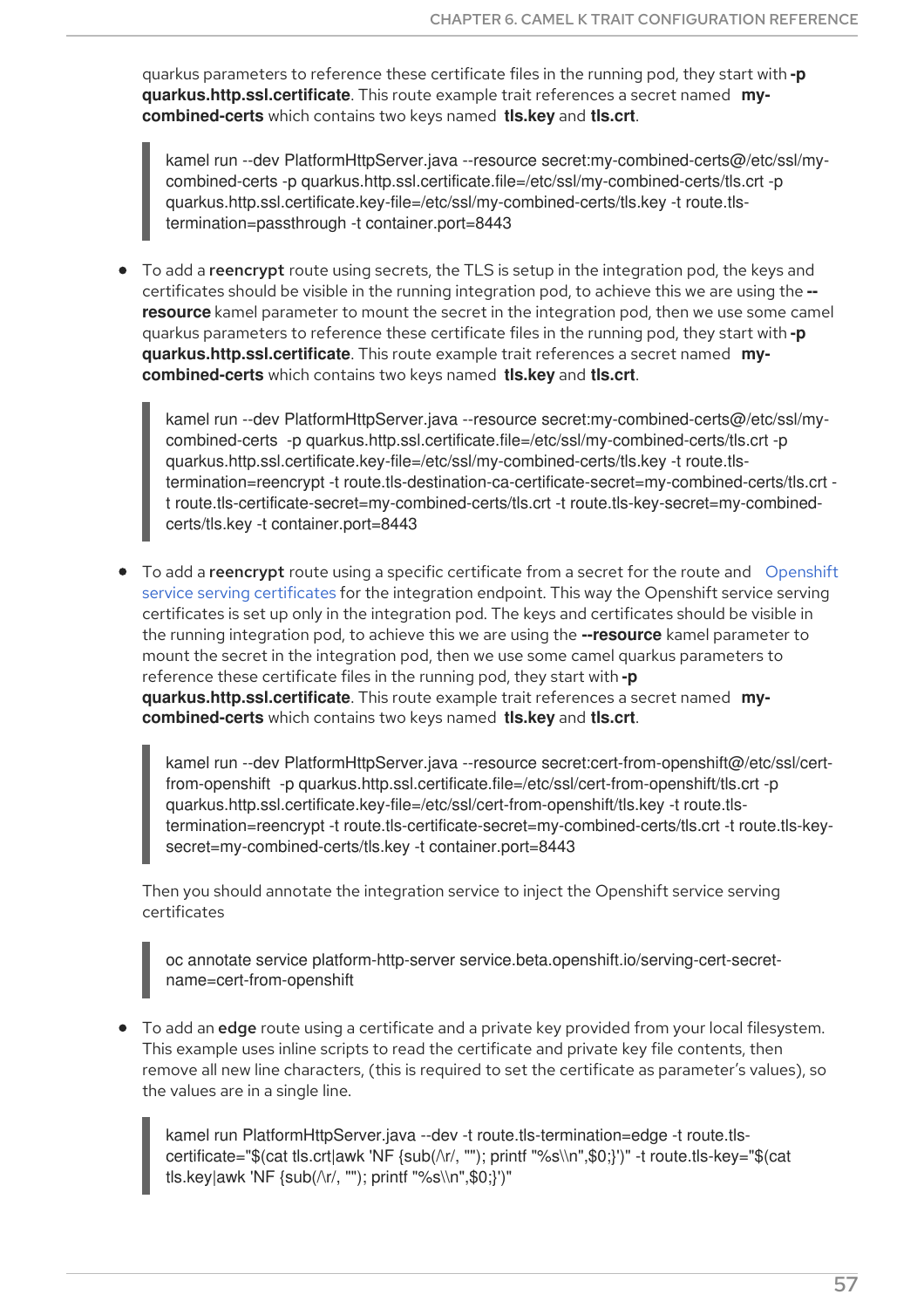## <span id="page-61-0"></span>6.2.7. Service Trait

The Service trait exposes the integration with a Service resource so that it can be accessed by other applications (or integrations) in the same namespace.

It's enabled by default if the integration depends on a Camel component that can expose a HTTP endpoint.

This trait is available in the following profiles: Kubernetes, OpenShift.

## 6.2.7.1. Configuration

Trait properties can be specified when running any integration with the CLI:

\$ kamel run --trait service.[key]=[value] --trait service.[key2]=[value2] Integration.java

The following configuration options are available:

| <b>Property</b>   | <b>Type</b> | <b>Description</b>                                                                  |
|-------------------|-------------|-------------------------------------------------------------------------------------|
| service.enabled   | bool        | Can be used to enable or disable a trait. All traits share this<br>common property. |
| service.auto      | bool        | To automatically detect from the code if a Service needs to be<br>created.          |
| service.node-port | bool        | Enable Service to be exposed as NodePort                                            |

# 6.3. CAMEL K PLATFORM TRAITS

## <span id="page-61-1"></span>6.3.1. Builder Trait

The builder trait is internally used to determine the best strategy to build and configure IntegrationKits.

This trait is available in the following profiles: Kubernetes, Knative, OpenShift.



## WARNING

The builder trait is a platform trait disabling it may compromise the platform functionality.

## 6.3.1.1. Configuration

Trait properties can be specified when running any integration with the CLI:

\$ kamel run --trait builder.[key]=[value] --trait builder.[key2]=[value2] Integration.java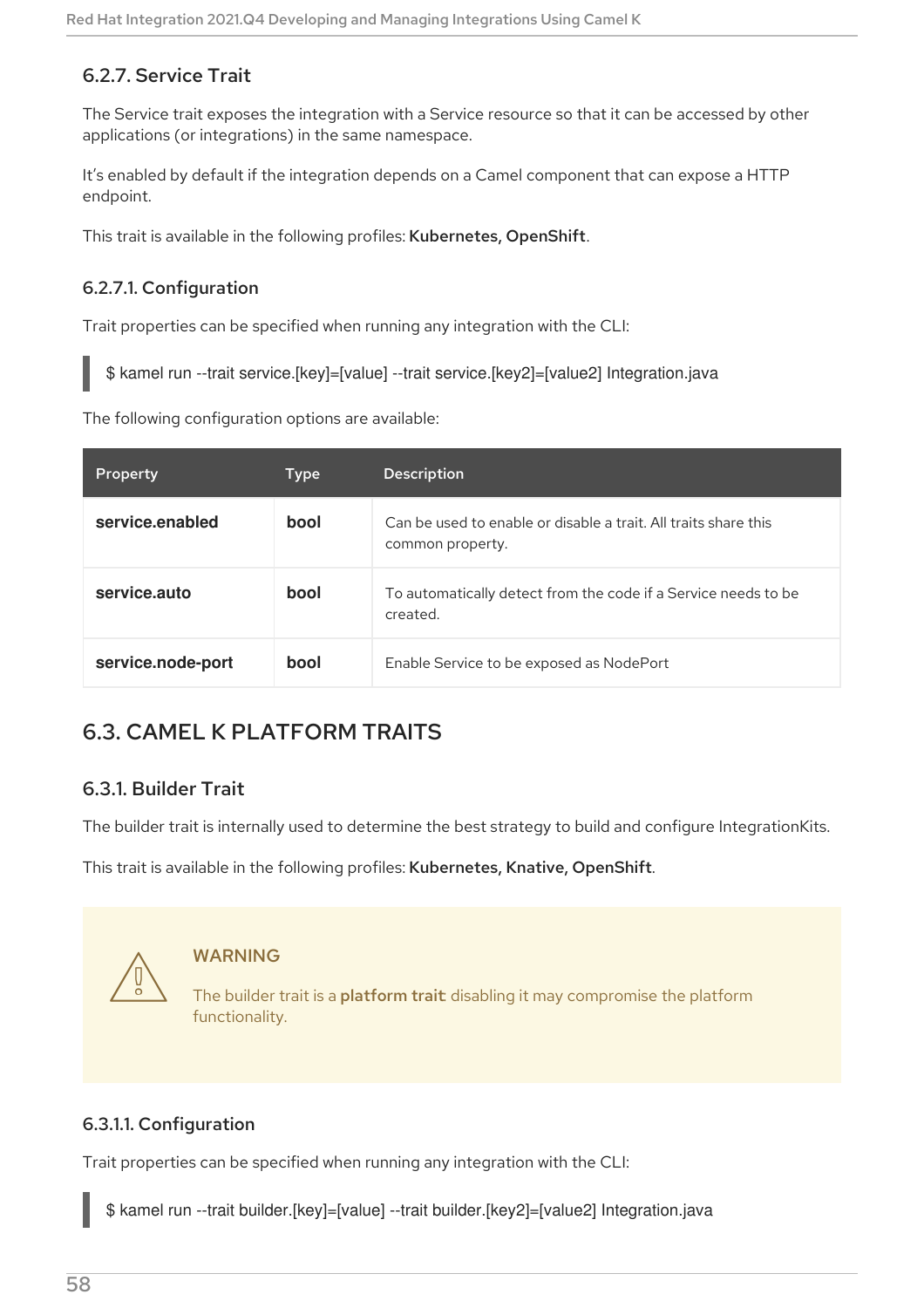The following configuration options are available:

| <b>Property</b>    | <b>Type</b> | <b>Description</b>                                                                                                               |
|--------------------|-------------|----------------------------------------------------------------------------------------------------------------------------------|
| builder.enabled    | bool        | Can be used to enable or disable a trait. All traits share this<br>common property.                                              |
| builder.verbose    | bool        | Enable verbose logging on build components that support it (e.g.,<br>OpenShift build pod). Kaniko and Buildah are not supported. |
| builder.properties | $[]$ string | A list of properties to be provided to the build task                                                                            |

## 6.3.2. Container Trait

The Container trait can be used to configure properties of the container where the integration will run.

It also provides configuration for Services associated to the container.

This trait is available in the following profiles: Kubernetes, Knative, OpenShift.



#### WARNING

The container trait is a **platform trait**: disabling it may compromise the platform functionality.

## 6.3.2.1. Configuration

Trait properties can be specified when running any integration with the CLI:

\$ kamel run --trait container.[key]=[value] --trait container.[key2]=[value2] Integration.java

| Property                     | <b>Type</b> | <b>Description</b>                                                                  |
|------------------------------|-------------|-------------------------------------------------------------------------------------|
| container.enabled            | bool        | Can be used to enable or disable a trait. All traits share this<br>common property. |
| container.auto               | bool        |                                                                                     |
| container.request-<br>cpu    | string      | The minimum amount of CPU required.                                                 |
| container.request-<br>memory | string      | The minimum amount of memory required.                                              |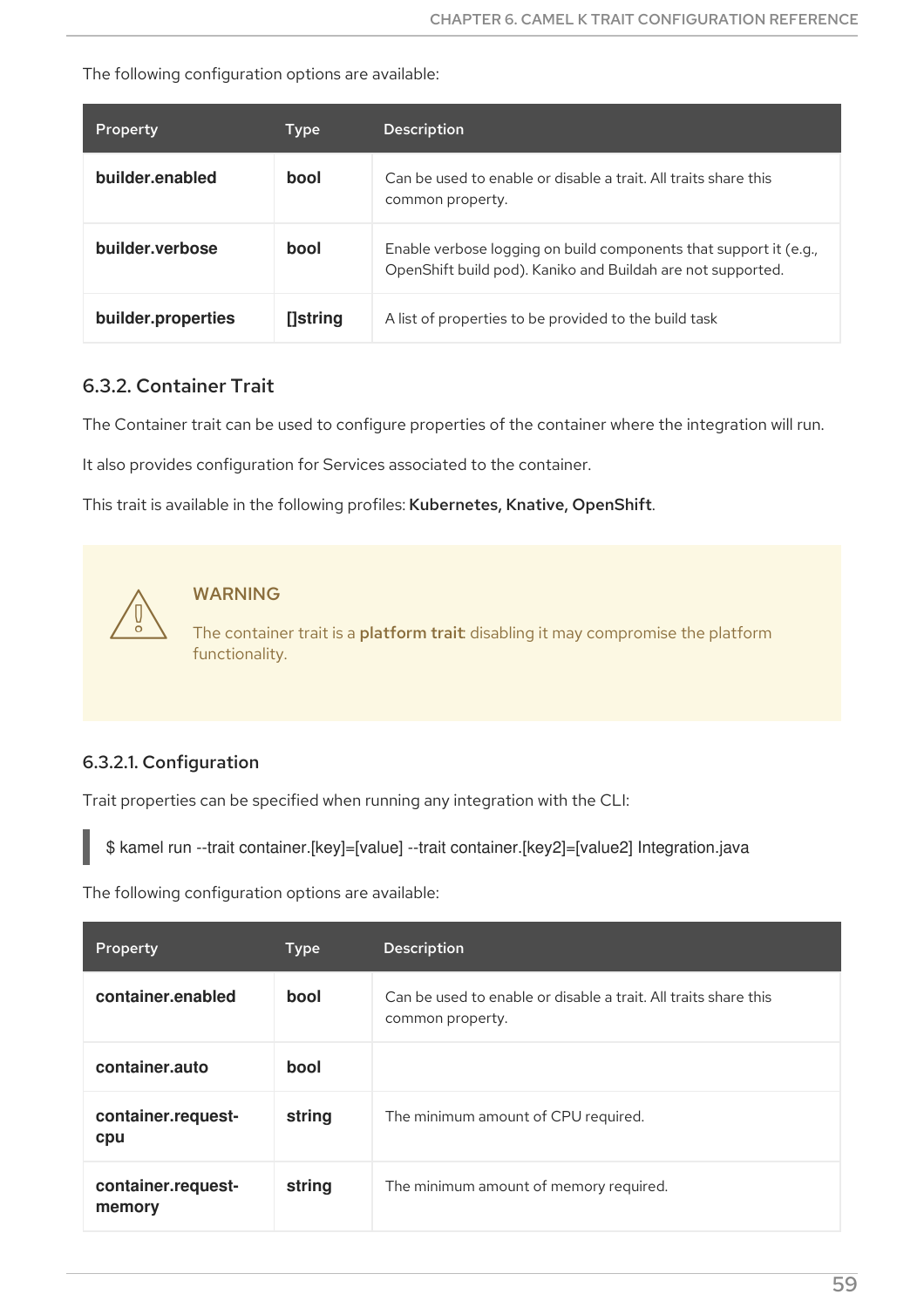<span id="page-63-0"></span>

| Property                                 | <b>Type</b>       | <b>Description</b>                                                                                                             |
|------------------------------------------|-------------------|--------------------------------------------------------------------------------------------------------------------------------|
| container.limit-cpu                      | string            | The maximum amount of CPU required.                                                                                            |
| container.limit-<br>memory               | string            | The maximum amount of memory required.                                                                                         |
| container.expose                         | bool              | Can be used to enable/disable exposure via kubernetes Service.                                                                 |
| container.port                           | int               | To configure a different port exposed by the container (default<br>8080).                                                      |
| container.port-name                      | string            | To configure a different port name for the port exposed by the<br>container (default http).                                    |
| container.service-<br>port               | int               | To configure under which service port the container port is to be<br>exposed (default 80).                                     |
| container.service-<br>port-name          | string            | To configure under which service port name the container port is<br>to be exposed (default <b>http</b> ).                      |
| container.name                           | string            | The main container name. It's named <b>integration</b> by default.                                                             |
| container.image                          | string            | The main container image                                                                                                       |
| container.probes-<br>enabled             | bool              | ProbesEnabled enable/disable probes on the container (default<br>false)                                                        |
| container.liveness-<br>initial-delay     | int <sub>32</sub> | Number of seconds after the container has started before liveness<br>probes are initiated.                                     |
| container.liveness-<br>timeout           | int <sub>32</sub> | Number of seconds after which the probe times out. Applies to the<br>liveness probe.                                           |
| container.liveness-<br>period            | int <sub>32</sub> | How often to perform the probe. Applies to the liveness probe.                                                                 |
| container.liveness-<br>success-threshold | int <sub>32</sub> | Minimum consecutive successes for the probe to be considered<br>successful after having failed. Applies to the liveness probe. |
| container.liveness-<br>failure-threshold | int <sub>32</sub> | Minimum consecutive failures for the probe to be considered<br>failed after having succeeded. Applies to the liveness probe.   |
| container.readiness-<br>initial-delay    | int <sub>32</sub> | Number of seconds after the container has started before<br>readiness probes are initiated.                                    |
| container.readiness-<br>timeout          | int <sub>32</sub> | Number of seconds after which the probe times out. Applies to the<br>readiness probe.                                          |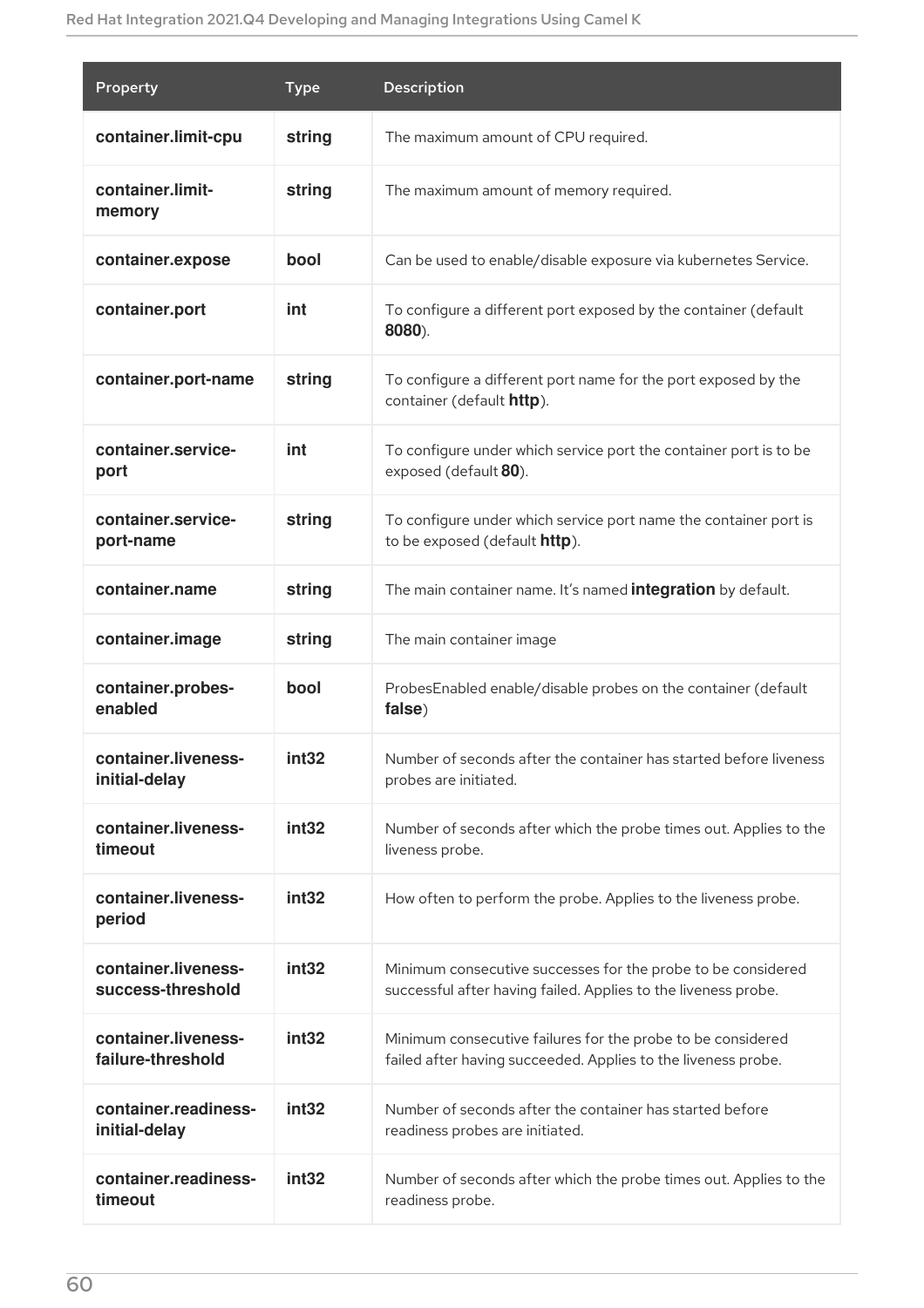| <b>Property</b>                           | <b>Type</b>       | <b>Description</b>                                                                                                              |
|-------------------------------------------|-------------------|---------------------------------------------------------------------------------------------------------------------------------|
| container.readiness-<br>period            | int <sub>32</sub> | How often to perform the probe. Applies to the readiness probe.                                                                 |
| container.readiness-<br>success-threshold | int32             | Minimum consecutive successes for the probe to be considered<br>successful after having failed. Applies to the readiness probe. |
| container.readiness-<br>failure-threshold | int32             | Minimum consecutive failures for the probe to be considered<br>failed after having succeeded. Applies to the readiness probe.   |

## <span id="page-64-0"></span>6.3.3. Camel Trait

The Camel trait can be used to configure versions of Apache Camel K runtime and related libraries, it cannot be disabled.

This trait is available in the following profiles: Kubernetes, Knative, OpenShift.



## WARNING

The camel trait is a **platform trait**: disabling it may compromise the platform functionality.

## 6.3.3.1. Configuration

Trait properties can be specified when running any integration with the CLI:

\$ kamel run --trait camel.[key]=[value] --trait camel.[key2]=[value2] Integration.java

The following configuration options are available:

| <b>Property</b> | <b>Type</b> | <b>Description</b>                                                                  |
|-----------------|-------------|-------------------------------------------------------------------------------------|
| camel.enabled   | bool        | Can be used to enable or disable a trait. All traits share this<br>common property. |

## 6.3.4. Dependencies Trait

The Dependencies trait is internally used to automatically add runtime dependencies based on the integration that the user wants to run.

This trait is available in the following profiles: Kubernetes, Knative, OpenShift.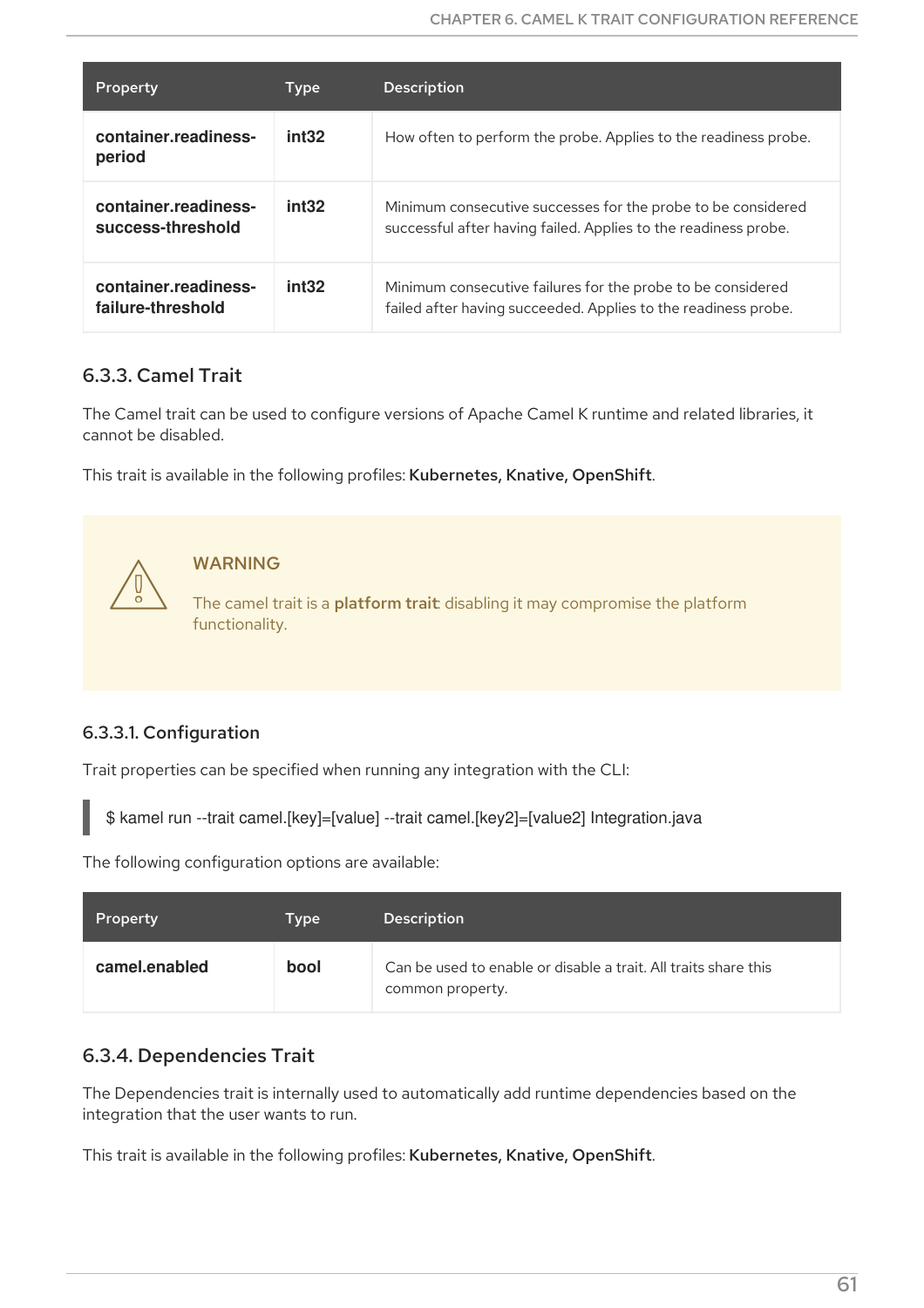<span id="page-65-0"></span>

## WARNING

The dependencies trait is a **platform trait**: disabling it may compromise the platform functionality.

#### 6.3.4.1. Configuration

Trait properties can be specified when running any integration with the CLI:

\$ kamel run --trait dependencies.[key]=[value] Integration.java

The following configuration options are available:

| Property            | Type | <b>Description</b>                                                                  |
|---------------------|------|-------------------------------------------------------------------------------------|
| dependencies.enable | bool | Can be used to enable or disable a trait. All traits share this<br>common property. |

## <span id="page-65-1"></span>6.3.5. Deployer Trait

The deployer trait can be used to explicitly select the kind of high level resource that will deploy the integration.

This trait is available in the following profiles: Kubernetes, Knative, OpenShift.



## WARNING

The deployer trait is a **platform trait:** disabling it may compromise the platform functionality.

## 6.3.5.1. Configuration

Trait properties can be specified when running any integration with the CLI:

\$ kamel run --trait deployer.[key]=[value] --trait deployer.[key2]=[value2] Integration.java

| <b>Property</b>  | Type | <b>Description</b>                                                                  |
|------------------|------|-------------------------------------------------------------------------------------|
| deployer.enabled | bool | Can be used to enable or disable a trait. All traits share this<br>common property. |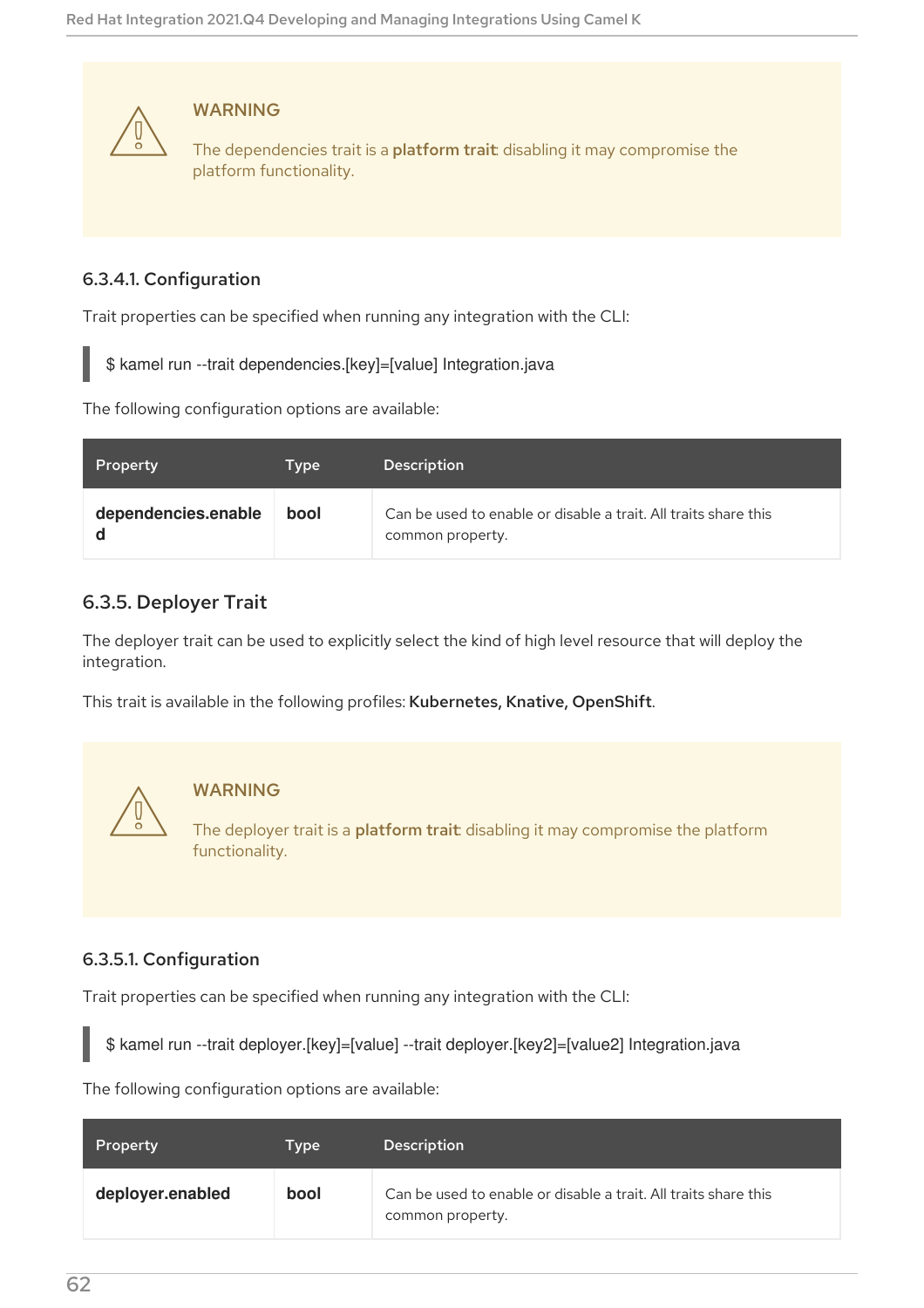| <b>Property</b> | Type   | <b>Description</b>                                                                                                                                                     |
|-----------------|--------|------------------------------------------------------------------------------------------------------------------------------------------------------------------------|
| deployer.kind   | string | Allows to explicitly select the desired deployment kind between<br>deployment, cron-job or knative-service when creating the<br>resources for running the integration. |

## <span id="page-66-0"></span>6.3.6. Deployment Trait

The Deployment trait is responsible for generating the Kubernetes deployment that will make sure the integration will run in the cluster.

This trait is available in the following profiles: Kubernetes, Knative, OpenShift.



## 6.3.6.1. Configuration

Trait properties can be specified when running any integration with the CLI:

\$ kamel run --trait deployment.[key]=[value] Integration.java

The following configuration options are available:

| <b>Property</b>    | Type | <b>Description</b>                                                                  |
|--------------------|------|-------------------------------------------------------------------------------------|
| deployment.enabled | bool | Can be used to enable or disable a trait. All traits share this<br>common property. |

## 6.3.7. Environment Trait

The environment trait is used internally to inject standard environment variables in the integration container, such as **NAMESPACE**, **POD\_NAME** and others.

This trait is available in the following profiles: Kubernetes, Knative, OpenShift.



## WARNING

The environment trait is a platform trait disabling it may compromise the platform functionality.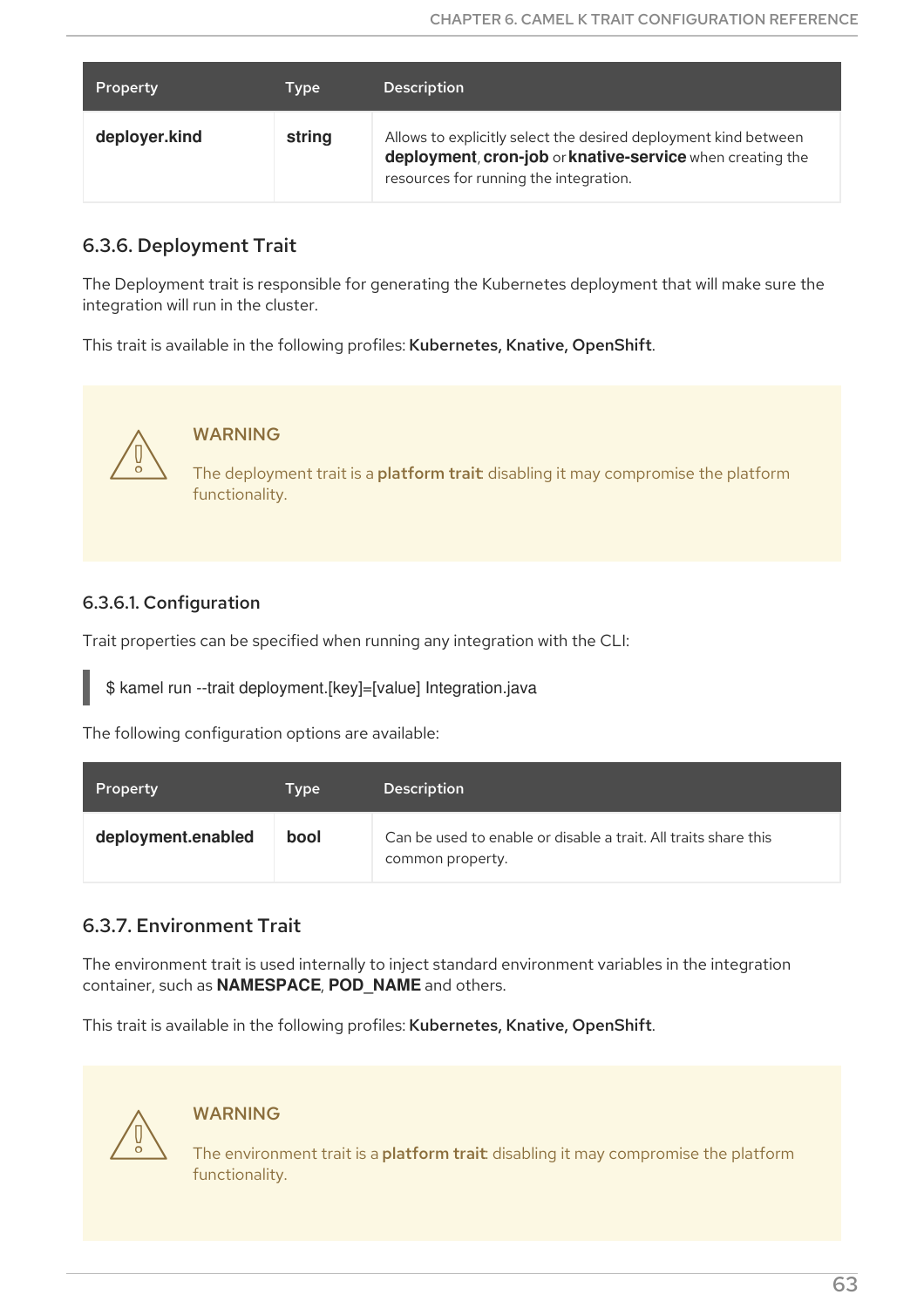## <span id="page-67-0"></span>6.3.7.1. Configuration

Trait properties can be specified when running any integration with the CLI:

\$ kamel run --trait environment.[key]=[value] --trait environment.[key2]=[value2] Integration.java

The following configuration options are available:

| <b>Property</b>                | Type | <b>Description</b>                                                                  |
|--------------------------------|------|-------------------------------------------------------------------------------------|
| environment.enabled            | bool | Can be used to enable or disable a trait. All traits share this<br>common property. |
| environment.contain<br>er-meta | bool | Enables injection of NAMESPACE and POD NAME<br>environment variables (default true) |

## <span id="page-67-1"></span>6.3.8. Error Handler Trait

The error-handler is a platform trait used to inject Error Handler source into the integration runtime.

This trait is available in the following profiles: Kubernetes, Knative, OpenShift.



## WARNING

The error-handler trait is a platform trait: disabling it may compromise the platform functionality.

## 6.3.8.1. Configuration

Trait properties can be specified when running any integration with the CLI:

\$ kamel run --trait error-handler.[key]=[value] --trait error-handler.[key2]=[value2] Integration.java

The following configuration options are available:

| <b>Property</b>           | Type   | <b>Description</b>                                                                  |
|---------------------------|--------|-------------------------------------------------------------------------------------|
| error-<br>handler.enabled | bool   | Can be used to enable or disable a trait. All traits share this<br>common property. |
| error-handler.ref         | string | The error handler ref name provided or found in application<br>properties           |

## 6.3.9. Jvm Trait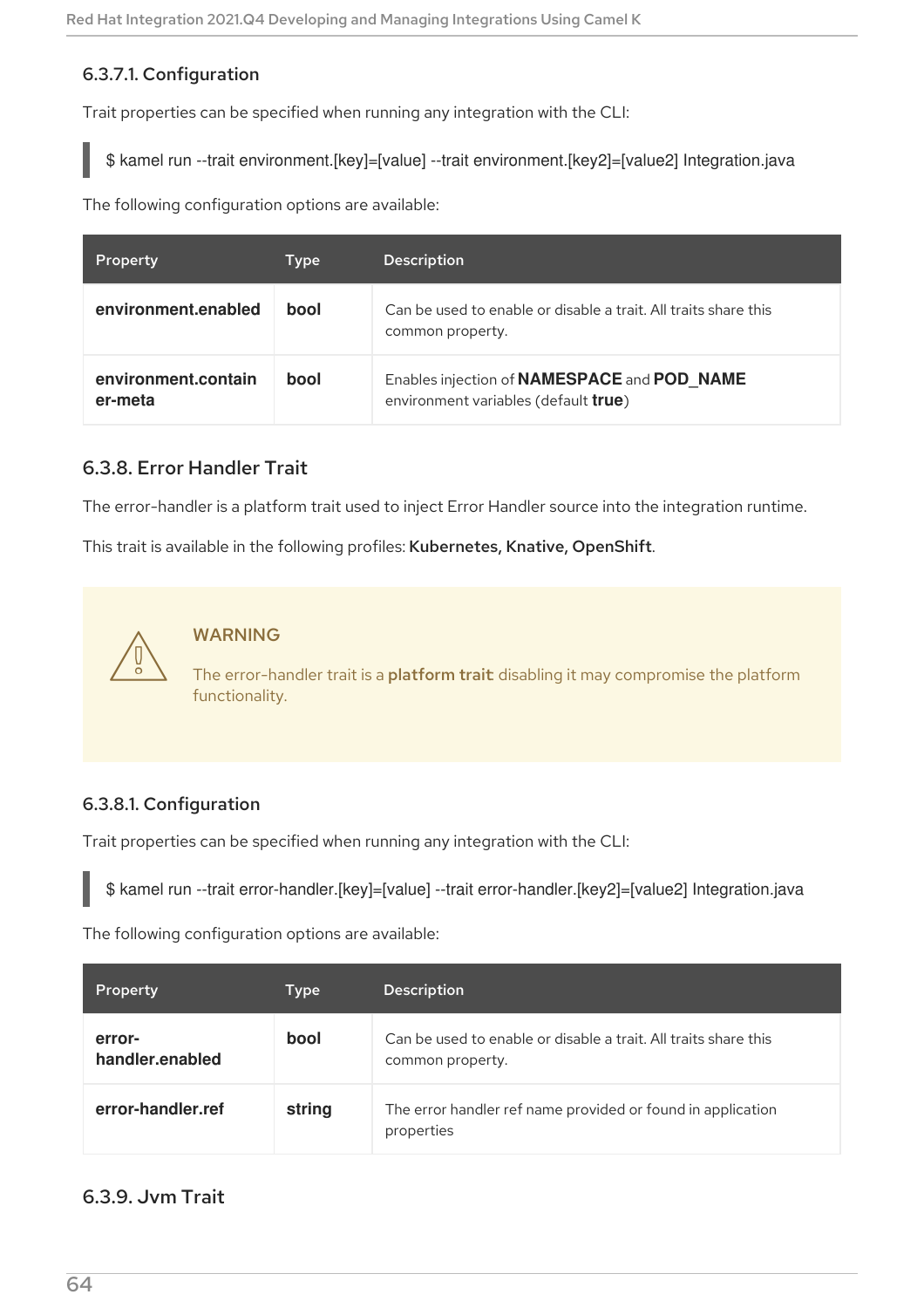<span id="page-68-0"></span>The JVM trait is used to configure the JVM that runs the integration.

This trait is available in the following profiles: Kubernetes, Knative, OpenShift.

## WARNING

The jvm trait is a platform trait disabling it may compromise the platform functionality.

## 6.3.9.1. Configuration

Trait properties can be specified when running any integration with the CLI:

\$ kamel run --trait jvm.[key]=[value] --trait jvm.[key2]=[value2] Integration.java

The following configuration options are available:

| Property          | <b>Type</b> | <b>Description</b>                                                                                        |
|-------------------|-------------|-----------------------------------------------------------------------------------------------------------|
| jvm.enabled       | bool        | Can be used to enable or disable a trait. All traits share this<br>common property.                       |
| jvm.debug         | bool        | Activates remote debugging, so that a debugger can be attached<br>to the JVM, e.g., using port-forwarding |
| jvm.debug-suspend | bool        | Suspends the target JVM immediately before the main class is<br>loaded                                    |
| jvm.print-command | bool        | Prints the command used the start the JVM in the container logs<br>(default true)                         |
| jvm.debug-address | string      | Transport address at which to listen for the newly launched JVM<br>(default *:5005)                       |
| jvm.options       | []string    | A list of JVM options                                                                                     |
| jvm.classpath     | string      | Additional JVM classpath (use <b>Linux</b> classpath separator)                                           |

#### 6.3.9.2. Examples

Include an additional classpath to the **Integration**:

\$ kamel run -t jvm.classpath=/path/to/my-dependency.jar:/path/to/another-dependency.jar ...

## 6.3.10. Kamelets Trait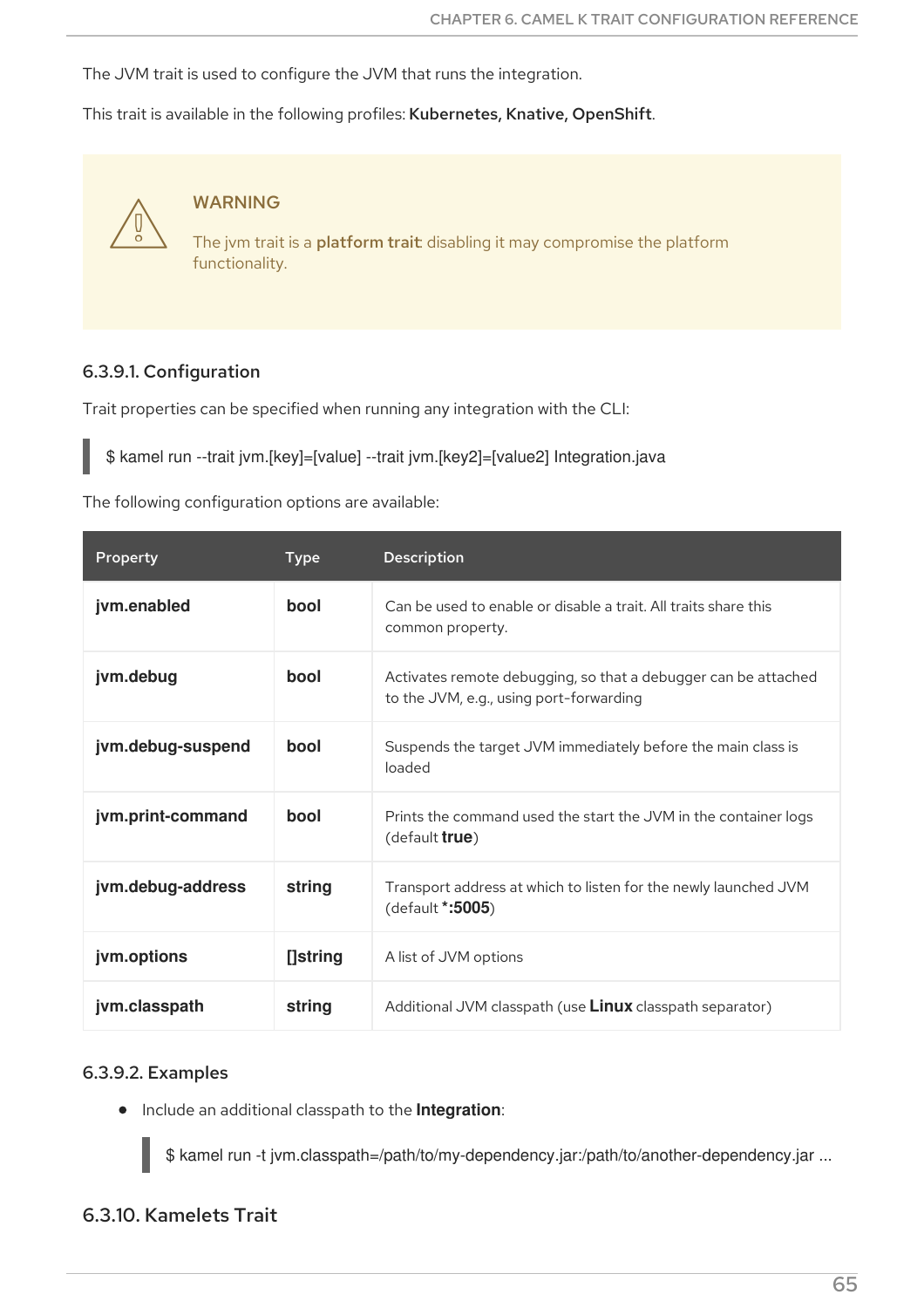<span id="page-69-0"></span>The kamelets trait is a platform trait used to inject Kamelets into the integration runtime.

This trait is available in the following profiles: Kubernetes, Knative, OpenShift.

# WARNING

The kamelets trait is a platform trait: disabling it may compromise the platform functionality.

## 6.3.10.1. Configuration

Trait properties can be specified when running any integration with the CLI:

\$ kamel run --trait kamelets.[key]=[value] --trait kamelets.[key2]=[value2] Integration.java

The following configuration options are available:

| <b>Property</b>  | <b>Type</b> | <b>Description</b>                                                                                   |
|------------------|-------------|------------------------------------------------------------------------------------------------------|
| kamelets.enabled | bool        | Can be used to enable or disable a trait. All traits share this<br>common property.                  |
| kamelets.auto    | bool        | Automatically inject all referenced Kamelets and their default<br>configuration (enabled by default) |
| kamelets.list    | string      | Comma separated list of Kamelet names to load into the current<br>integration                        |

## <span id="page-69-1"></span>6.3.11. Openapi Trait

The OpenAPI DSL trait is internally used to allow creating integrations from a OpenAPI specs.

This trait is available in the following profiles: Kubernetes, Knative, OpenShift.



## WARNING

The openapi trait is a **platform trait** disabling it may compromise the platform functionality.

## 6.3.11.1. Configuration

Trait properties can be specified when running any integration with the CLI:

Ē.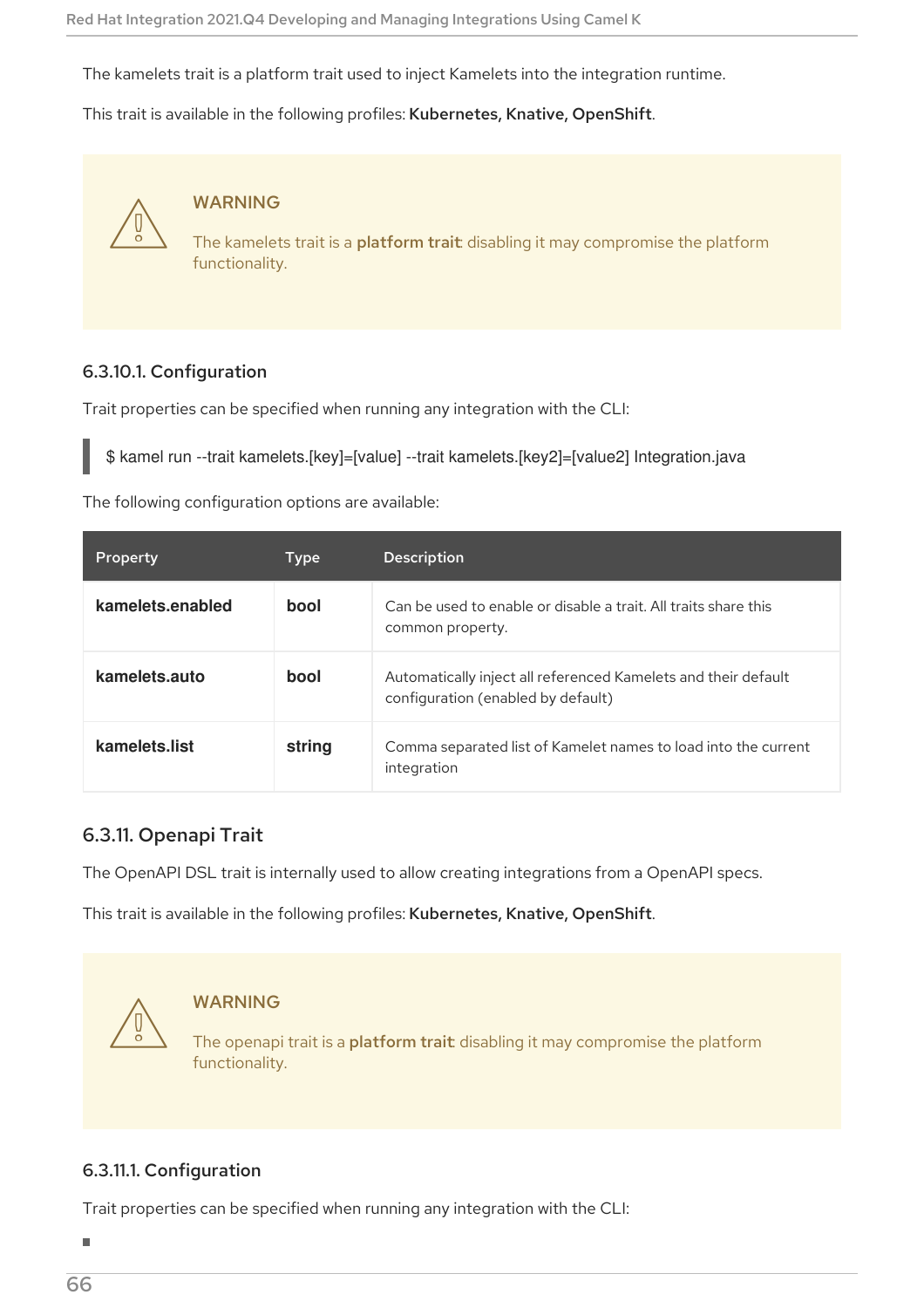#### \$ kamel run --trait openapi.[key]=[value] Integration.java

The following configuration options are available:

| <b>Property</b> | Type | <b>Description</b>                                                                  |
|-----------------|------|-------------------------------------------------------------------------------------|
| openapi.enabled | bool | Can be used to enable or disable a trait. All traits share this<br>common property. |

## <span id="page-70-0"></span>6.3.12. Owner Trait

The Owner trait ensures that all created resources belong to the integration being created and transfers annotations and labels on the integration onto these owned resources.

This trait is available in the following profiles: Kubernetes, Knative, OpenShift.



## 6.3.12.1. Configuration

Trait properties can be specified when running any integration with the CLI:

\$ kamel run --trait owner.[key]=[value] --trait owner.[key2]=[value2] Integration.java

The following configuration options are available:

| <b>Property</b>              | <b>Type</b> | <b>Description</b>                                                                  |
|------------------------------|-------------|-------------------------------------------------------------------------------------|
| owner.enabled                | bool        | Can be used to enable or disable a trait. All traits share this<br>common property. |
| owner.target-<br>annotations | []string    | The set of annotations to be transferred                                            |
| owner.target-labels          | []string    | The set of labels to be transferred                                                 |

## 6.3.13. Platform Trait

The platform trait is a base trait that is used to assign an integration platform to an integration.

In case the platform is missing, the trait is allowed to create a default platform. This feature is especially useful in contexts where there's no need to provide a custom configuration for the platform (e.g. on OpenShift the default settings work, since there's an embedded container image registry).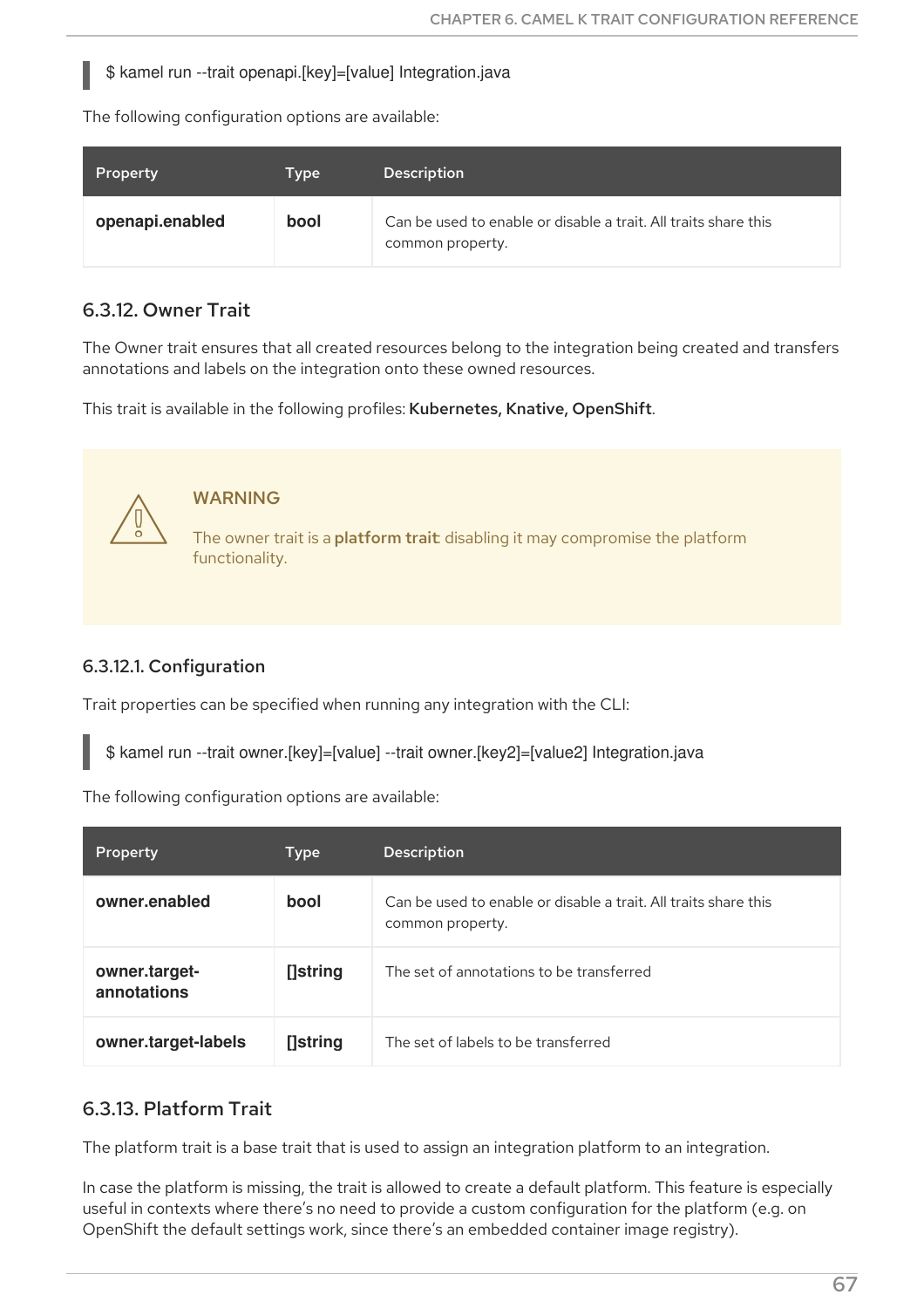#### <span id="page-71-0"></span>This trait is available in the following profiles: Kubernetes, Knative, OpenShift.



## WARNING

The platform trait is a **platform trait**: disabling it may compromise the platform functionality.

## 6.3.13.1. Configuration

Trait properties can be specified when running any integration with the CLI:

\$ kamel run --trait platform.[key]=[value] --trait platform.[key2]=[value2] Integration.java

The following configuration options are available:

| <b>Property</b>             | <b>Type</b> | <b>Description</b>                                                                                                           |
|-----------------------------|-------------|------------------------------------------------------------------------------------------------------------------------------|
| platform.enabled            | bool        | Can be used to enable or disable a trait. All traits share this<br>common property.                                          |
| platform.create-<br>default | bool        | To create a default (empty) platform when the platform is missing.                                                           |
| platform.global             | bool        | Indicates if the platform should be created globally in the case of<br>global operator (default true).                       |
| platform.auto               | bool        | To automatically detect from the environment if a default platform<br>can be created (it will be created on OpenShift only). |

## 6.3.14. Quarkus Trait

The Quarkus trait activates the Quarkus runtime.

It's enabled by default.

This trait is available in the following profiles: Kubernetes, Knative, OpenShift.



#### WARNING

The quarkus trait is a **platform trait**: disabling it may compromise the platform functionality.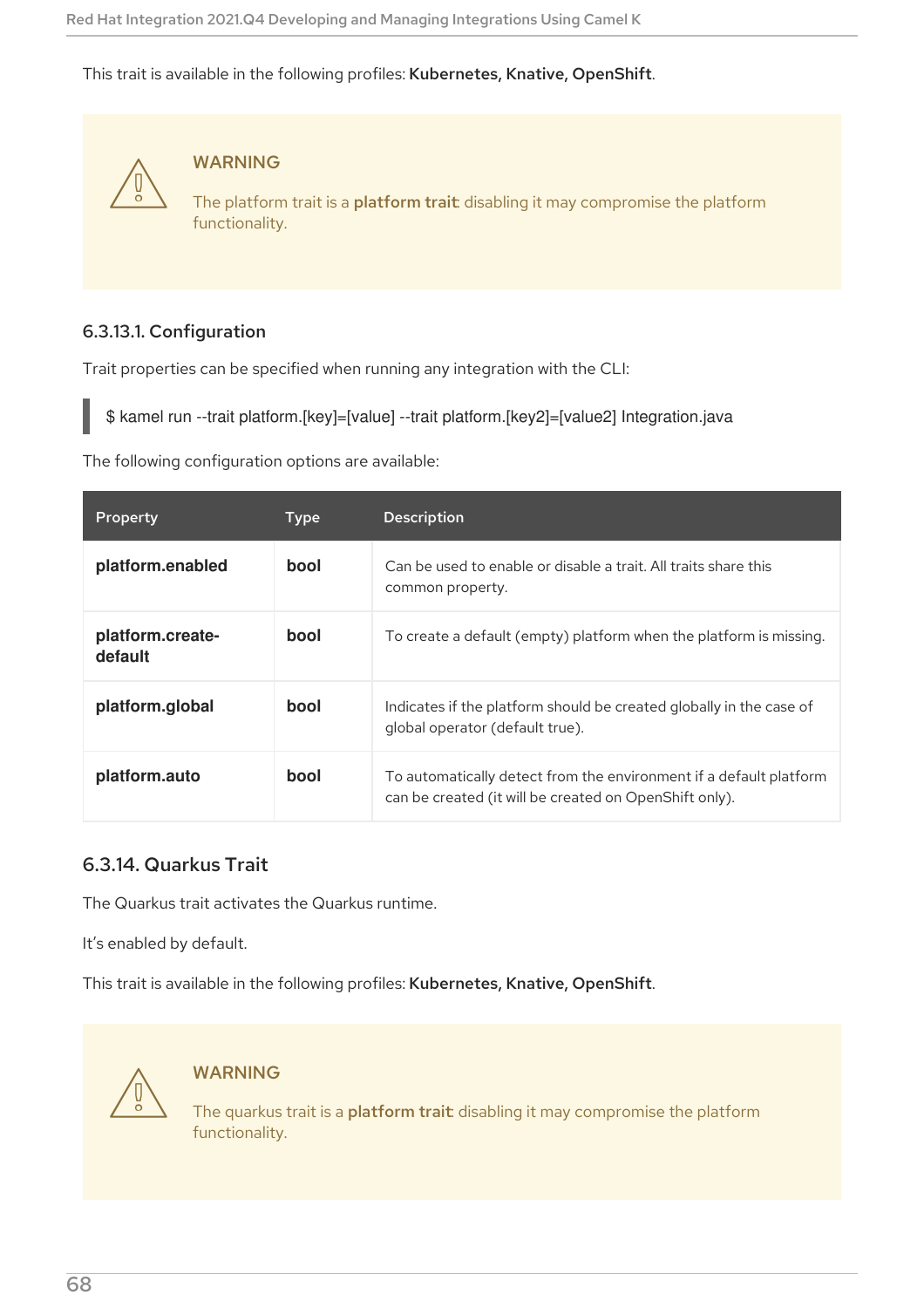### 6.3.14.1. Configuration

ı

Trait properties can be specified when running any integration with the CLI:

\$ kamel run --trait quarkus.[key]=[value] --trait quarkus.[key2]=[value2] Integration.java

The following configuration options are available:

| <b>Property</b> | Type | <b>Description</b>                                                                  |
|-----------------|------|-------------------------------------------------------------------------------------|
| quarkus.enabled | bool | Can be used to enable or disable a trait. All traits share this<br>common property. |

### 6.3.14.2. Supported Camel Components

When running with Quarkus enabled, Camel K only supports those Camel components that are available as Camel Quarkus Extensions. You can see the list of extensions from the Camel Quarkus [documentation.](https://camel.apache.org/camel-quarkus/latest/reference/index.html)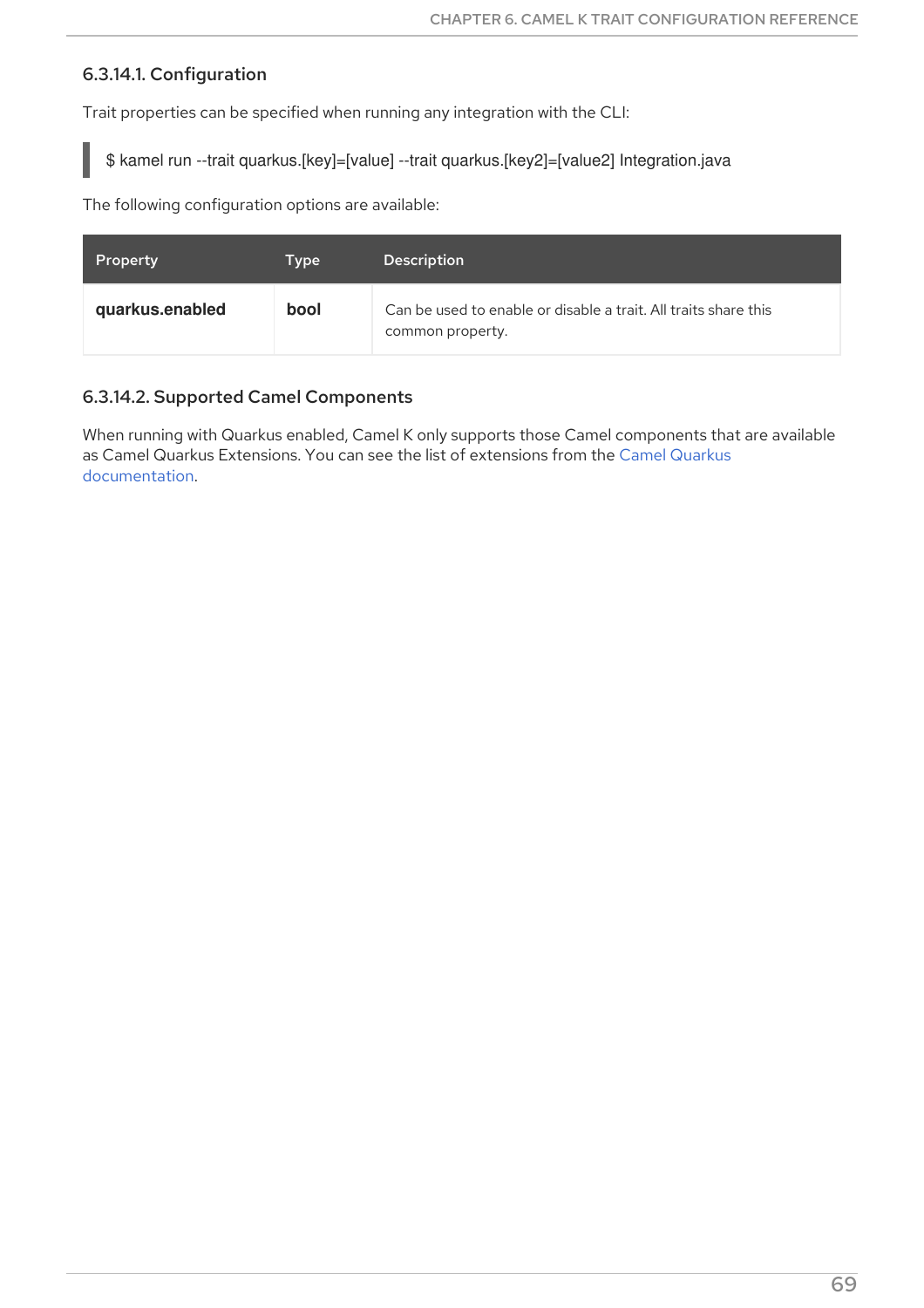# CHAPTER 7. CAMEL K COMMAND REFERENCE

This chapter provides reference details on the Camel K command line interface (CLI), and provides examples of using the **kamel** command. This chapter also provides reference details on Camel K modeline options that you can specify in a Camel K integration source file, which are executed at runtime.

This chapter includes the following sections:

- Section 7.1, "Camel K [command](#page-74-0) line"
- Section 7.2, "Camel K [modeline](#page-76-0) options"

## 7.1. CAMEL K COMMAND LINE

The Camel K CLI provides the **kamel** command as the main entry point for running Camel K integrations on OpenShift.

## 7.1.1. Supported commands

Note the following key:

| Symbol | <b>Description</b>               |
|--------|----------------------------------|
|        | Supported                        |
|        | Unsupported or not yet supported |

#### Table 7.1. kamel commands

| <b>Name</b> | Supported | <b>Description</b>                                                                                                                                     | <b>Example</b>                                                                                      |
|-------------|-----------|--------------------------------------------------------------------------------------------------------------------------------------------------------|-----------------------------------------------------------------------------------------------------|
| bind        | ✔         | <b>Bind Kubernetes</b><br>resources such as<br>Kamelets, in an<br>integration flow, to<br>Knative channels, Kafka<br>topics, or any other<br>endpoint. | kamel bind telegram-<br>source -p<br>"source.authorizatio<br>nToken=The Token"<br>channel:mychannel |
| completion  |           | Generate completion<br>scripts.                                                                                                                        | kamel completion<br>bash                                                                            |
| debug       |           | Debug a remote<br>integration using a local<br>debugger.                                                                                               | kamel debug my-<br>integration                                                                      |
| delete      | ✔         | Delete an integration<br>deployed on OpenShift.                                                                                                        | kamel delete my-<br>integration                                                                     |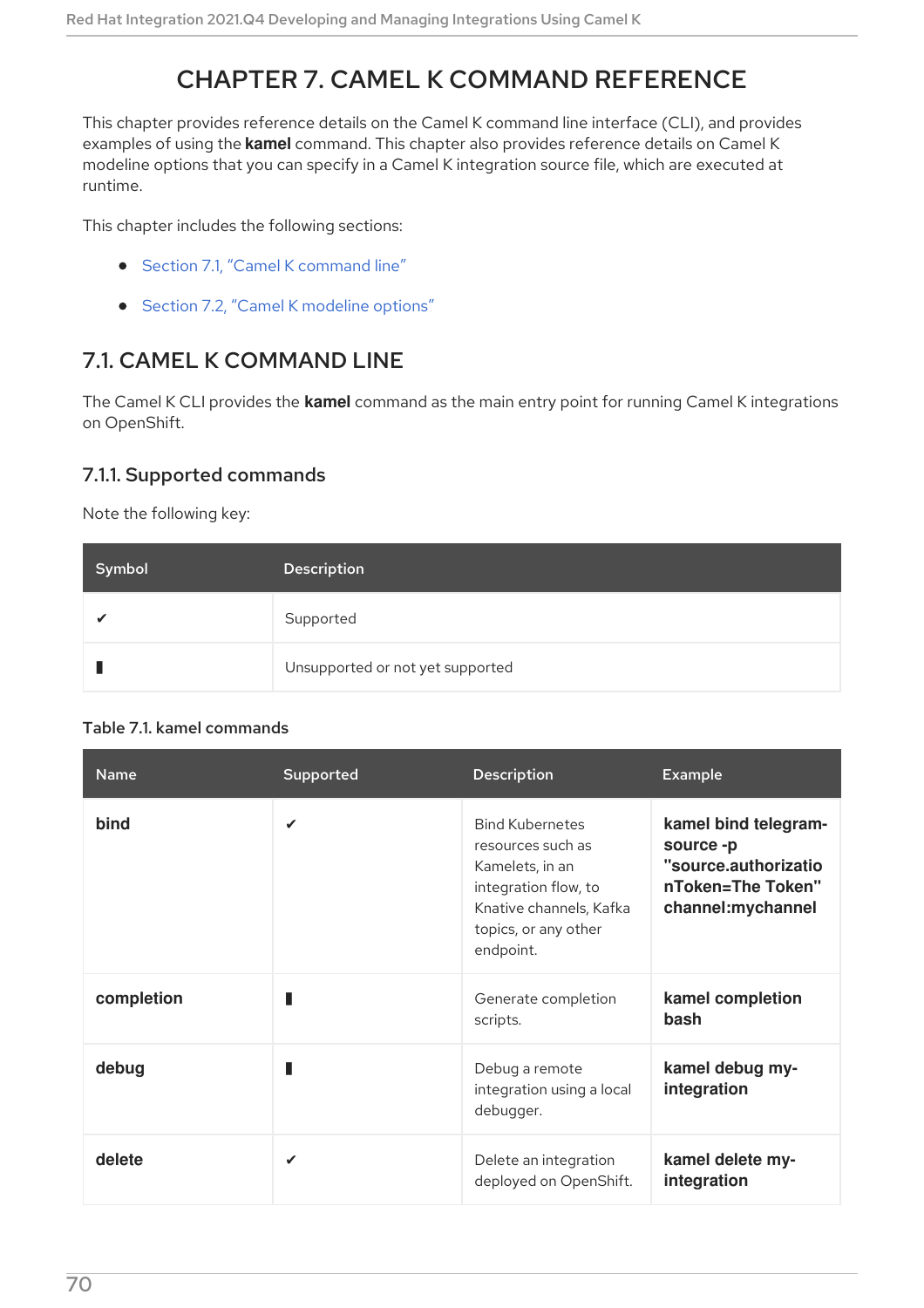<span id="page-74-0"></span>

| <b>Name</b> | Supported    | Description                                                                                                                                                         | <b>Example</b>                                   |
|-------------|--------------|---------------------------------------------------------------------------------------------------------------------------------------------------------------------|--------------------------------------------------|
| describe    | ✔            | Get detailed information<br>on a Camel K resource.<br>This includes an<br>integration, kit, or<br>platform.                                                         | kamel describe<br>integration my-<br>integration |
| get         | ✔            | Get the status of<br>integrations deployed<br>on OpenShift.                                                                                                         | kamel get                                        |
| help        | ✔            | Get the full list of<br>available commands.<br>You can enter --help as<br>a parameter to each<br>command for more<br>details.                                       | kamel help<br>kamel run --<br>help               |
| init        | ✔            | Initialize an empty<br>Camel K file<br>implemented in Java or<br>YAML.                                                                                              | kamel init<br>MyIntegration.java                 |
| install     | ш            | Install Camel K on an<br>OpenShift cluster.<br>Note: It is<br>recommended that you<br>use the OpenShift<br>Camel K Operator to<br>install and uninstall<br>Camel K. | kamel install                                    |
| kit         | ш            | Configure an Integration<br>Kit.                                                                                                                                    | kamel kit create my-<br>integration --secret     |
| local       | ш            | Perform integration<br>actions locally given a<br>set of input integration<br>files.                                                                                | kamel local run                                  |
| log         | ✔            | Print the logs of a<br>running integration.                                                                                                                         | kamel log my-<br>integration                     |
| rebuild     | $\checkmark$ | Clear the state of one or<br>more integrations<br>causing a rebuild.                                                                                                | kamel rebuild my-<br>integration                 |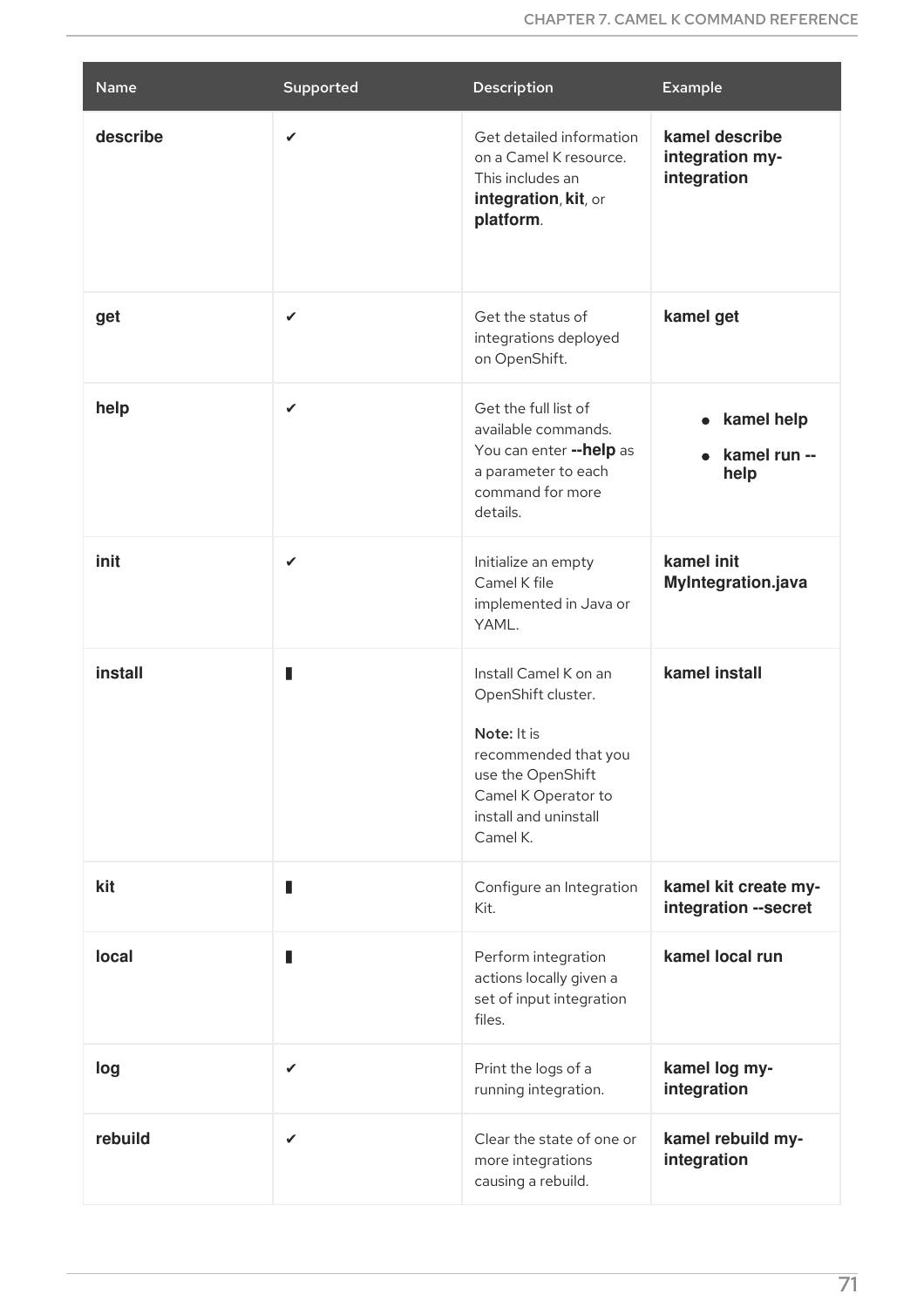| <b>Name</b> | Supported    | <b>Description</b>                                                                                                                                                      | <b>Example</b>                         |
|-------------|--------------|-------------------------------------------------------------------------------------------------------------------------------------------------------------------------|----------------------------------------|
| reset       | ı            | Reset the current Camel<br>K installation.                                                                                                                              | kamel reset                            |
| run         | $\checkmark$ | Run an integration on<br>OpenShift.                                                                                                                                     | kamel run<br><b>MyIntegration.java</b> |
| uninstall   | Π            | Uninstall Camel K from<br>an OpenShift cluster.<br>Note: It is<br>recommended that you<br>use the OpenShift<br>Camel K Operator to<br>install and uninstall<br>Camel K. | kamel uninstall                        |
| version     | ✔            | Display Camel-K client<br>version.                                                                                                                                      | kamel version                          |

#### Additional resources

• See [Installing](https://access.redhat.com/documentation/en-us/red_hat_integration/2021.Q4/html-single/getting_started_with_camel_k#installing-camel-k) Camel K

## 7.2. CAMEL K MODELINE OPTIONS

You can use the Camel K modeline to enter configuration options in a Camel K integration source file, which are executed at runtime, for example, using **kamel run MyIntegration.java**. For more details, see Running Camel K [integrations](https://access.redhat.com/documentation/en-us/red_hat_integration/2021.Q4/html-single/getting_started_with_camel_k#running-camel-k-integrations-modeline) using modeline .

All options that are available for the **kamel run** command, you can specify as modeline options.

The following table describes some of the most commonly-used modeline options.

Table 7.2. Camel K modeline options

| Option         | <b>Description</b>                                                                                                                                                                                                                                                |
|----------------|-------------------------------------------------------------------------------------------------------------------------------------------------------------------------------------------------------------------------------------------------------------------|
| build-property | Add a build-time property or build-time properties file.<br>Syntax: [my-key=my-value file:/path/to/my-conf.properties]                                                                                                                                            |
| config         | Add a runtime configuration from a Configmap, Secret, or file<br>Syntax: [configmap secret file]:name[/key]<br><b>- name</b> represents the local file path or the ConfigMap/Secret name.<br>- key optionally represents the ConfigMap/Secret key to be filtered. |